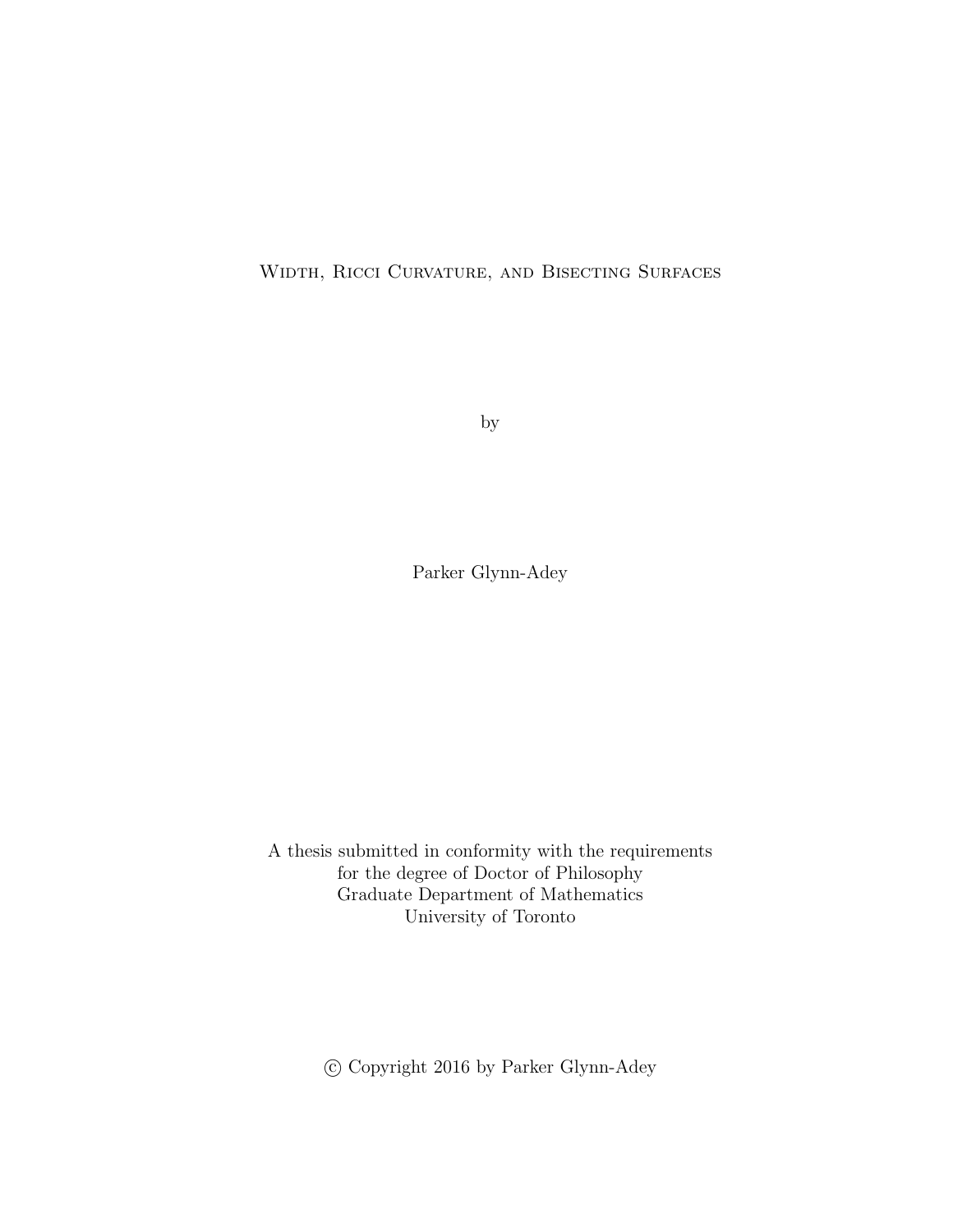### Abstract

Width, Ricci Curvature, and Bisecting Surfaces

Parker Glynn-Adey Doctor of Philosophy Graduate Department of Mathematics University of Toronto 2016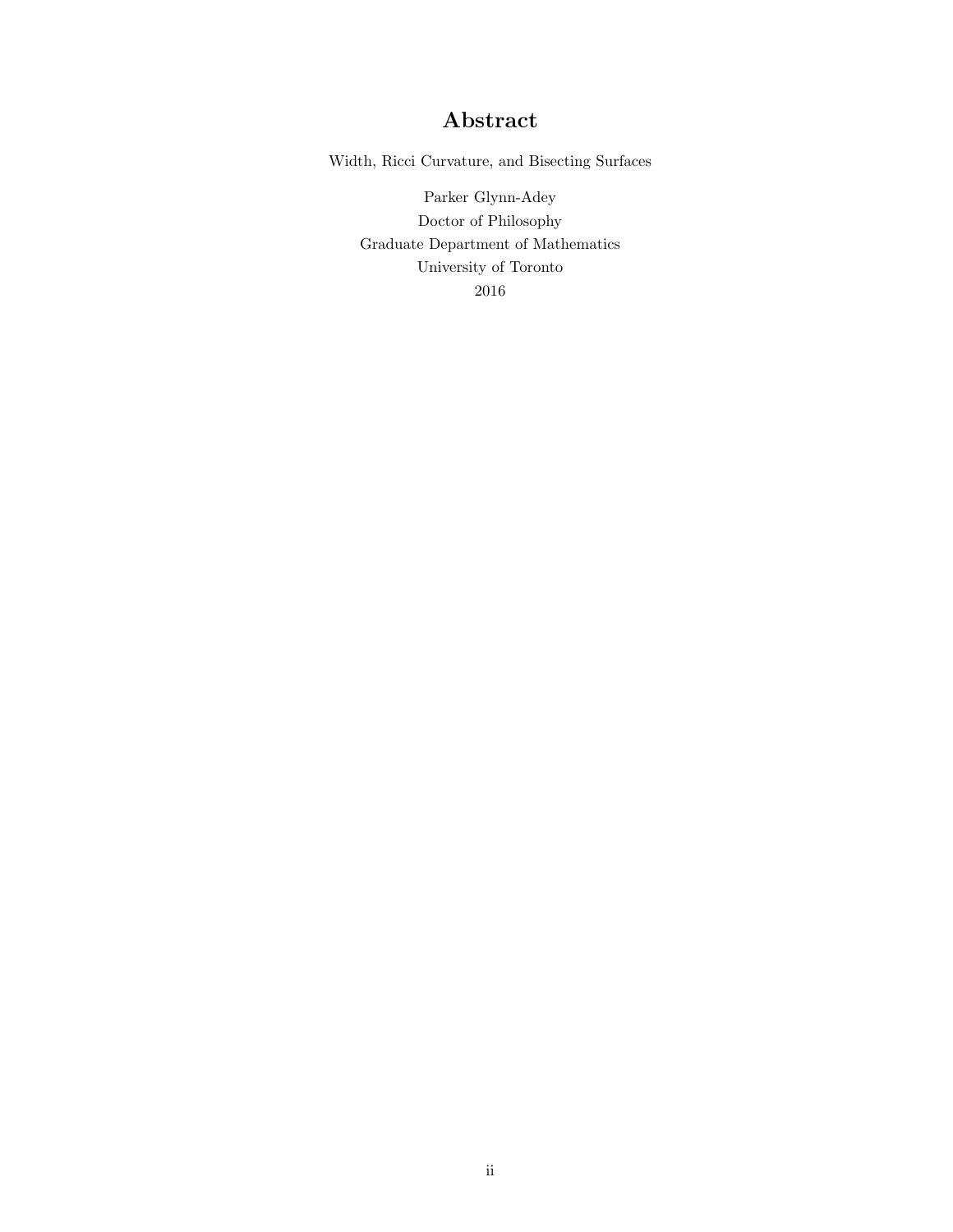In this thesis we studied width-volume inequalities, bisecting surfaces in three spheres, and the planar case of Larry Guth's sponge problem. Our main result is a width-volume inequality for conformally nonnegatively Ricci curved manifolds. We obtain several estimates on the size of minimal hypersurfaces in such manifolds. Concerning geometric subdivision and 3-spheres, we give a positive answer to a question of Papasoglu . Regarding the sponge problem, we show that any open bounded Jordan measurable set in the plane of small area admits an expanding embedding in to a strip of unit height. We also prove that a generalization of the planar sponge problem is NP-complete. This thesis is partially based on joint work with Ye. Liokumovich [\[17\]](#page-40-0) and Z. Zhu [\[18\]](#page-40-1).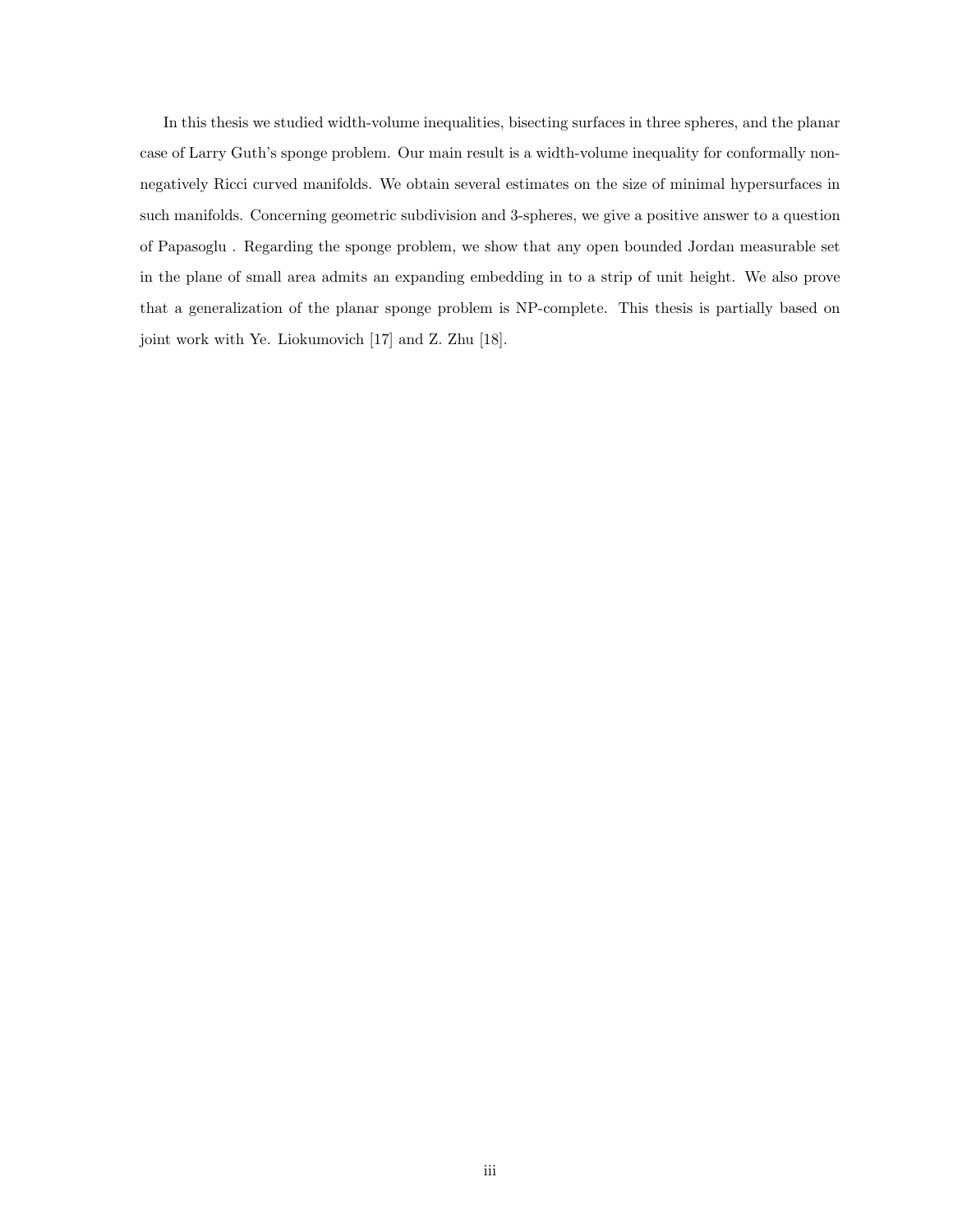This thesis is dedicated to the memory of: Christopher Glynn, Drew Adey, Greg Adey, Pam McKeever (née Adey), Matt Collinson, Ida Bulat, and Charles Brunner.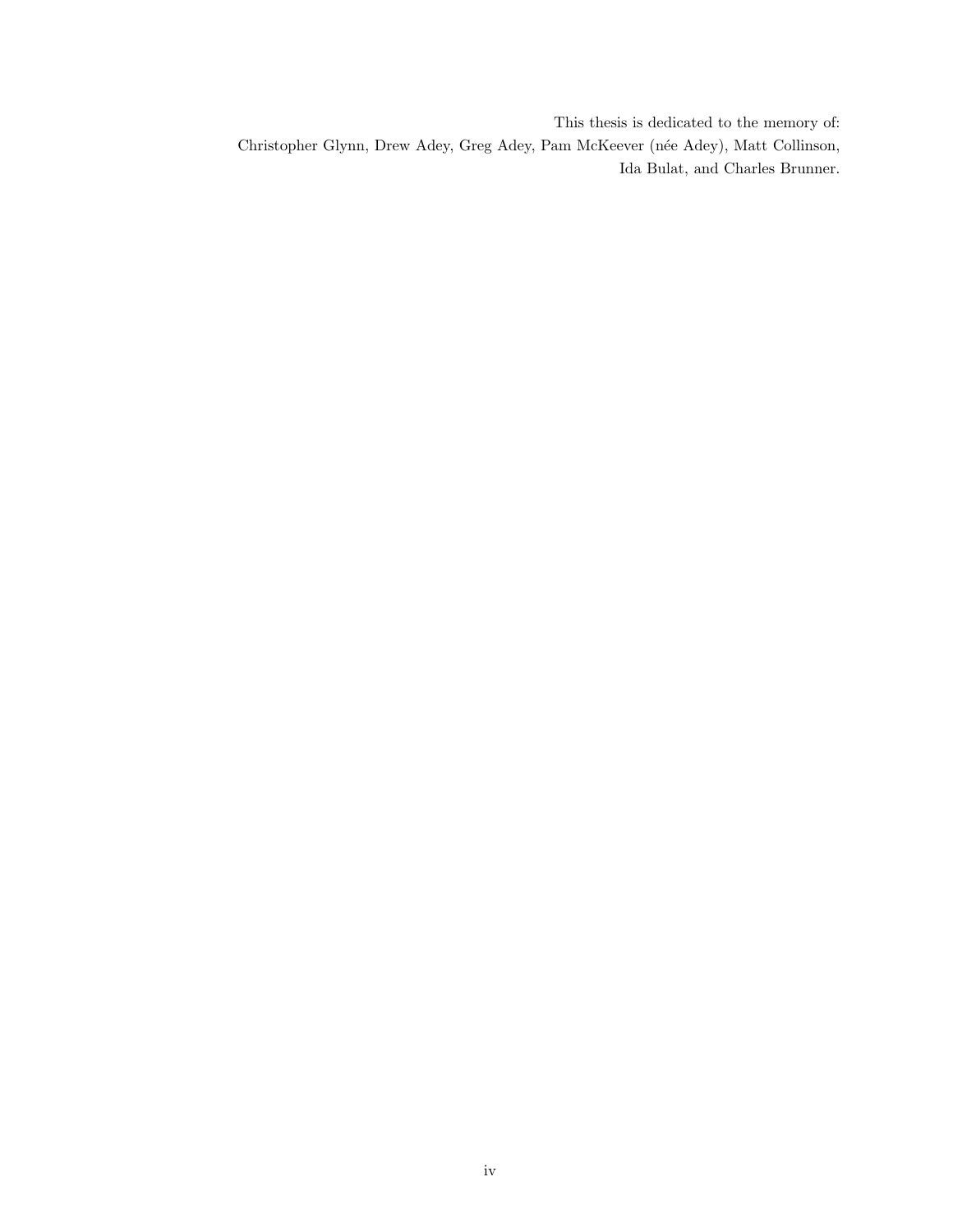# **Contents**

| 1            |                                        | Introduction                                                                                                        | 1                |  |
|--------------|----------------------------------------|---------------------------------------------------------------------------------------------------------------------|------------------|--|
|              | 1.1                                    | Preface                                                                                                             | $\mathbf{1}$     |  |
|              | 1.2                                    |                                                                                                                     | $\overline{2}$   |  |
|              | 1.3                                    |                                                                                                                     | 3                |  |
|              |                                        | 1.3.1                                                                                                               | 3                |  |
|              |                                        | 1.3.2                                                                                                               | $\overline{4}$   |  |
|              |                                        | Sponges and Width $\dots \dots \dots \dots \dots \dots \dots \dots \dots \dots \dots \dots \dots \dots$<br>1.3.3    | $\boldsymbol{6}$ |  |
|              | 1.4                                    |                                                                                                                     | 7                |  |
|              | 1.5                                    |                                                                                                                     | 8                |  |
| $\mathbf{2}$ |                                        | Width and Ricci Curvature                                                                                           | 9                |  |
|              | 2.1                                    |                                                                                                                     | 9                |  |
|              | 2.2                                    |                                                                                                                     | -11              |  |
|              | 2.3                                    |                                                                                                                     | 12               |  |
|              | 2.4                                    |                                                                                                                     | 13               |  |
|              | 2.5                                    |                                                                                                                     | <b>16</b>        |  |
|              | 2.6                                    |                                                                                                                     | 17               |  |
|              | 2.7                                    | Proof of the width inequality $\dots \dots \dots \dots \dots \dots \dots \dots \dots \dots \dots \dots \dots \dots$ | 20               |  |
|              | 2.8                                    |                                                                                                                     | 21               |  |
|              | 2.9                                    |                                                                                                                     | 23               |  |
| 3            | Homological Filling and Bisection Area |                                                                                                                     | 25               |  |
|              | 3.1                                    | Background on Homological Filling Function                                                                          | 25               |  |
| 4            | <b>Sponges</b>                         |                                                                                                                     | 30               |  |
|              | 4.1                                    |                                                                                                                     | 30               |  |
|              | 4.2                                    |                                                                                                                     | 32               |  |
|              | <b>Bibliography</b><br>35              |                                                                                                                     |                  |  |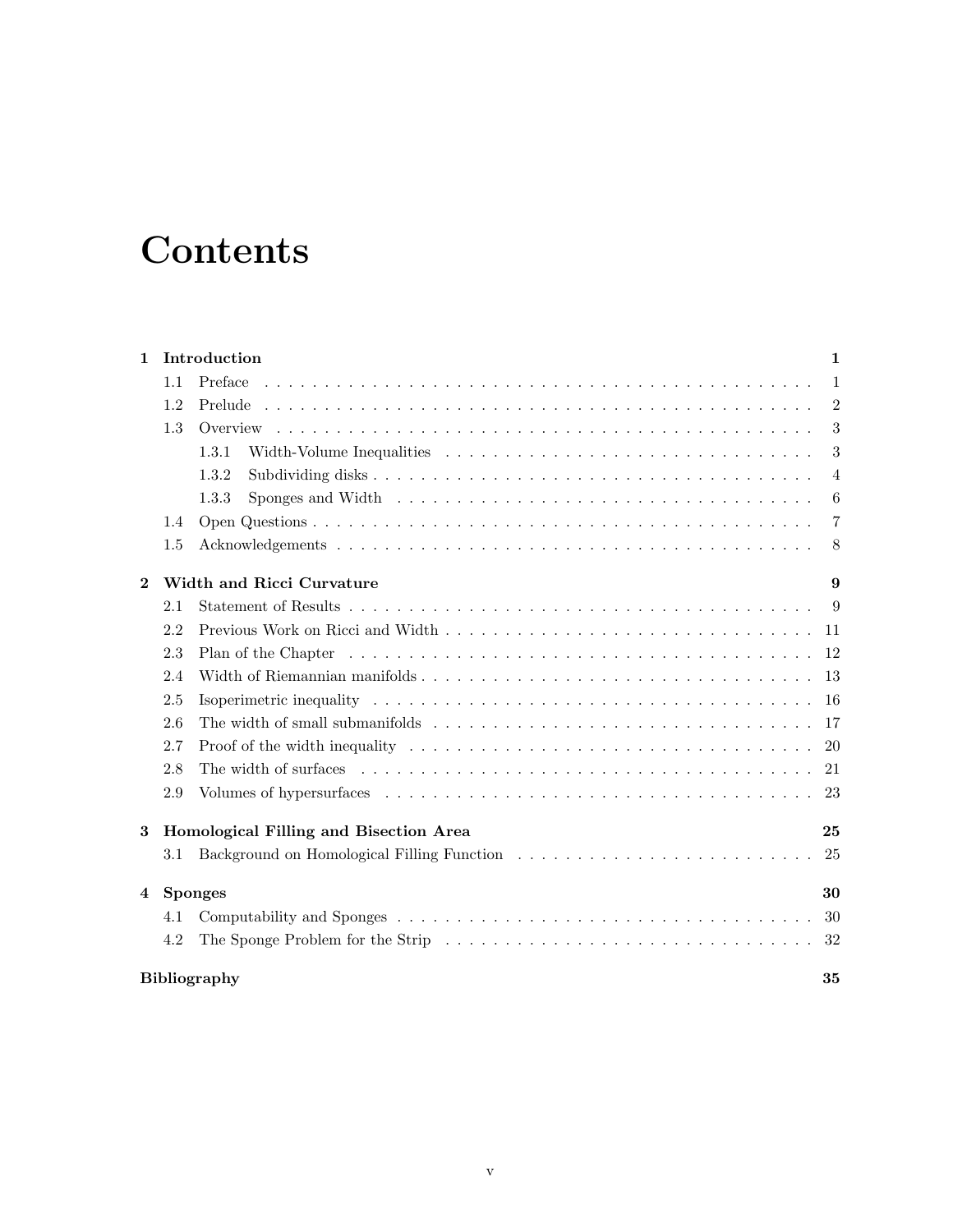## <span id="page-5-0"></span>Chapter 1

# Introduction

#### <span id="page-5-1"></span>1.1 Preface

This thesis is concerned with the quantitative geometry of Riemannnian manifolds. To use Misha Kapovich's apt phrase, it is "geometric geometry" and studies geometric quantities like lengths and areas. The three themes of the work are: width-volume inequalities, bisecting surfaces, and Larry Guth's sponge problem.

The main results of this thesis were obtained in two life changing collaborations. I am thankful to Regina Rotman for suggesting and encouraging these projects among her students. For further acknowledgements, of which there are many, see Section [1.5.](#page-12-0) The first collaboration was with Yevgeny Liokumovich and resulted in Chapter [2](#page-13-0) concerning width-volume inequalities and Ricci curvature. The second collaboration was with Zhifei Zhu and resulted in Chapter [3](#page-29-0) concerning bisecting surfaces. The remaining material in this thesis was obtained while working on the sponge problem. Robert Young listened patiently while I, somewhat quixotically, worked on the problem. In Chapter [4,](#page-34-0) I give a computational hardness result for the problem and a solution to a related problem in the plane.

- Chpt. [2](#page-13-0) Width-Volume Inequalities describes joint work with Yevgeny Liokumovich on the relationship between width-volume inequalities and Ricci curvature [\[17\]](#page-40-0).
- Chpt. [3](#page-29-0) Homological Filling and Bisection Area grew out of joint work with Zhifei Zhu on knot theoretic metric obstructions to small width [\[18\]](#page-40-1). This chapter contains our result about coarsely subdividing generic Riemannian 3-spheres. This work answered a question posed by Papasoglu [\[47\]](#page-41-0).
- Chpt. [4](#page-34-0) Sponges and Width details work on the sponge problem. I answered a related problem in the plane, and showed that the problem of detemining whether there is an expanding embedding between two planar domains is NP-complete.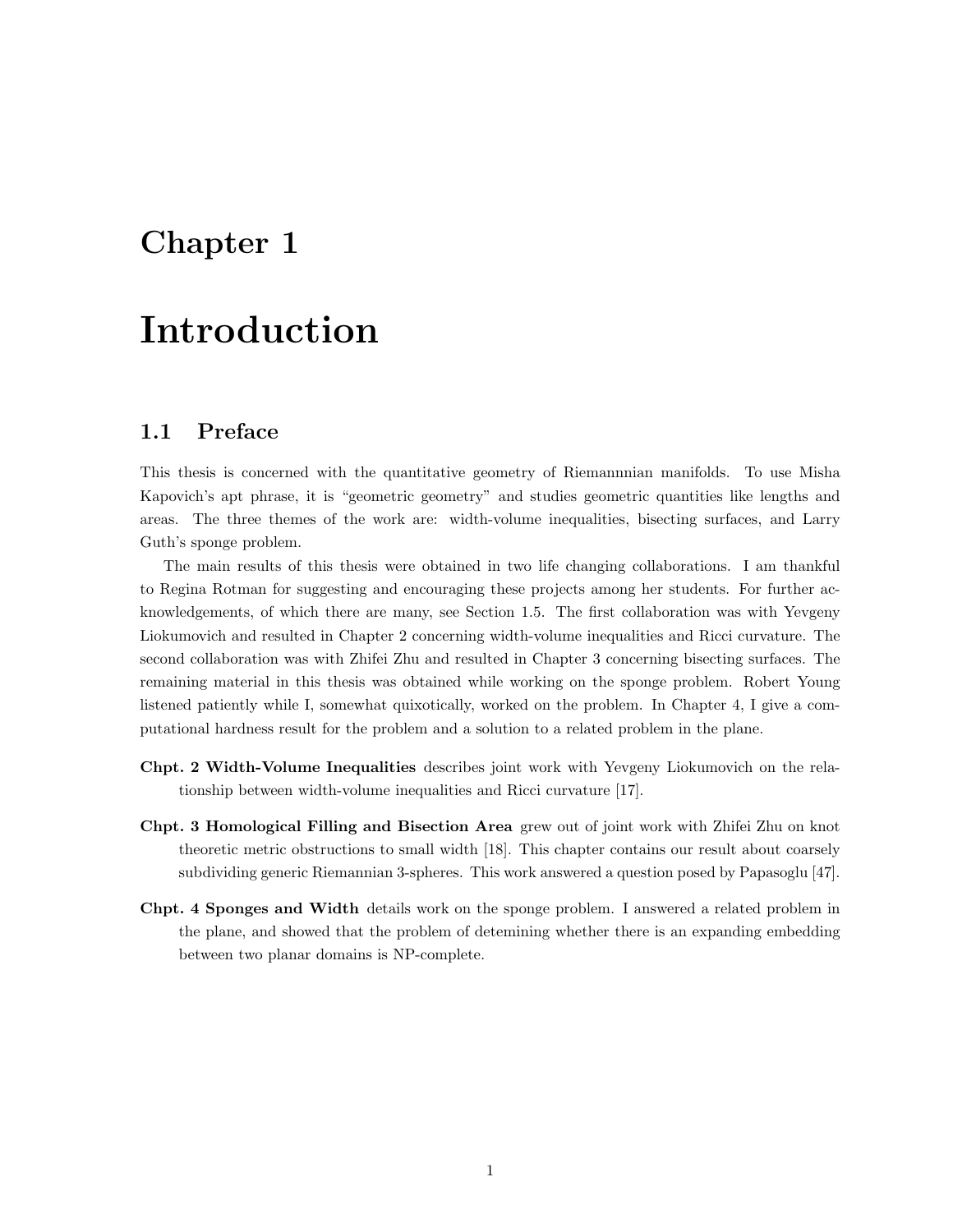#### <span id="page-6-0"></span>1.2 Prelude

When I first started at the University of Toronto, Regina Rotman asked me to read Frankel and Katz's alluringly titled "The Morse Landscape of a Riemannian Disk" [\[16\]](#page-40-2) about Riemannian 2-disks with bumpy metrics. Some fellow geometry students, including Dominic Dotterrer, organized a seminar where we read Guth and Gromov's "Generalizations of the Kolmogorov-Barzdin Embedding Estimates" [\[28\]](#page-40-3) on thickly embedding complexes in euclidean space. These two articles lead to me take an interest in the field of quantitative geometry and lead directly to the work in this thesis. Chapter [2](#page-13-0) arose out of trying to better understand "width". The former article lead to the question we answered in Chapter [3.](#page-29-0) The measure of complexity used in the latter article is strongly related to the work in Chapter [4.](#page-34-0)

Here is a single example which contains the germ of the projects in this thesis. We are going to look at a result of Barzdin and Komologorov from the 70s. Motivated by speculation about the structure of the brain, Barzdin and Kolmogorov investigated thick embeddings of graphs in to  $\mathbb{R}^3$ . Their model for the brain was that neurons are balls and axons are tubes that go between the neurons. To measure the complexity of a graph, or a brain, they thought to study the radius of the smallest ball in euclidean space containing a thickened copy of the graph. This radius is a quantitative measure of complexity which is related to width and sponges, both of which we discuss below. Consider a graph topologically as a simplicial complex where each edge is homeomorphic to an interval. An embedding  $f : \Gamma \to \mathbb{R}^3$  is 1-thick if  $d(f(\sigma_i), f(\sigma_j)) \geq 1$  for any non-adjacent simplices  $\sigma_i$  and  $\sigma_j$ .

**Theorem 1.2.1** (Barzdin-Kolmogorov [\[4\]](#page-39-0)). There are constants  $0 < c(d) < C(d)$  such that: If  $\Gamma$  is a graph of degree d with N vertices then  $\Gamma$  admits a 1-thick embedding in to  $B^3(R)$  for  $R \leq C(d) \cdot N^{1/2}$ . Moreover, there are graphs of degree d with N vertices which require a ball of radius at least  $c(d) \cdot N^{1/2}$ to contain any 1-thick embedding in to  $\mathbb{R}^3$ .

To get a feel for the result, we are going to show that there are graphs which require large balls. We are going to use some special graphs which will not appear in the body of the thesis, but whose general properties inspired the results contained in this work. We say that a graph is a  $\lambda$ -expander if: for any subset of the vertices  $S \subset V$  satisfying  $|S| \leq |V|/2$  one has that there are at least  $\lambda|S|$  edges from S to its complement  $V \setminus S$ . For our purposes, an expander is a sparse graph which require many edges to be crossed by any partition of its vertex set. It is a surprising fact that d-regular expanders exist for  $\lambda > 0$ . We will blackbox the existence problem and suppose, without proof, that there are "λ-expanders".

Suppose that a d-regular 1/10-expander with N vertices has a 1-thick embedding in to  $B^3(R)$ . We estimate R. Generically there will be a plane  $\Pi$  such that half the vertices of  $\Gamma$  lie above the plane, and half below. Cutting the graph according to this plane would give a partition of the graph in to two parts with an equal number of vertices. Thus, by expansion, there are at least  $(1/10) \cdot (1/2) \cdot N$ , or roughly N, edges meeting  $\Pi$ . Since the embedding is 1-thick, the intersection  $\Pi \cap B^2(R)$  contains roughly N unit disks. It follows that area $(\Pi \cap B^3(R)) \geq N$ . Therefore,  $R \geq N^{1/2}$ . Put plainly, an expander graph requires a large ball to contain the image of any 1-thick embedding in to euclidean space because expanders require that we cut many edges to partition their vertex sets in to two parts.

This result, and the idea behind it, got me interested in all sorts of things. Expander graphs can be characterized by spectral estimates, and that lead to thinking about spectra and width in Chapter [2.](#page-13-0) The notion of using the size of a bisecting surface to describe complexity lead to Chapter [3.](#page-29-0) The idea of measuring the complexity of a thing by folding in to a ball lead to Chapter [4.](#page-34-0)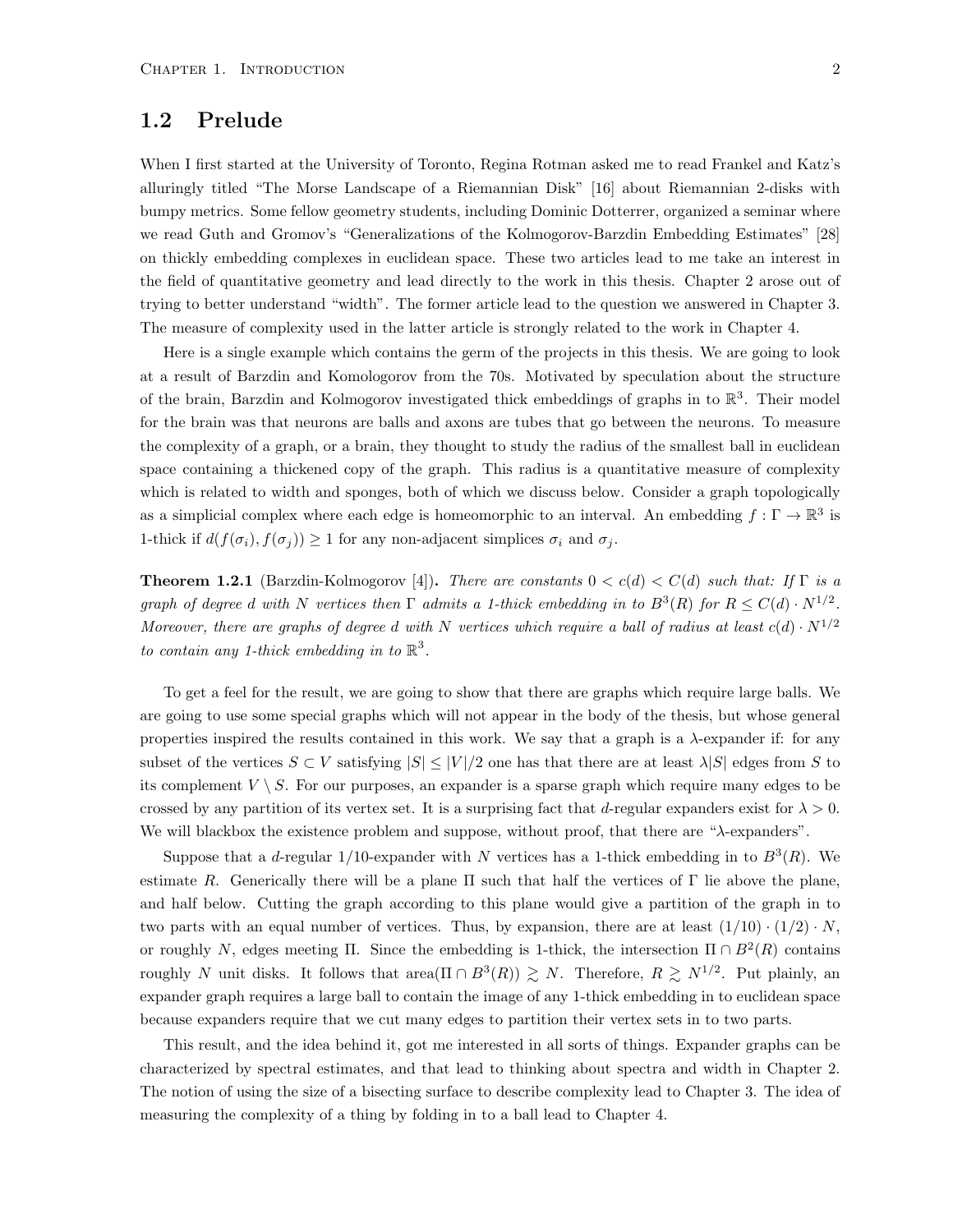#### <span id="page-7-0"></span>1.3 Overview

We now give a detailed chapter by chapter overview of the thesis.

#### <span id="page-7-1"></span>1.3.1 Width-Volume Inequalities

The width of a manifold measures the complexity of slicing the manifold into hypersurfaces. Let  $(M^n, g)$ be a compact oriented Riemannian manifold. Using tools from geometric measure theory, one can naturally metrize  $\mathcal{Z}_k(M)$  the space of k-cycles in M. A continuous  $(n-k)$ -dimensional family z:  $X^{n-k} \to \mathcal{Z}_k(M)$  of k-cycles sweeps out M if z assembles to the fundamental class of M under a certain canonical gluing operation. The precise statement of the gluing operation is somewhat technical but one can imagine an  $(n - k)$ -dimensional family of k-cycles gluing together to form a *n*-chain in M.

**Definition 1.3.1.** The k-width of  $(M, g)$  is  $W_k(M) = \inf_z \sup_p \mathrm{vol}_k(z_p)$  where z ranges over all sweep outs of  $M$  by  $k$ -cycles and the supremum runs over all cycles in the family.

In this work we only deal with  $W_{n-1}(M)$  which we abbreviate to  $W(M)$ . An important example of a sweep out by  $(n-1)$ -cycles is obtained by taking the level sets of a smooth Morse function  $f : M \to \mathbb{R}$ . One has that  $f^{-1}(t)$  will be empty for |t| sufficiently large. Thus, the family of  $(n-1)$ -cycles given by  $z_t = f^{-1}(t)$  will start and end at  $0 \in \mathcal{Z}_{n-1}(M)$ . That is to say: the level sets of a Morse function produce a loop in the space of  $(n-1)$ -cycles. To get a sense of the gluing operation note that  $f^{-1}([t-\epsilon, t+\epsilon])$ will be a n-chain of small volume with boundary  $z_{t-\epsilon}$  and  $z_{t+\epsilon}$  when  $\epsilon$  is sufficiently small. Gluing the levels sets together, using the intermediate *n*-chains, gives a *n*-cycle. Since  $f$  is Morse function, this n-cycle represents the fundamental class of M.

If a family of  $(n-1)$ -cycles assembles to the fundamental class of M then the family represents a non-trivial loop in  $\mathcal{Z}_{n-1}(M)$ . By applying a high dimensional analogue of curve shortening to such a non-trivial loop we may find minimal hypersurfaces in  $M$  effectively. This technique was introduduced by Pitts [\[48\]](#page-41-1). This is the approach of Chapter [2.](#page-13-0) This approach to controlling the size of minimal surfaces using width is only useful if we can estimate width.

It is desirable to have estimates for width since it is difficult to explicitly compute width. Consider, for a moment, the fact that (at present) the exact value of the width of the unit cube remains unknown [\[30\]](#page-40-4). Consequently, we seek to estimate width in terms of quantities which are easier to compute such as volume. The main inspiration for the results in Chapters [2](#page-13-0) and [4](#page-34-0) of this thesis was the following width estimate:

**Theorem 1.3.1** (Guth's Width-Volume Inequality). If  $U \subset \mathbb{R}^n$  is open and bounded then:

$$
\mathrm{W}_k(U) \le C(n) \operatorname{vol}(U)^{\frac{k}{n}}
$$

for a universal constant  $C(n)$  depending only on dimension.

We call this the "euclidean width-volume inequality" since it holds for subspaces of euclidean space. In general, we may ask about the width of various kinds of spaces. Note that the width-volume inequality does not hold for all Riemannian manifolds. This was remarked by Guth in [\[32\]](#page-40-5) and follows from work by Burago and Ivanov [\[6\]](#page-39-1). The problem of characterizing exactly when such an inequality holds remains wide open. The first positive result for a large class of Riemannian manifolds was the following noneuclidean width-volume inequality: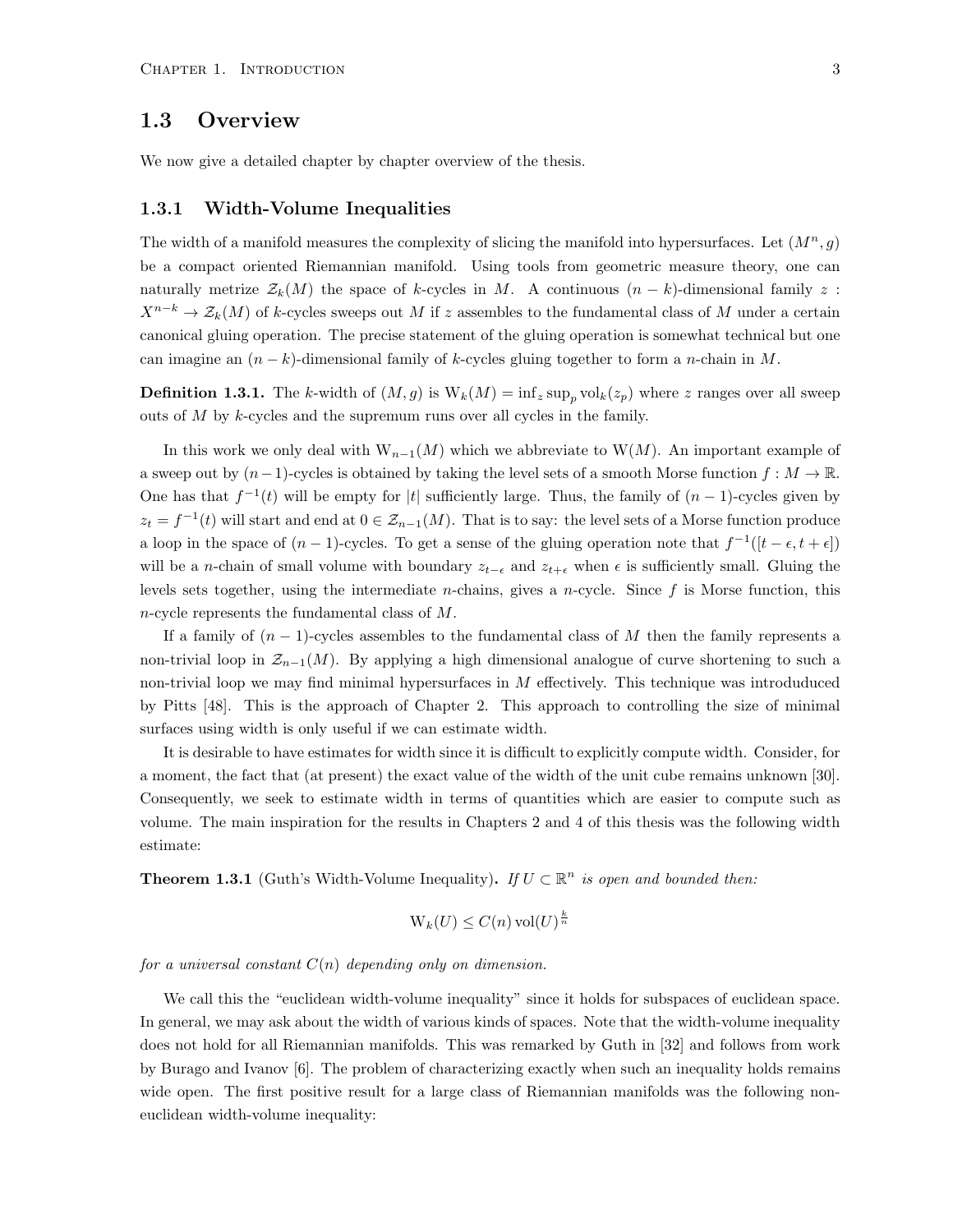**Theorem 1.3.2** (Balacheff-Sabourau [\[3\]](#page-39-2)). If  $(\Sigma_k, q)$  is a closed Riemannian surface of genus k then:

$$
\mathrm{W}_1(\Sigma_k) \le 10^{18} \sqrt{(k+1)\operatorname{vol}_2(\Sigma_k)}
$$

The dependence on genus and area is asymptotically optimal. Originally, arithmetic hyperbolic surfaces were used by Brooks to show the tightness of these dependencies [\[5\]](#page-39-3). One can also show tightness of the bound by using expanders to construct surfaces which are difficult to subdivide. By using the uniformization theory for orientable surfaces, we were able to improve the constant in Balacheff and Sabourau's result from  $10^{18}$  to [2](#page-13-0)20. The main result of Chapter 2 however, from our current perspective, is the following generalization of the width-volume inequality:

**Theorem 1.3.3** (Glynn-Adey & Liokumovich). If  $(M^n, g)$  is conformally non-negatively Ricci curved then:

$$
\mathcal{W}(M) \le C(n) \operatorname{vol}(M)^{\frac{n-1}{n}}
$$

We will derive several useful consequences of this below. We will effectively construct minimal hypersurfaces in manifolds of dimension  $3 \leq d \leq 7$ . In particular, we get explicit upper bounds for minimal hypersurfaces who exists was proven by Neves and Marques [\[39\]](#page-41-2).

In this thesis we work with the metaphor that width is a non-linear analogue of eigenvalue estimates for the Laplacian. This metaphor was first suggested by Gromov in [\[21\]](#page-40-6). One heuristic connection between width estimates and spectra is explained by Cheeger's inequality for Riemannian manifolds.

**Theorem 1.3.4** (Cheeger [\[9\]](#page-39-4)). For a compact Riemannian manifold  $(M, g)$  define:

$$
h(M) = \inf_{\Sigma} \frac{\text{area}(\Sigma)}{\min\{\text{vol}(A), \text{vol}(B)\}}
$$

where the infimum is taken over all hypersurfaces  $\Sigma$  in M which subdivide M in to two disjoint submanifolds A and B. Let  $\lambda_1$  be the smallest positive eigenvalue of the Laplacian of M. One has  $\lambda_1 \geq h^2/4$ .

The width of a manifold controls the size of the largest cycle in an optimal sweep out of M by small  $(n-1)$ -cycles. To compute  $W_{n-1}(M)$  one considers continuous families of cycles. To estimate the smallest positive eigenvalue the Laplacian of  $M$  one may evaluate the Cheeger constant of  $M$ . The Cheeger constant is an infimum taken over surfaces splitting  $M$  in to two parts. Width, on the other hand, is properly considered a parametric version of this slicing. One looks for families of  $(n-1)$ -cycles in  $M$  with the hope of capturing more of the global geometry of  $M$ . Thus, width is a parametric or non-linear version of the Cheeger constant  $h(M)$ . The parametric aspect of estimating width makes for a more robust measure of geometric complexity than the spectrum.

#### <span id="page-8-0"></span>1.3.2 Subdividing disks

Before discussing the result in Chapter [3,](#page-29-0) we will introduce some of the history of the problem. Motivated by problems from geometric group theory, Gromov asked the following question in [\[26\]](#page-40-7):

Question 1.3.1. We say a Riemannian 2-disk is small if  $\text{length}(\partial D^2) \leq 1$  and  $d(p, \partial D^2) \leq 1$  for all  $p \in D^2$ . Is there a universal constant C such that the following holds? Every small 2-disk admits a homotopy of curves contracting its boundary circle to a point through curves of length at most C.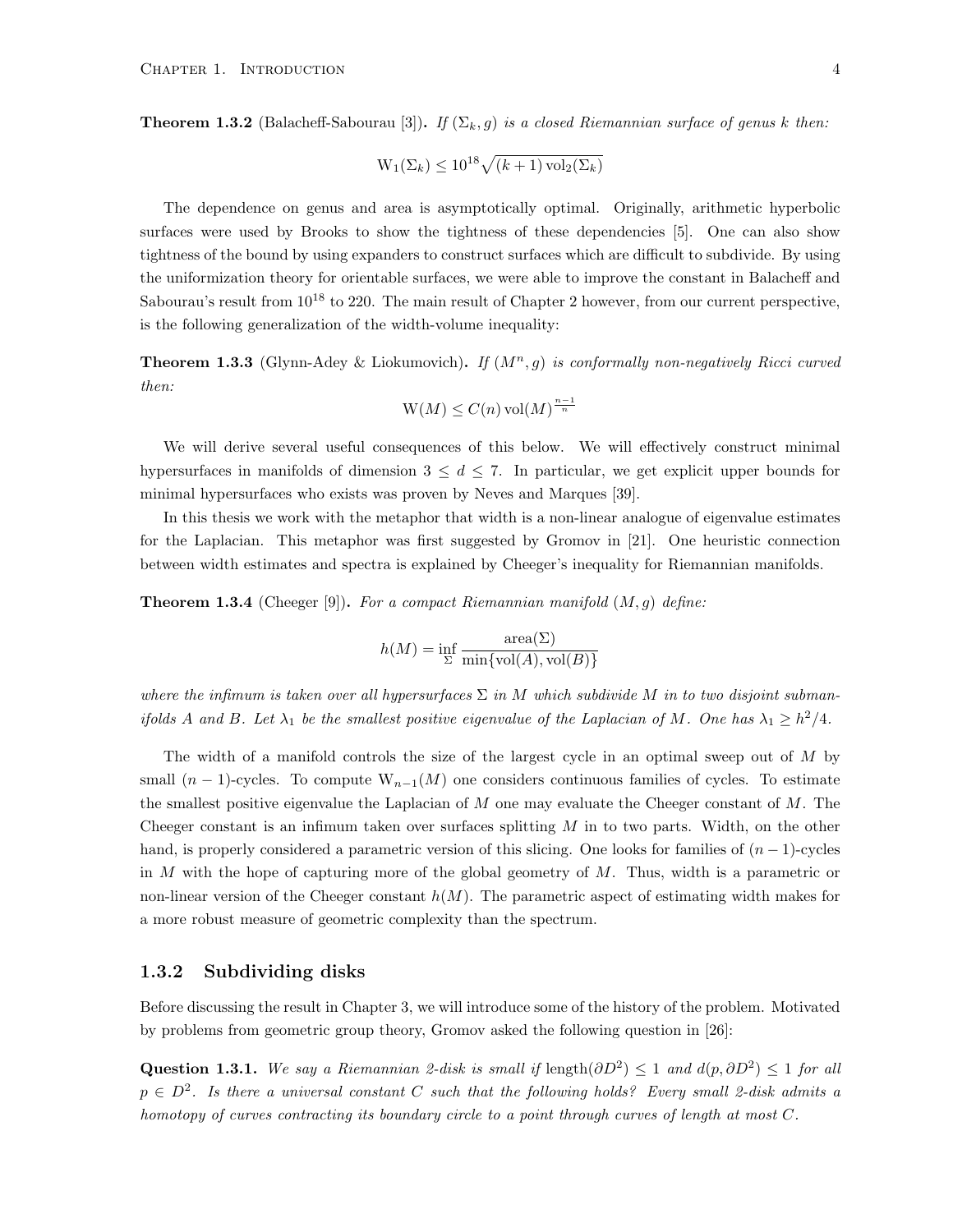At the time, Gromov was concerned with the diameter and area of van Kampen diagrams for groups. It was asked with the hope that a positive answer could reduce the growth rate of a bound on Dehn's function, a combinatorially defined isoperimetric profile for finitely presented groups.

S. Frankel and M. Katz [\[16\]](#page-40-2) answered Gromov's question negatively by using a combinatorial construction. The key feature of their construction is the observation that the complete binary tree  $T_n$ has large "combinatorial width": any continuous map  $T_n \to \mathbb{R}$  from the complete binary tree of height n to the reals must have a fiber containing  $O(n)$  points. The metric on the disk they constructed was negatively curved andconcentrated around a large binary tree in such a way that any curve meeting the tree many times must be long. Their observation was that any contraction of the boundary to a point would meet many edges of the tree. The use of combinatorics of trees to provide lower bounds on width estimates for spheres was further developed by Liokumovich [\[37\]](#page-41-3). Continuing in this vein, the work of Liokumovich, Nabutovsky, and Rotman [\[38\]](#page-41-4) answered questions raised by Frankel and Katz and related to Gromov's question on disks. Motivated by their work, Papasoglu asked in [\[47\]](#page-41-0):

**Question 1.3.2.** Let M be a Riemannian manifold homeomorphic to a 3-disk satisfying: (i) diam(M) = d, (ii) area $(\partial M) = A$ , (iii) and vol<sub>3</sub> $(M) = V$ . Is it true that there is a homotopy  $S_t : \partial M \times [0,1] \to M$ such that:  $S_0 = id_{\partial M}$  and  $S_1$  is a point and  $\text{vol}_2(S_t) \leq f_1(A, d, V)$  for some function  $f_1$ ?

<span id="page-9-0"></span>**Question 1.3.3.** Let  $M$  be as above. Is it true that there is a relative 2-disk  $D$  splitting  $M$  in to two regions of volume at least  $V/4$  such that  $\text{area}(D) \leq f_2(A, d, V)$  for some function  $f_2$ ?

In work with Zhifei Zhu [\[18\]](#page-40-1), we answered Papasoglu's questions negatively. Our construction involved linking a pair of tori in the disk. The kinds of obstructions that links can create in high dimensional metrics remains to be explored further. Independently, an elegant expander-based counterexample was given by Papasoglu and Swenson in [\[46\]](#page-41-5). In the same work with Zhu, we also provided a positive result related to Papasoglu's Question [1.3.3](#page-9-0) about subdividing disks. This work is contained in Chapter [3.](#page-29-0) Before we can summarize our work, we will need to introduce some definitions.

We wish to partition a three sphere into two parts both of which contain at least a  $1/4 - \epsilon$  fraction of the total volume. Any embedded surface which does so will be called a subdividing surface.

**Definition 1.3.2.** Given a Riemannian 3-sphere M with volume  $V$ , let

$$
SA_{\epsilon}(M) = \inf_{\Sigma \subset M} \left\{ \text{vol}_2(H) : M \setminus \Sigma = R_1 \sqcup R_2, \text{vol}_3(R_i) > \left( \frac{1}{4} - \epsilon \right) V \text{ for } i = 1, 2 \right\}
$$

be the subdivision area of  $M$ . The infimum is taken over all embedded subdividing surfaces. We define

$$
\operatorname{HF}_1(\ell) = \sup_{||z||_1 \le \ell} \left( \inf_{\partial c = z} \operatorname{vol}_2(c) \right)
$$

to be the first homological filling function. In the definition of  $HF_1(\ell)$  the supremum is taken over all 1-cycles z satisfying vol<sub>1</sub>(z) ≤  $\ell$  and the infimum computes the size of the smallest 2-cycle c filling  $z = \partial c$ .

The homological filling functions are a natural generalization of the isoperimetric profile to high codimension contexts. Whereas the isoperimetric profile quantifies the difficulty of filling a given amount of surface area by a volume, the k-th homological filling function quantifies the amount  $(k + 1)$ -volume needed to fill a k-dimensional cycle. The homological filling functions were used by Nabutovsky and Rotman [\[45\]](#page-41-6) to give the first curvature-free upper bound for the smallest area of a minimal hypersurface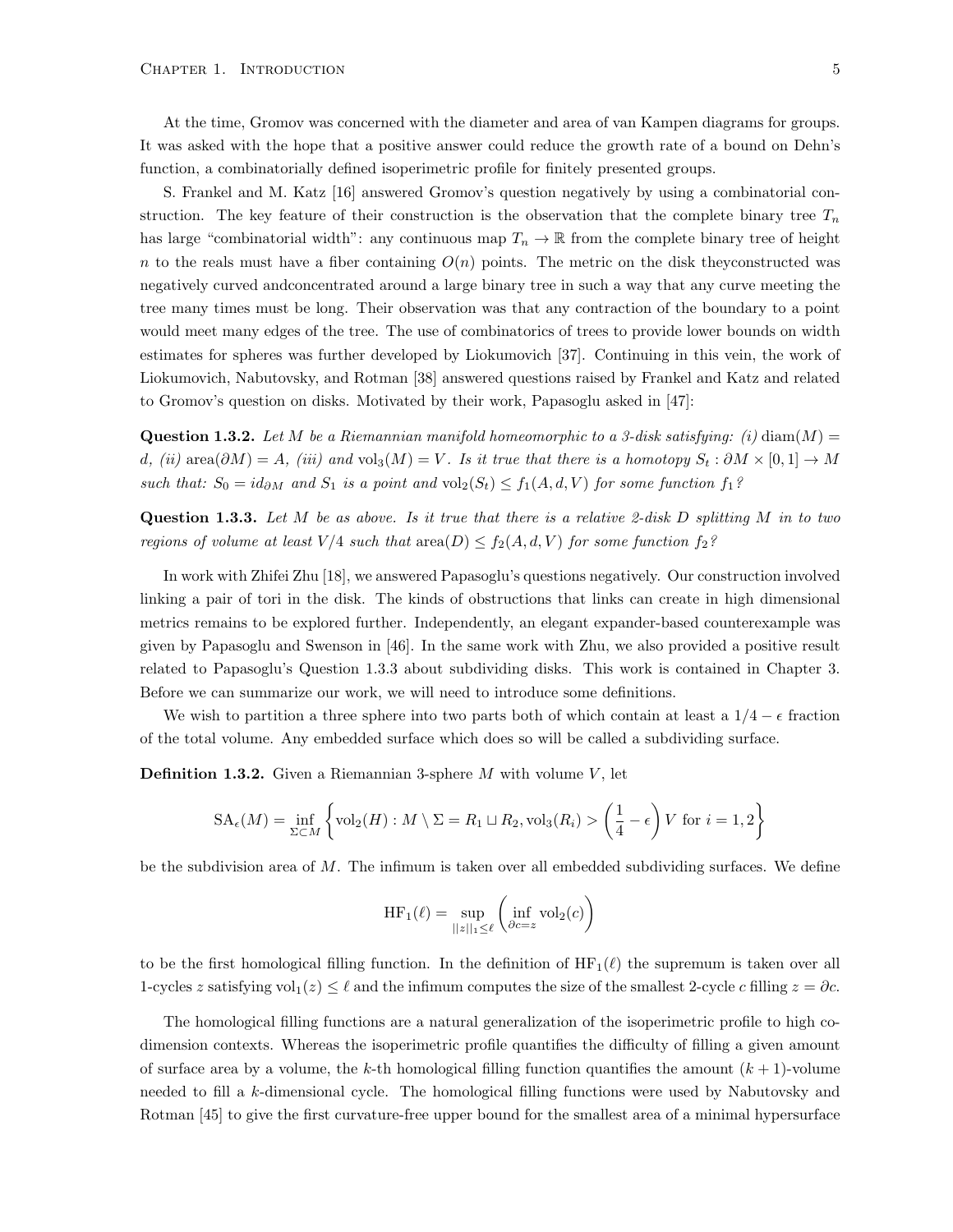in a k-connected manifold. The proof of the their result for minimal surfaces motivated the work in Chapter [3.](#page-29-0) And now we come back to disk subdivision. In Chapter [3](#page-29-0) we show the following:

**Theorem 1.3.5** (Glynn-Adey & Zhu). For any Riemannian 3-sphere  $(M, q)$  with M diffeomorphic to  $S^3$  we have:

$$
SA_{\epsilon}(M) \leq 3 \,\text{HF}_1(2d)
$$

where d is the diameter of  $(M, q)$ .

This result says that any 3-sphere can be coarsely bisected by an embedded surface of controlled size. It is interesting to note that the diameter term also has a homological interpretation. We can interpret the diameter as the supremal length of a filling of pairs of points. In this sense,  $d = HF_0(2)$ .

#### <span id="page-10-0"></span>1.3.3 Sponges and Width

In Chapter [4](#page-34-0) we will study Guth's sponge problem. This problem originated in Guth's thesis [\[32\]](#page-40-5). The precise statement of the problem is as follows:

Question 1.3.4 (Guth's Sponge Problem). Are there dimensional constants  $\epsilon = \epsilon(d) > 0$  such that: If U is an open bounded set in the  $\mathbb{R}^d$  of Lebesgue measure at most  $\epsilon$  then there exists an embedding  $U \rightarrow B^{d}(1)$  which increases the length of all curves.

The intuition for the sponge problem is that a set of small measure which is large and diffuse should resemble a physical sponge. A physical sponge has little volume itself, but encloses lot of volume in pockets which can be squeezed out. The problem asks if it is possible to "squeeze all the water out of a sponge" by an expanding embedding. The problem however remains open, even in the plane.

An embedding which increases the length of all curves is a difficult thing to construct. The algorithmic difficulty of constructing expanding embeddings between planar regions in general is illustrated by the following result:

**Theorem 1.3.6** (Glynn-Adey). Given U and V open bounded sets in the plane, it is NP-complete to determine if there is an expanding embedding from U to V.

At present, the sponge problem in full generality seems out of reach. However, I was able to provide a positive solution to a related planar sponge problem. The result is sufficient to prove a width-volume inequality for Jordan measurable sets in the plane.

**Theorem 1.3.7** (Glynn-Adey). If U is an open bounded Jordan measurable set in the  $\mathbb{R}^2$  of Lebesgue measure at most one then there exists an embedding  $U \to [0, 10] \times \mathbb{R}$  which increases the length of all curves.

The sponge problem is important since it would offer a new conceptually different proof of the euclidean width-volume inequality. One can use an expanding embedding to place any open set in to the ball, sweep out the ball, and pull back the sweep-out to the original set. Since a size of sweep-out is monotonic with respect to expanding embeddings, the sweep-out you obtain is no bigger than the sweepout of the ball. A scaling argument then yields the euclidean width-volume inequality. In addition to offering a new proof of the euclidean width-volume inequality one could use a positive answer to the sponge problem in geometric divide and conquer algorithms.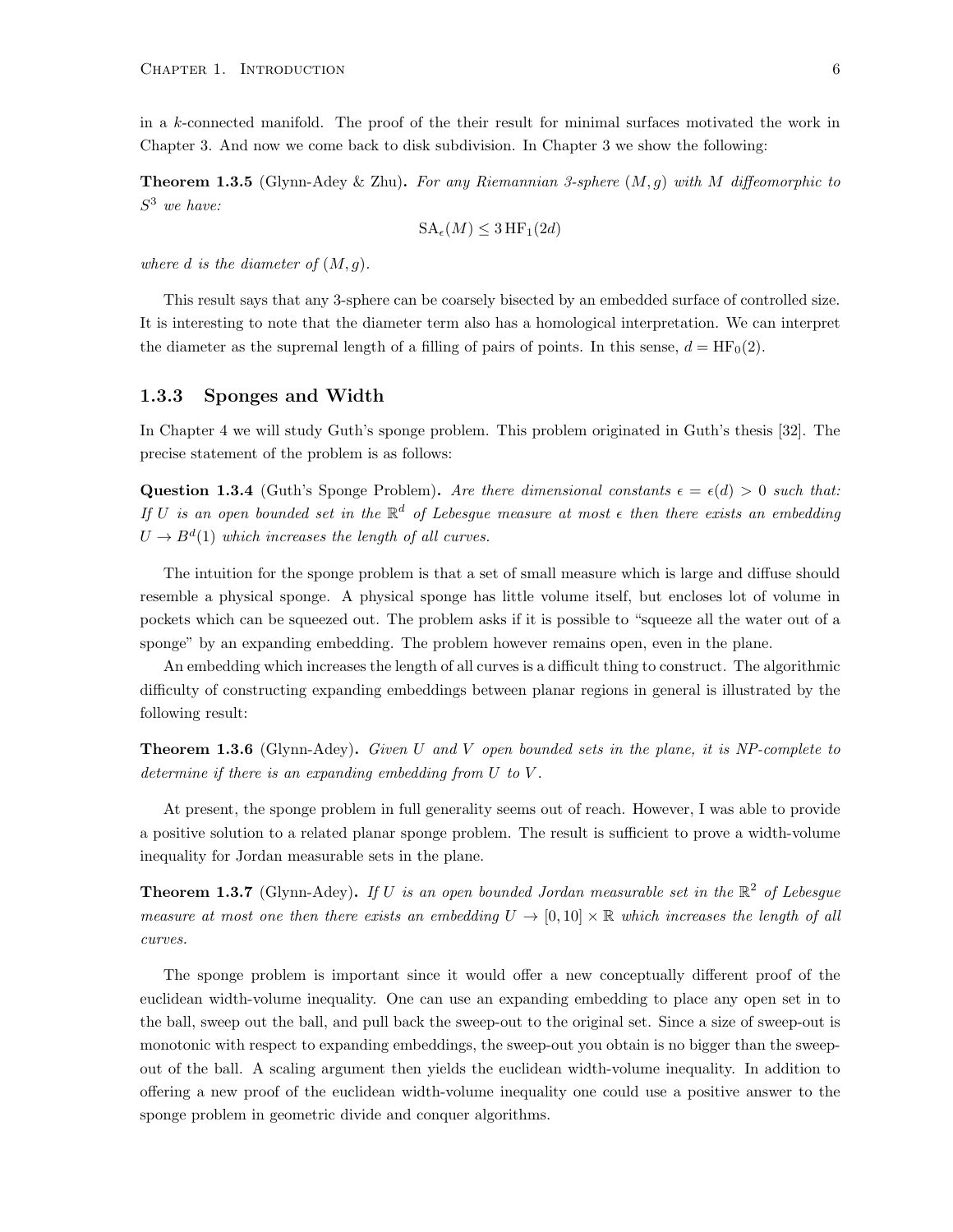#### <span id="page-11-0"></span>1.4 Open Questions

In this brief section we list and describe some interesting avenues for future work that arose during the completion of this thesis. We describe the questions and the current state of affairs concerning them.

**Question 1.4.1.** Is there a universal constant  $C$  such that:

$$
W(M) \le C \cdot HF_1(C \cdot \text{diam}(M))
$$

for any Riemannian 3-manifold such that  $H_1(M) = 0$ ?

The result in Chpt. [3](#page-29-0) suggest that there should be a bound of this form, at least for  $M = S<sup>3</sup>$ , but we do not have a proof. One can subdivide an arbitrary  $S<sup>3</sup>$  by a surface satisfying the proposed bound, but it is not clear how to extend a single cut continuously to obtain a sweep-out. A positive constructive answer to this question would provide an effective realization of the results in Nabutovsky and Rotman [\[45\]](#page-41-6). That is, we could use the result to produce minimal hypersurfaces in k-connected manifolds.

**Question 1.4.2.** What controls  $HF_1$  and, in particular, is there non-trivial bound by Ricci curvature and volume?

The homological filling function ought to be amenable to techniques from the calculus of variations. Presently the question of controlling the homological filling function by Ricci curvature is being investigated by Zhifei Zhu. It is desirable to have these bounds in order to obtain estimates for sizes of minimal surfaces.

Question 1.4.3. Does the sponge problem admit a positive solution for simply connected planar domains?

It seems that restricting the topology of the open sets might make the problem easier. All simply connected planar sets should have enough structure to admit a simple constructive technique for producing an expanding embedding in to the ball.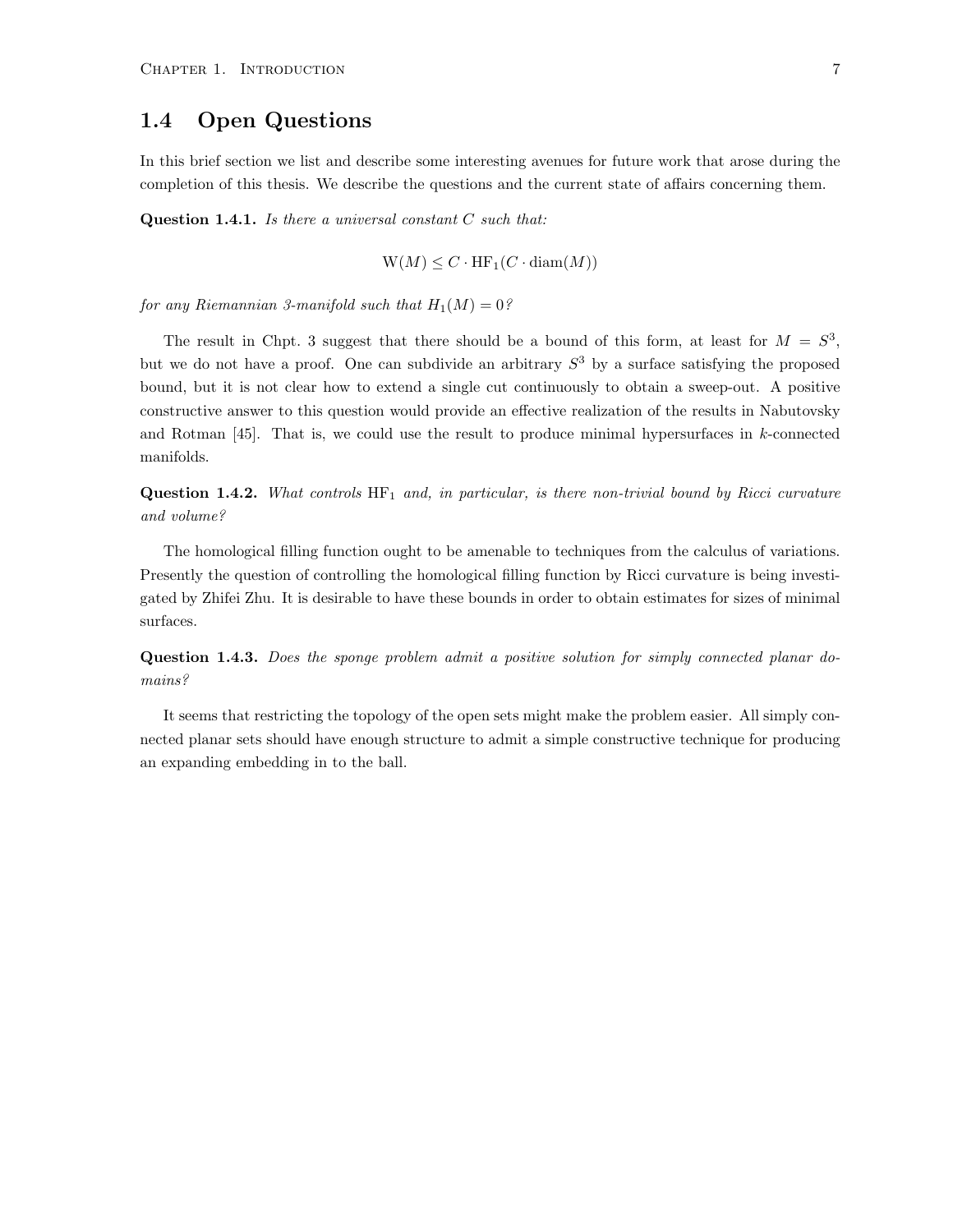#### <span id="page-12-0"></span>1.5 Acknowledgements

Throughout the work on this thesis I have been helped by many people. It is only possible to thank a small fraction of them directly. Firstly, I'd must thank my collaborators: Yevgeney Liokumovich and Zhifei Zhu. Both collaborations were exhilarating learning experiences that made me in to a mathematician. My advisors Regina Rotman and Robert Young were constantly supportive during this work. I put them through a lot, and I'm thankful that they kept me on the right track. Alex Nabutovsky was also on my committee and helped to sort out some of my notions about computational complexity. Almut Burchard had many useful discussions with me and offered much encouragement, it was always a pleasure to chat together. Misha Gromov, in addition to founding the field of quantitative geometry, suggested the idea of using the methods of Korevaar's paper [\[34\]](#page-41-7) to obtain the results in Chapter 2. Yevgeny and I are very thankful for this suggestion. Alfonso Gracia-Saz and Raymond Grinnell encouraged me to pursue teaching. I'd like to thank Stefan Bilaniuk<sup>[1](#page-0-0)</sup>, David Poole, Marcus Pivato, and Reem Yassawi of Trent Univeristy for encouraging me to pursue graduate studies (but not telling me too much about it) and checking in on me from time to time over the years. Ultimately, I am thankful to all my teachers and all my students.

I'd also like to thank my partner, Megan Shaw. My parents Lesley Wynne (née Adey) and KC Wynne were very supportive, if a little puzzled, during my time in Toronto. I am very thankful for their many words of encouragement. Heru and Evie Sharpe, and the THS, hosted enlightening discussions and kept the spirit of Peterborough community alive in Toronto for several years. Toronto Monthly Meeting of the Religious Society of Friends (Quakers) provided a great home Meeting for several years and I'm especially thankful to Kathleen Schmidt-Hertzberg, Sandra MacCallum, Ross Gibson, Norman Taylor, Raja Rajagopal, and John Karsemeyer for much needed Eldering. Albert Allen and Michael Monist provided necessary the medical attention midway through graduate school. Jonathan Whitley and Super-Jet International provided the caffeine necessary for completing this thesis. Derek Krickhan, Sam Chapin, and Nick Saika, great chums all, were ever in the background as constant friends.

 $1$  Stefan constantly quoting the verse below lead to learn topology at an early age:

Top, Top, Topology!

Holes are found by homology!

Orientations

Cause complications;

So use  $\mathbb{Z}_2$  on all occasions.

<sup>—</sup> Seven Years of Manifold [\[52\]](#page-42-0)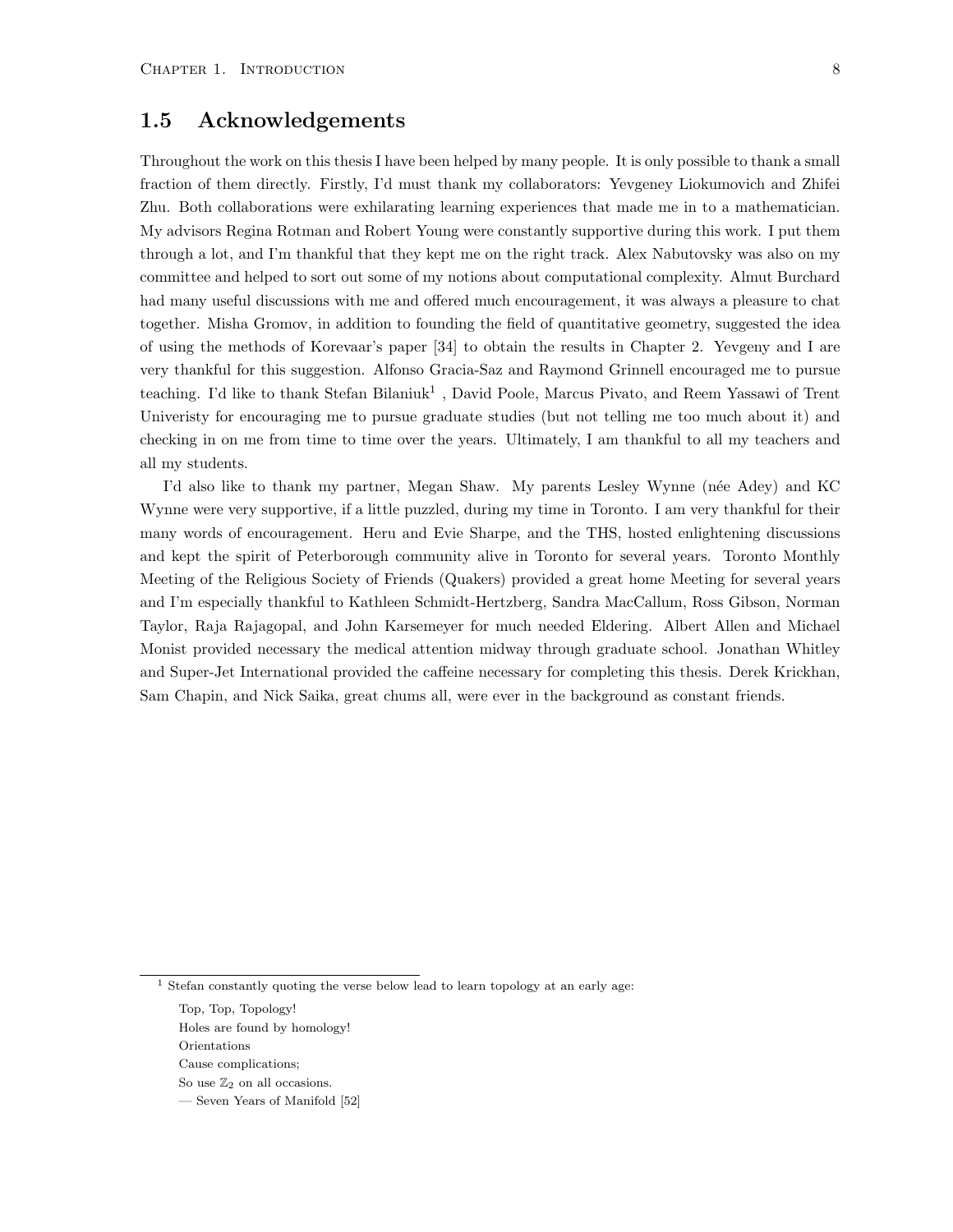## <span id="page-13-0"></span>Chapter 2

## Width and Ricci Curvature

Introduction In this chapter, we establish the main results of the thesis. We show that a width-volume inequality holds for every conformally non-negatively Ricci curved manifold. We use this width-volume inequality to obtain several results about minimal hypersurfaces and stationary integral varifolds in such manifolds

#### <span id="page-13-1"></span>2.1 Statement of Results

In [\[48\]](#page-41-1) Pitts proved existence of a smooth closed embedded minimal hypersurface in any closed Riemannian manifold M of dimension n, for  $3 \le n \le 5$ . This result was extended to manifolds of dimension  $n \leq 7$  by Schoen and Simon [\[51\]](#page-42-1). The main result of this chapter is a bound on the volume of this hypersurface for certain conformal classes of Riemannian metrics.

<span id="page-13-2"></span>**Theorem 2.1.1.** Suppose  $M_0$  is a closed Riemannian manifold of dimension n, for  $3 \leq n \leq 7$ . If M is in the conformal class of  $M_0$  then M contains a smooth closed embedded minimal hypersurface  $\Sigma$  with volume bounded above by  $C(M_0)$  Vol $(M)^{\frac{n-1}{n}}$ . When  $Ricci(M_0) \geq 0$  the constant  $C(M_0)$  is an absolute constant that depends only on n. In general, for  $M_0$  with  $\text{Ricci}(M_0) \geq -(n-1)a^2$  we can take  $C(M_0) = C(n) \max\{1, a \text{ Vol}(M_0)^{\frac{1}{n}}\}.$ 

If  $n > 7$  the same upper bound will hold for the  $(n-1)$ -volume of a closed minimal hypersurface with singularities of dimension at most  $n - 8$ .

Theorem [2.1.1](#page-13-2) follows from a bound on the width of M. One can find background and many results about widths of manifolds in [\[25,](#page-40-8) App.1F], [\[30\]](#page-40-4), [\[3\]](#page-39-2), [\[39\]](#page-41-2). Informally, the width  $W(M)$  of a manifold  $M$  is the smallest number such that every sweep-out of  $M$  by hypersurfaces contains a hypersurface of volume at least  $W(M)$ . We give a precise definition of width in Section [2.4.](#page-17-0)

To state our bound on the width of manifolds it will be convenient to define a conformal invariant called the min-conformal volume. This invariant was recently introduced in a work of Hassannezhad [\[33\]](#page-41-8).

<span id="page-13-3"></span>**Definition 2.1.1.** Let M be a compact Riemannian manifold. Define the min-conformal volume of M to be:  $MCV(M) = \inf \{ Vol(M') \},$  where the infimum is taken over all manifolds M' in the conformal class of M with Ricci( $M'$ )  $\geq -(n-1)$ .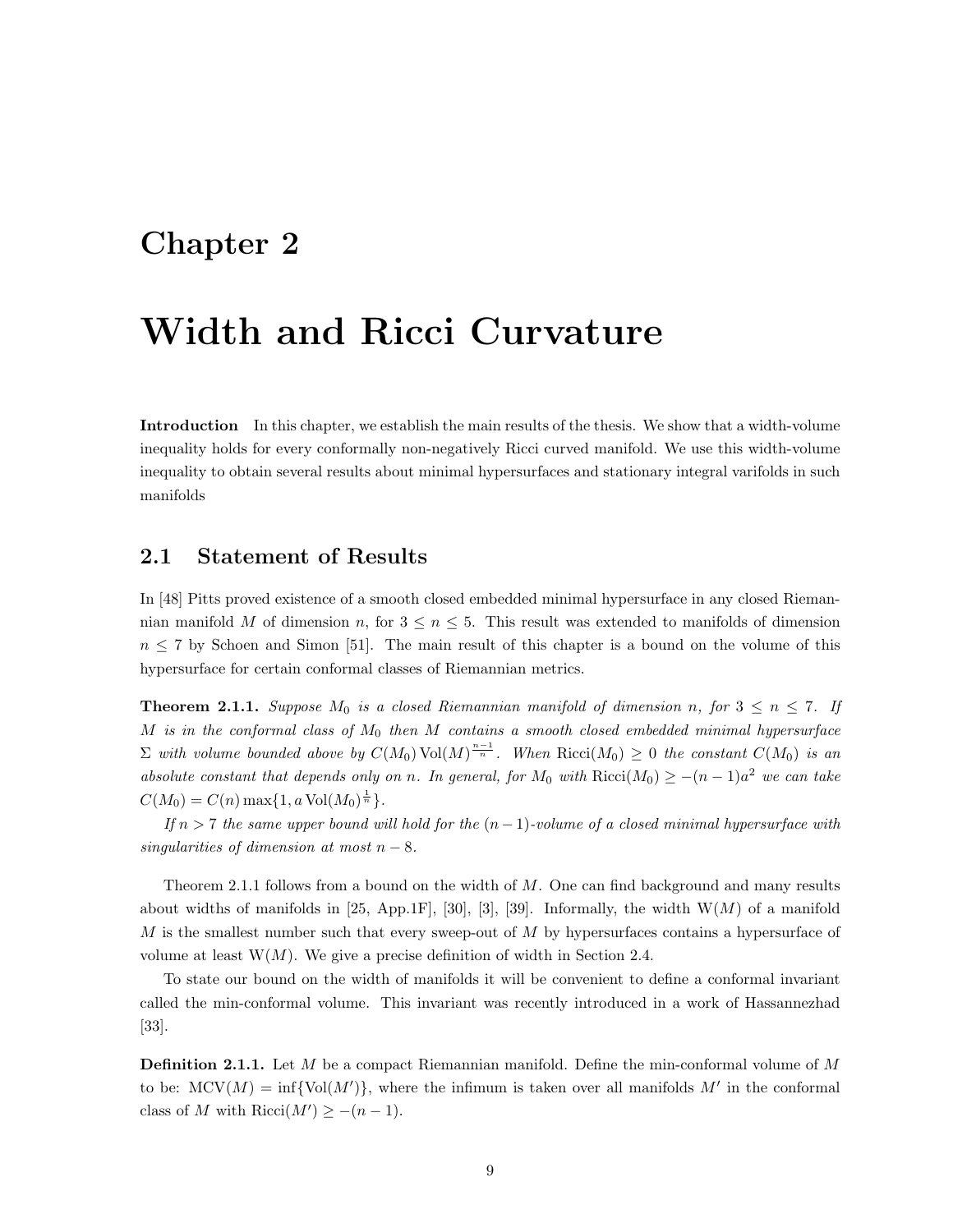<span id="page-14-0"></span>**Theorem 2.1.2.** Let M be a closed Riemannian manifold of dimension n then

$$
\mathcal{W}(M) \le C(n) \max\{1, \mathcal{M}\mathcal{C}\mathcal{V}(M)^{\frac{1}{n}}\} \mathcal{V}\mathcal{O}\mathcal{V}(M)^{\frac{n-1}{n}}
$$

Corollary. Let M be a closed Riemannian manifold of dimension n,  $a \geq 0$  and suppose that Ricci(M)  $\geq$  $-(n-1)a^2$ . Then

$$
W(M) \le C(n) \max\{1, a \text{ Vol}(M)^{\frac{1}{n}}\} \text{Vol}(M)^{\frac{n-1}{n}}
$$

More generally, Theorem [2.1.2](#page-14-0) holds if we replace the min-conformal volume in the estimate by the infimum of  $\{d \text{Vol}(M')\}$ , where d is any positive integer, such that M admits a degree d conformal branched covering onto a manifold  $M'$  with  $Ricci(M') \geq -(n-1)$ .

The conformal invariant MCV is somewhat reminiscent of (but different from) the conformal volume studied by Li and Yau in [\[35\]](#page-41-9). Consider the following:

**Example 2.1.1.** MCV(M) can be computed explicitly when M is a Riemannian surface of genus g. By the uniformization theorem  $M$  is conformally equivalent to a surface  $M_0$  of constant curvature 1 (if  $g = 0$ , 0 (if  $g = 1$ ) or  $-1$  (if  $g \ge 2$ ). When the genus is 0 or 1 it follows that MCV(M) = 0. When  $g \geq 2$  and the Gaussian curvature of a surface M' satisfies  $K \geq -1$  then by Gauss-Bonnet theorem Area $(M') \geq 4\pi(g-1)$  with equality holding exactly when  $K = -1$  everywhere. We conclude that  $MCV(M) = 4\pi(g-1)$ 

Theorem [2.1.2](#page-14-0) then implies that for any surface M of genus g we have  $W(M) \leq C \sqrt{(g+1) \text{Area}(M)}$ . This result was previously obtained by Balacheff and Sabourau in [\[3\]](#page-39-2) with constant  $C = 10^8$ . Using a slightly modified version of our proof and invoking the Riemann-Roch theorem we can get a somewhat better constant for orientable surfaces.

<span id="page-14-1"></span>**Theorem 2.1.3.** Any closed orientable Riemannian manifold  $S<sub>q</sub>$  of dimension 2 and genus g satisfies

$$
\mathrm{W}(S_g)\leq 220\sqrt{(g+1)\operatorname{Area}(S_g)}
$$

In [\[5\]](#page-39-3) Brooks constructed hyperbolic surfaces of large genus and Cheeger constant bounded away from zero. These surfaces have width  $W(M)$  bounded below by  $c\sqrt{g\operatorname{Area}(M)}$  for some constant  $c > 0$ . Hence, the inequality in Theorem [2.1.2](#page-14-0) is optimal up to the value of the constant  $C(n)$ . Upper bounds on the higher parametric versions of width  $W^{k}(M)$  for all Riemannian surfaces were recently obtained by Liokumovich [\[37\]](#page-41-3).

It follows from the works of Almgren [\[2\]](#page-39-5), Pitts [\[48\]](#page-41-1), and Schoen and Simon [\[51\]](#page-42-1) that estimates on width yield upper bounds on the volume of smooth embedded minimal hypersurfaces in manifolds of dimension less than or equal to 7. In higher dimensions, we obtain bounds on the volume of stationary integral varifolds, which are smooth hypersurfaces everywhere except possibly for a set of Hausdorff dimension at most  $n - 8$ .

It is possible to obtain more minimal hypersurfaces if one considers parametric families of sweepouts. In Section [2.4](#page-17-0) we define families of hypersurfaces that correspond to cohomology classes of mod 2  $(n-1)$ -cycles on M. To each such p-dimensional family we assign the corresponding min-max quantity  $W^p(M)$ . Let  $S^n$  be the round unit n-sphere. In [\[21,](#page-40-6) 4.2.B] Gromov showed that there are constants  $0 < c(n) < C(n)$  so that  $W<sup>p</sup>(S<sup>n</sup>)$  satisfies:

$$
c(n)p^{\frac{1}{n}}\operatorname{Vol}(S^n)^{\frac{n-1}{n}} \le \mathrm{W}^p(S^n) \le C(n)p^{\frac{1}{n}}\operatorname{Vol}(S^n)^{\frac{n-1}{n}}
$$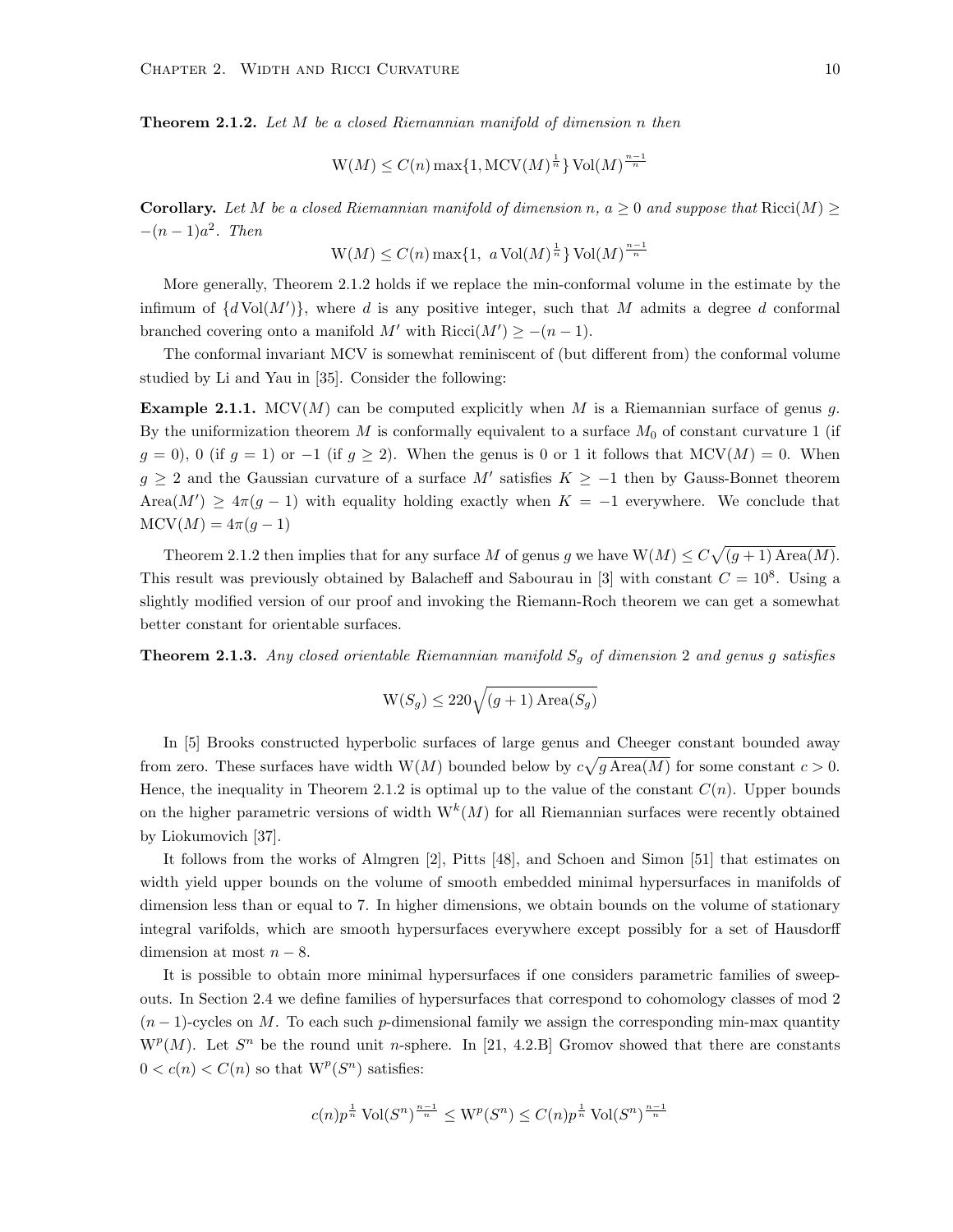Guth [\[31\]](#page-40-9) derived similar bounds for min-max quantities corresponding to the Steenrod algebra generated by the fundamental class  $\lambda$ . Marques and Neves [\[39\]](#page-41-2), building on the work of Gromov and Guth, proved existence of infinitely many minimal hypersurfaces on a manifold  $M$  of dimension  $n$ , for  $3 \leq n \leq 7$ , under the assumption that M has positive Ricci curvature.

In Section [2.9](#page-27-0) we show that if M has non-negative Ricci curvature then  $W^p(M) \leq C(n)p^{\frac{1}{n}}$  Vol $(M)^{\frac{n-1}{n}}$ . We use this bound to derive an effective version of the theorem of Marques and Neves. Let  $sys_{n-1}(M)$ be the infimum of volumes of smooth closed embedded minimal hypersurfaces in M.

<span id="page-15-1"></span>**Theorem 2.1.4.** Suppose M is a closed Riemannian manifold of dimension n,  $3 \leq n \leq 7$ , and positive Ricci curvature. For every k there exists k smooth closed embedded minimal hypersurfaces of volume bounded above by  $C(n)k^{\frac{1}{n-1}}$  Vol $(M)$   $(\text{sys}_{n-1}(M))^{\frac{1}{n-1}}$ , where  $C(n)$  depends only on n.

#### <span id="page-15-0"></span>2.2 Previous Work on Ricci and Width

The main estimates of this chapter were motivated by similar estimates on the spectrum of the Laplace operator on Riemannian manifolds.

Let M be a closed Riemannian manifold in the conformal class of  $M_0$ . In [\[34\]](#page-41-7) Korevaar constructed a decomposition of M into annuli (and other regions) which measures the 'volume concentration' of the metric M with respect to the base metric of  $M_0$ . This annular decomposition is then used to estimate Rayleigh quotients, thus bounding the spectrum of the Laplacian of  $M$ . Korevaar's method was further developed by Grigor'yan-Yau in [\[20\]](#page-40-10) and Grigor'yan-Netrusov-Yau in [\[19\]](#page-40-11) to obtain upper bounds on the eigenvalues of elliptic operators on various metric spaces. In [\[22\]](#page-40-12) Gromov used a different approach (based on Kato's inequality) to obtain upper bounds for the spectrum of the Laplacian on Kähler manifolds [\[22\]](#page-40-12).

In [\[33\]](#page-41-8) Hassannezhad, combining methods of [\[10\]](#page-39-6) and [\[19\]](#page-40-11), obtained upper bounds for eigenvalues of the Laplacian in terms of the conformal invariant MCV (see Definition [2.1.1\)](#page-13-3) and the volume of the manifold.

We do not use a discretization technique, but instead work at all times with our original manifold. This suggests that our techniques are more general. Our techniques however give an explicit geometric construction of the sweep-out withhout using any spectral estimates.

As explained in F. Coda Marques and A. Neves [\[39\]](#page-41-2), estimates on width give, via min-max constructions, explicit upper bounds on the area of minimal hypersurfaces in manifolds of small dimension. In high dimensions, we obtain bounds on the area of stationary integral varifolds. Estimating the width of a manifold, or the area of minimal surfaces in it, is a highly non-linear problem. This paper implicity linearizes the problem, by reducing the problem of constructing a sweep-out to that of estimating the spectrum of the Laplacian, which is a linear problem. For further insights into this linearization approach to width estimates see [\[49,](#page-41-10) Sec §8] and [\[27,](#page-40-13) Sec §5.2].

As suggested by Gromov in [\[21\]](#page-40-6) the problem of bounding width  $W(M)$  and its parametric version  $W<sup>k</sup>$  can be thought of as a nonlinear analogue of finding the spectrum of the Laplacian on M. In this paper we were guided by this analogy.

Recall for a moment, Guth's Width-Volume Inequality. In dimension  $n \geq 3$  one can find a family of parallel hyperplanes in  $\mathbb{R}^n$  yielding the desired sweep-out. This follows from the work of Falconer [\[11\]](#page-39-7) on the  $(n, k)$ -Besicovitch conjecture. In dimension two, however, it may happen that any slicing of U by parallel lines contains an arbitrarily large segment. To surpass problems of this kind Guth developed a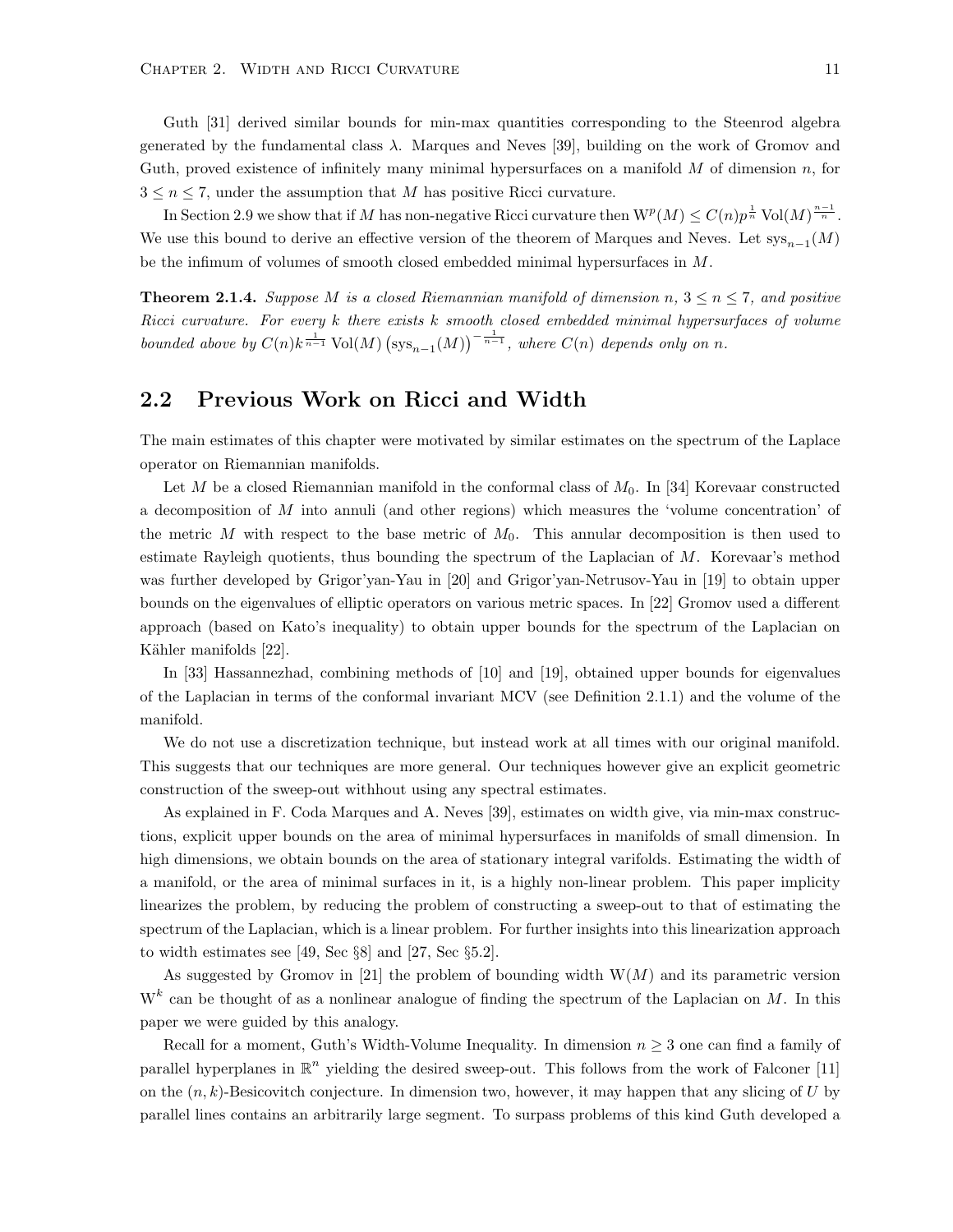method of sweeping out regions by 'bending planes' around the skeleton of the unit lattice in  $\mathbb{R}^n$ . This method was developed further in [\[31\]](#page-40-9) to bound higher parametric versions of width. We do a similar bending construction in Chapter [4.](#page-34-0)

It follows from the work of Burago and Ivanov [\[6\]](#page-39-1) that on any manifold of dimension greater than two there exists a Riemannian metric of small volume and arbitrarily large  $(n - 1)$ -width. Our results show that this does not happen for certain conformal classes of manifolds. In particular, this does not happen in the presence of curvature bound.

In [\[44\]](#page-41-11) Nabutovsky and Rotman showed that any closed Riemannian manifold possesses a stationary 1-cycle of mass bounded by  $C(n)$  Vol $(M)^{\frac{1}{n}}$ . One wonders if this result can be generalized to the case of minimal surfaces on Riemannian manifolds.

Some results in this direction were obtained by A. Nabutovsky and R. Rotman in [\[45\]](#page-41-6) where they bounded volumes of minimal surfaces on Riemannian manifolds in terms of homological filling functions of M. The k-th homological filling function  $HF_k : \mathbb{R}_+ \to \mathbb{R}_+$  is defined as the smallest number  $HF_k(x)$ , such that every k-cycle of mass at most x can be filled by a  $(k + 1)$ -chain of mass at most  $HF_k(x) + \epsilon$ .

**Theorem 2.2.1** (Nabutovsky-Rotman [\[44\]](#page-41-11)). Let M be a closed Riemannian manifold of dimension n, for  $3 \leq n \leq 7$ , such that the first  $n-1$  homology groups are trivial,  $H_1(M) = ... = H_{n-1}(M) = 0$ . There exists a smooth, closed, embedded minimal hypersurface of volume bounded by

$$
C(n) \operatorname{HF}_{n-1}(C(n) \operatorname{HF}_{n-2}(\cdots \operatorname{HF}_2(C(n) \operatorname{Vol}(M)^{\frac{1}{n}}) \cdots))
$$

Their proof uses a combination of Almgren-Pitts min-max method and other techniques. In particular, a bound on the width of  $M$  in terms of homological filling functions does not follow from their argument. It would be interesting to know whether such a bound exists. It is also interesting to know whether homological filling functions can be controlled in terms of Ricci curvature of M.

Other important results are contained in a paper of Marques and Neves [\[40\]](#page-41-12) where, among other things, they prove a *sharp* upper bound on  $W(M)$  when M is a Riemannian 3-sphere with Ricci  $> 0$ and scalar curvature  $R \geq 6$ .

Remark. In [\[50\]](#page-42-2) Stephane Sabourau independently obtained upper bounds on the width and volume of the smallest minimal hypersurface on Riemannian manifolds with Ricci  $\geq 0$ .

#### <span id="page-16-0"></span>2.3 Plan of the Chapter

.

The structure of the proof of Theorem [2.1.2](#page-14-0) is as follows: To construct a sweep-out of  $M$ , we subdivide M repeatedly, using an isoperimetric inequality adapted to our context. Once we have subdivided M into a collection of small volume open subsets, we construct a sweep-out of each small volume piece using the fact that at small scales  $M$  is locally Euclidean. We then assemble these local sweep-outs into a global sweep-out of  $M$ .

In Section [2.4](#page-17-0) we define what it means for a family of  $(n - 1)$ -cycles to sweep-out M. We define the width  $W(M)$  and its higher parametric version  $W^{k}(M)$ . We also prove Proposition [1,](#page-18-0) which gives us control of the width of  $M$  in terms of widths of its open subsets.

In Section [2.5](#page-20-0) we use an idea of Colbois and Maerten from [\[10\]](#page-39-6) together with the length-area method to prove an isoperimetric inequality (Theorem [2.5.1\)](#page-21-1) which allows us to partition any open set in  $M$  in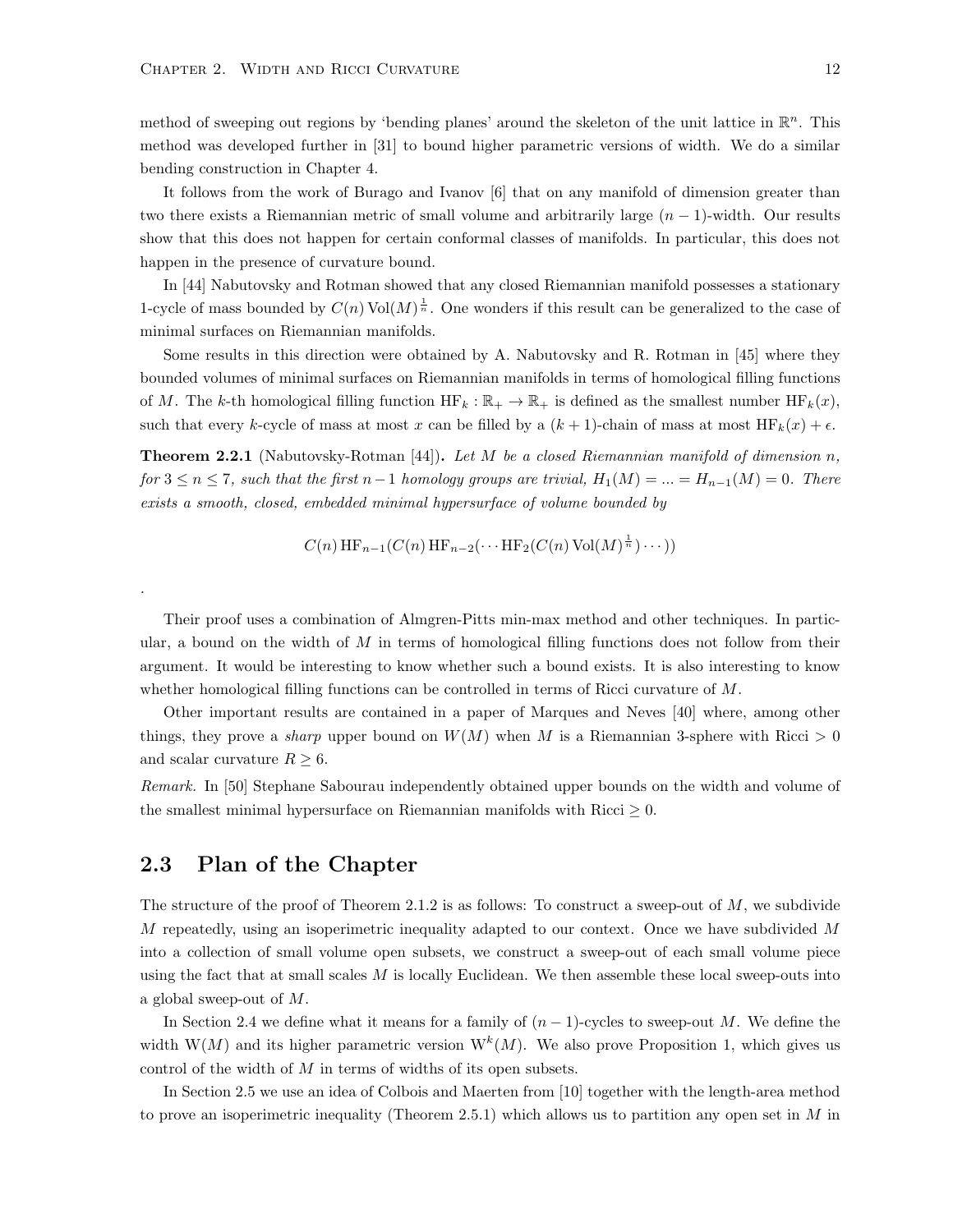two parts with both parts satisfying a lower volume bound. The subdividing surface satisfies an upper bound on area which depends on the volume of the open set. The lower bound on volume of the two parts ensures that after repeatedly subdividing, using Theorem [2.5.1,](#page-21-1) we will have many subsets of small volume.

In Section [2.6](#page-21-0) we estimate the width of small volume submanifold  $M' \subset M$  in terms of  $(n-1)$ -volume of its boundary. The proof proceeds by covering M' with small balls, which are  $(1 + \epsilon_0)$ -bilipschitz diffeomorphic to balls in Euclidean space. We construct a sequence of nested open subsets  $U_i$  of  $M'$  with volumes tending to 0, such that the difference  $U_i \setminus U_{i+1}$  is contained in a small ball. Since the ball is almost Euclidean, we can sweep out  $U_i \setminus U_{i+1}$  by cycles of controlled volume. We then use Proposition [1](#page-18-0) to assemble a sweep-out of  $M'$ .

In Section [2.7](#page-24-0) we prove Theorem [2.1.2](#page-14-0) by inductively constructing sweep-outs of larger and larger subsets of M. The result of Section [2.6](#page-21-0) serves as the base of the induction. To do so, we carry out the necessary estimates to apply Theorem [2.5.1](#page-21-1) and Proposition [2](#page-22-0) to subdivide our manifold as needed.

In Section [2.8](#page-25-0) we prove Theorem [2.1.3.](#page-14-1) We also describe how to obtain a version of Theorem [2.1.2](#page-14-0) for manifolds, which admit a conformal mapping into some nice space  $M_0$ .

In Section [2.9](#page-27-0) we show that a manifold with non-negative Ricci curvature can be covered by balls of small n-volume, small  $(n-1)$ -volume of the boundary, and such that the cover has controlled multiplicity. We use this decomposition to bound the volume of k-parametric sweep-outs of  $M$  and, consequently, volumes of stationary integral varifolds or minimal hypersurfaces in M.

#### <span id="page-17-0"></span>2.4 Width of Riemannian manifolds

Let G be an abelian group. We denote the space of flat G-chains in M by  $F_k(M;G)$  and the space of flat G-cycles by  $Z_k(M; G)$ . The space of integral flat chains was defined in [\[13\]](#page-39-8). For flat chains with coefficients in an abelian group G see  $[12, (4.2.26)]$ . The deformation theorem of Federer and Fleming states that a flat chain of finite mass and boundary mass can be approximated by a piecewise linear polyhedral chain (see  $[12, (4.2.20), (4.2.20)^{\nu}]$ ). The deformation theorem will be used throughout this paper. Often we will abuse notation and use the same letter for a flat G-chain and a polyhedral chain approximating it. We will denote the mass of a k-chain c by  $\text{Vol}_k(c)$ .

In [\[1\]](#page-39-10) F. Almgren constructed an isomorphism

$$
F_A: \pi_k(Z_{n-1}(M;G);0) \to H_{n+k}(M;G)
$$

For  $k = 1$  the map F can be described as follows. Let  $c_t \in Z_{n-1}(M; G)$ ,  $t \in S^1$ , be a continuous family of cycles. Pick a fine subdivision  $t_0, ..., t_m$  of  $S^1$  and let  $C_i$  be a (nearly) volume minimizing *n*-chain filling  $c_i - c_{i-1}$  (for  $i \in \mathbb{Z}_m$ ). Then  $C = \sum_{i \in \mathbb{Z}_m} C_i$  is an n-cycle. It turns out that homology class of C is independent of the choice of the subdivision and filling chains  $C_i$  as long as the subdivision is fine enough and the mass of chains  $C_i$  is close to the mass of a minimal filling.

If  $M$  is a manifold with boundary we may also consider the space of flat cycles relative to the boundary of M. Let q be a quotient map  $q: F_k(M; G) \to F_k(M; \partial M; G) = F_k(M; G)/F_k(\partial M; G)$ . The boundary map on  $F_k(M; G)$  descends to a boundary map  $\partial$  on the quotient. This allows us to define the space of relative cycles  $Z_k(M, \partial M; G)$ . Cycles in this space can be represented by  $(n-1)$ -chains with boundary in ∂M. Almgren's map then defines an isomorphism  $\pi_1(Z_{n-1}(M, \partial M; G), \{0\}) \cong H_{n-1}(M, \partial M; G)$ .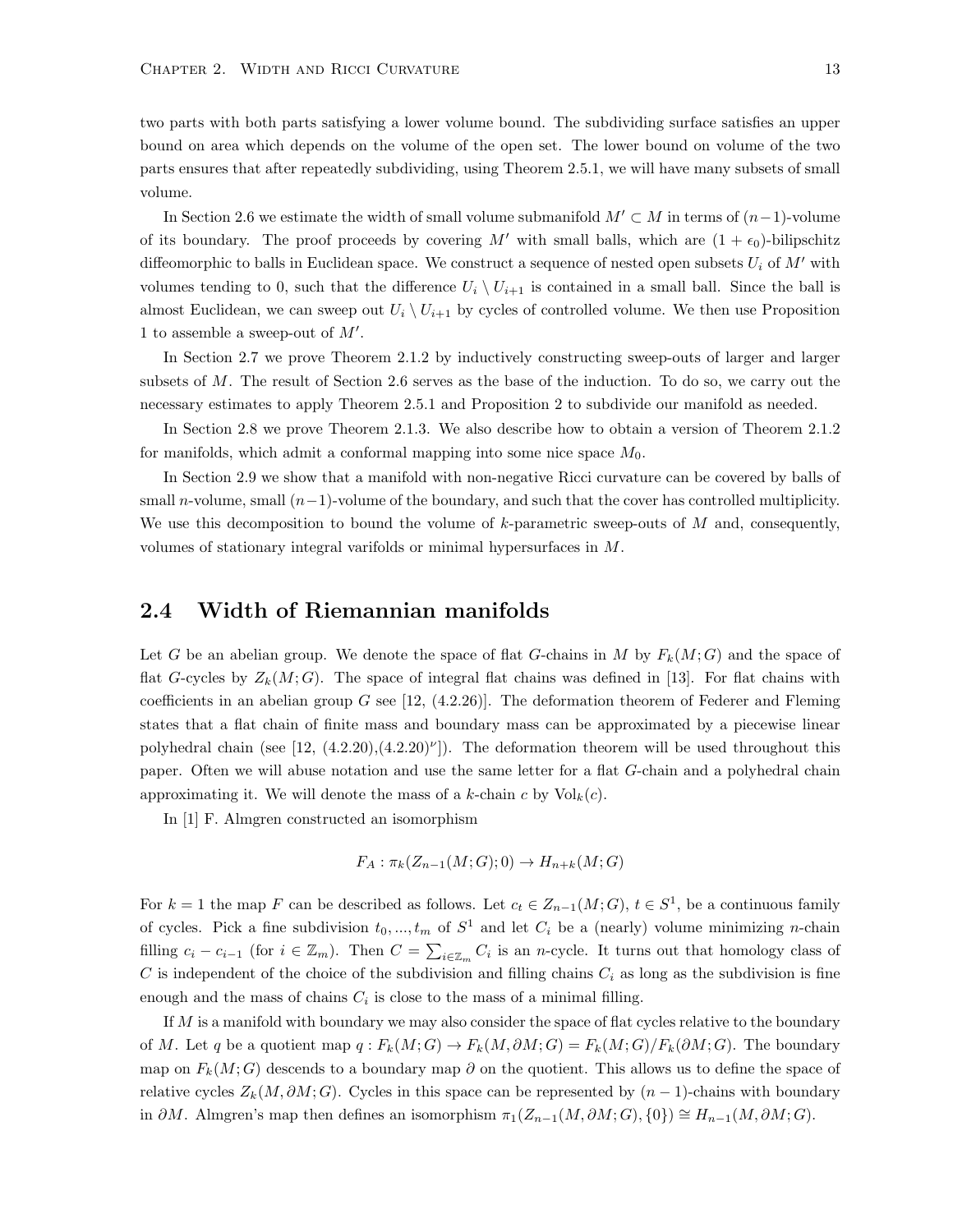For simplicity from now on we assume everywhere that group  $G = \mathbb{Z}_2$ . Henceforth we drop the reference to the group G from our notation.  $\mathbb{Z}_2$  coefficients will suffice for all applications to volumes of minimal surfaces that we obtain in this paper. When manifold  $M$  is orientable the bound in Theorem [2.1.2](#page-14-0) holds for sweep-outs with integer coefficients. The proof is essentially the same with some minor modifications to account for orientation of cycles.

<span id="page-18-1"></span>Definition 2.4.1. We define the following two notions:

- 1. For a closed manifold M a map  $f : S^1 \to Z_{n-1}(M)$  is called a *sweep-out* of M if it is not contractible, i.e.  $F_A([f]) \neq 0$ . Similarly, if M has a boundary we call  $f : S^1 \to Z_{n-1}(M, \partial M)$  a sweep-out if the image of  $[f]$  under Almgren's isomorphism is non-zero.
- 2. The width of M is

$$
W(M) = \inf_{\{f\}} \sup_t Vol_{n-1}(f(t))
$$

where the infimum is taken over the set of all sweep-outs of M.

For manifolds with boundary it will be convenient to consider a particular type of sweep-outs that start on a trivial cycle and end on  $\partial M$ . We will call them  $\partial$ -sweep-outs.

- **Definition 2.4.2.** 1. Let M be a manifold with boundary. A  $\partial$ -sweep-out of M is a map f : [0, 1]  $\rightarrow$  $Z_k(M)$ , such that:
	- (a)  $f(0)$  is a trivial k-cycle and  $f(1) = \partial M$
	- (b) Let  $q \circ f : [0,1] \to Z_{n-1}(M, \partial M)$  be the composition of f with the quotient map q. When we identify  $q \circ f(0)$  and  $q \circ f(1)$  we obtain a sweep-out of M.
	- 2. The  $\partial$ -width of M is:

$$
W^{\partial}(M) = \inf_{\{f\}} \sup_t \text{Vol}_{n-1}(f(t))
$$

where the infimum is taken over the set of all  $\partial$ -sweep-outs of M.

From the definition we have inequalities  $W(M) \leq W^{\partial}(M)$  and  $W^{\partial}(M) \geq Vol_{n-1}(\partial M)$ . Definition [2.4.2](#page-0-0) is motivated by the following proposition.

<span id="page-18-0"></span>**Proposition 1.** Let  $U_0 \subset ... \subset U_{m-1} = M$  be a sequence of nested open subsets of M, and let  $A_i$ denote the closure of  $U_i \setminus U_{i-1}$  for  $1 \leq i \leq m-1$  and  $A_0$  denote the closure of  $U_0$ . Then  $W^{\partial}(M) \leq$  $\sup\{W^{\partial}(A_0), W^{\partial}(A_1) + \text{Vol}_{n-1}(\partial U_0), ..., W^{\partial}(A_{m-1}) + \text{Vol}_{n-1}(\partial U_{m-2})\}.$ 

*Proof.* By the definition of  $\partial$ -width for each i there exists a map  $c_i : [0,1] \to Z_{n-1}(M)$  that starts on a trivial cycle, ends on  $\partial A_i$  and is bounded in volume by  $\text{W}^{\partial}(A_i)+\epsilon$ . By definition of  $A_i$ ,  $\partial A_i \subset \partial U_i \cup \partial U_{i-1}$ and  $\partial U_i + c_{i+1}(1) = \partial U_{i+1}$ .

We define a sweep-out  $c: [0,1] \to Z_{n-1}(M)$  as follows. For  $0 \le t \le \frac{1}{m}$  we set  $c(t) = c_0(t/m)$  and for  $\frac{i}{m} \le t \le \frac{i+1}{m}, i = 1, ..., m-1$  we set  $c(t) = c_i (m(t - \frac{i}{m})) + \partial U_{i-1}$ .

Let  $F_A$  be the Almgren's isomorphism. We can represent the homology class  $F_A(c)$  by a sum of *n*-chains  $\sum_{i=0}^{m-1} C_i$ , such that  $\partial C_i = c(\frac{i}{m}) - c(\frac{i-1}{m})$ . Moreover, since each  $c_i$  is a  $\partial$ -sweep-out of  $A_i$  we may assume that  $C_i$  represents a non-trivial homology class in  $H_n(M, \overline{M \setminus A_i}) \cong H_n(A_i, \partial A_i)$ .

We claim that the sum  $\sum_{i=0}^{k} C_i$  represents a non-trivial homology class in  $H_n(M, M \setminus U_k)$ . Indeed, assume this to hold for  $\sum_{i=0}^{k-1} C_i$ . Let  $V_1$  denote a small tubular neighbourhood of the set  $U_{k-1}$  inside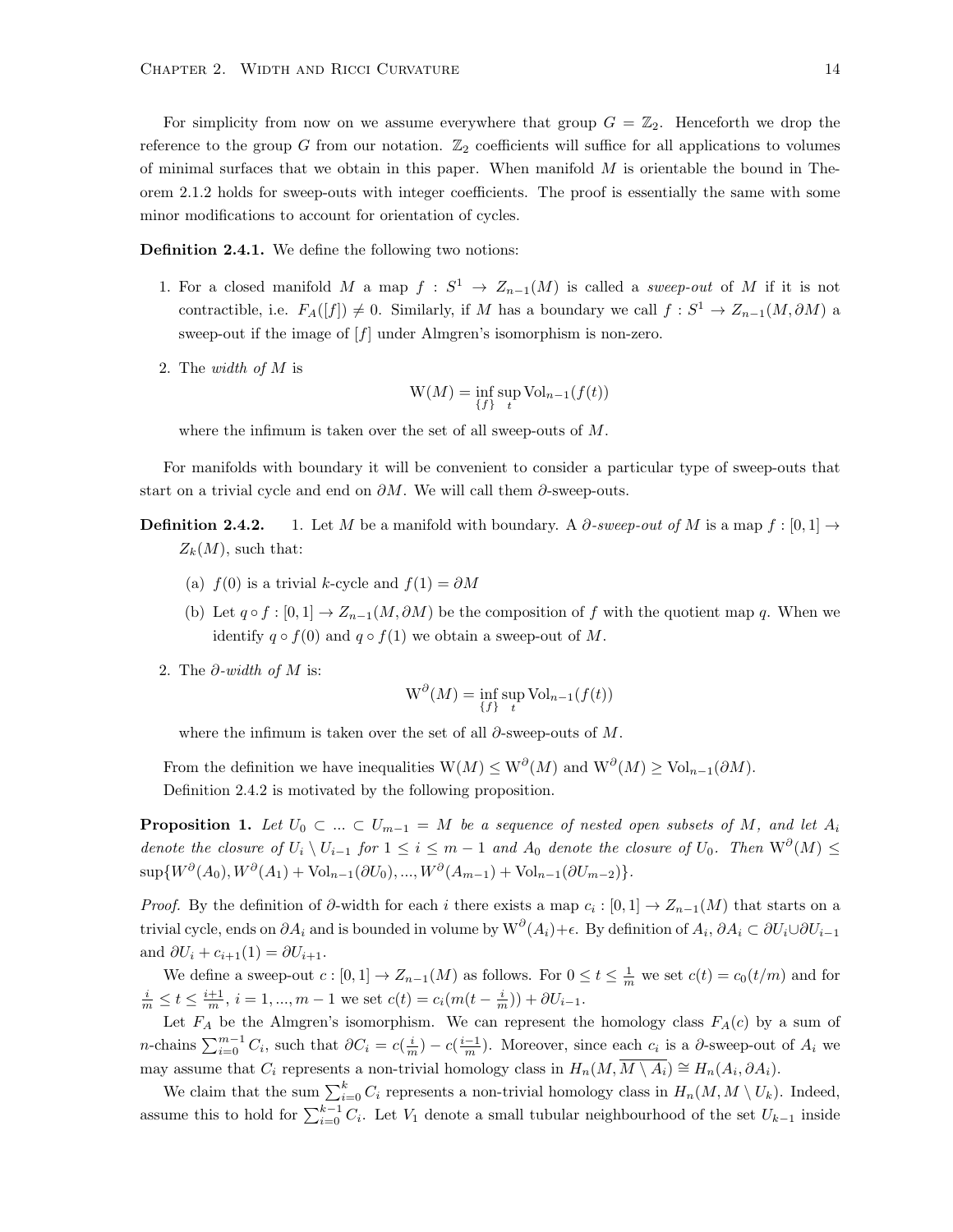$U_k$ . Let  $V_2$  be a small tubular neighbourhood of  $U_k \setminus U_{k-1}$  inside  $U_k$ . Let  $V_3 = V_1 \cap V_2 \subset U_k$ . The pair  $(V_3, V_3 \cap \partial U_k)$  is homotopy equivalent to  $(\partial U_{k-1}, \partial U_{k-1} \cap \partial U_k)$ . From the Mayer-Vietoris sequence we have an isomorphism  $H_n(\overline{U_k}, \partial U_k) \to^{\partial} H_{n-1}(\partial U_{k-1}, \partial U_{k-1} \cap \partial U_k)$ . This map sends  $[\sum_{i=0}^{k-1} C_i + C_k]$  to the fundamental class  $[\overline{\partial U_{k-1} \setminus \partial U_k}].$ 

We conclude that  $c(t)$  is a  $\partial$ -sweep-out of M.

In the last section of this paper we will obtain upper bounds on the  $k$ -parametric sweep-outs  $W^{k}(M)$  of M. By Almgren's isomorphism theorem we have  $\pi_m(Z_{n-1}(M;Z);0) = 0$  for  $m > 1$  and  $\pi_1(Z_{n-1}(M;\mathbb{Z}_2);0) \cong \mathbb{Z}_2$ . Hence, the connected component  $Z_{n-1}^0$  of  $Z_{n-1}(M;\mathbb{Z}_2)$  that contains the 0-cycle is weakly homotopy equivalent to the Eilenberg-MacLane space  $K(\mathbb{Z}_2, 1) \simeq \mathbb{RP}^{\infty}$ .

Let K be a k-dimensional polyhderal complex and  $\sigma: K \to Z_{n-1}^0(M)$  be continuous and assume that  $\sigma(x)$  has finite mass for all x. Following [\[39\]](#page-41-2) we define k-parametric width W<sup>k</sup> as follows.

Definition 2.4.3. We introduce the following parametric version of Definition [2.4.1:](#page-18-1)

- 1. For a closed manifold M we say that  $\sigma$  is a k-parametric sweep-out of M if  $\sigma(K)$  represents the non-zero class in  $H_k(Z_{n-1}^0, \mathbb{Z}_2) \cong \mathbb{Z}_2$ .
- 2. Define the k-parametric width to be  $W^k(M) = \inf_{\sigma} \sup_{t \in K} \text{Vol}_{n-1}(f(t))$ , where the infimum is taken over the set of all k-parametric sweep-outs  $\sigma$ .

It follows from the definition that  $W^1(M) = W(M)$  and  $W^k(M) \leq W^{k+1}(M)$ .

Using Almgren-Pitts min-max theory it is possible to obtain minimal hypersurfaces from sweep-outs of M. In [\[39\]](#page-41-2) Marques and Neves proved the following results.

<span id="page-19-0"></span>**Theorem 2.4.1** (Marques-Neves). Let M be a closed Riemannian manifold of dimension n,  $3 \le n \le 7$ .

- 1. There exists a smooth, closed, embedded minimal hypersurface in M of volume  $\leq W(M)$ .
- 2. If  $W^{k}(M) = W^{k+1}(M)$  then there exists infinitely many smooth, closed, embedded minimal hypersurfaces in M of volume  $\leq W^{k}(M)$ .
- 3. Suppose M is a manifold of positive Ricci curvature and there exists only finitely many minimal hypersurfaces of volume  $\leq \mathrm{W}^k(M)$ . Then there exists a smooth, closed, embedded minimal hypersurface  $\Sigma_k$  and  $a_k \in \mathbb{N}$ , such that  $a_k \text{Vol}_{n-1}(\Sigma_k) = \text{W}^k(M)$ .

Remark. In the proof of these results Marques and Neves impose an additional technical condition on  $W^k$ . Namely, they require that the infimum in the definition of  $W^k$  is taken over only those maps  $f: K \to Z_{n-1}(M)$  that have no concentration of mass. This is defined as follows. Using the notation of [\[12\]](#page-39-9) let  $||c||$  denote the Radon measure associated with the flat chain c. Then a map f is said to have no concentration of mass if

$$
\lim_{r \to 0} \sup \{ ||f(x)|| (B(a)) : x \in K, a \in M \} = 0
$$

All estimates on  $W^k$  in our paper come from explicit constructions of families of flat cycles (in fact, polyhedral cycles), which have no concentration of mass. Therefore we can safely combine our estimates with the conclusions of Theorem [2.4.1.](#page-19-0)

 $\Box$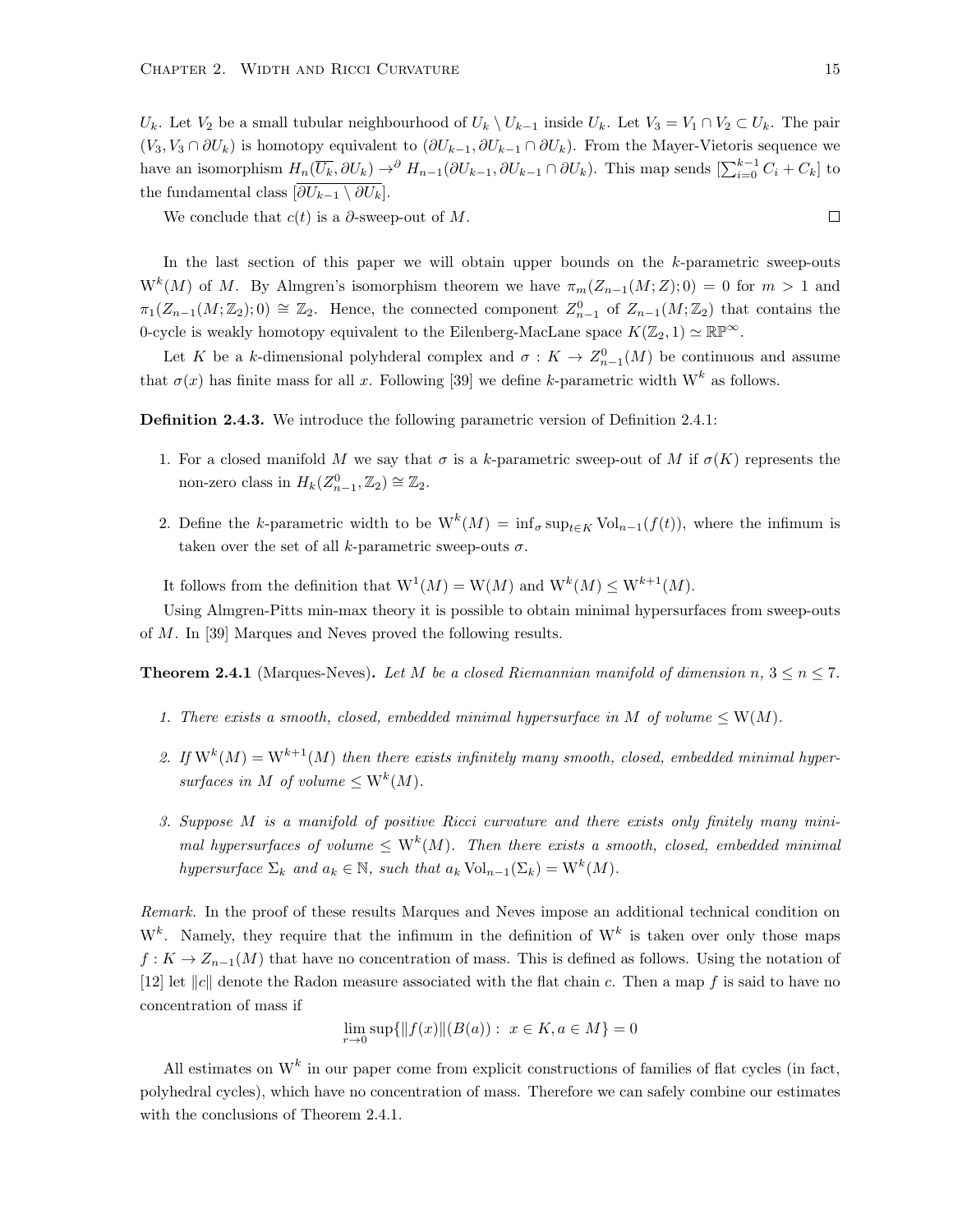#### <span id="page-20-0"></span>2.5 Isoperimetric inequality

Let  $(M, g_0)$  be a closed Riemannian n-manifold with Ricci  $\geq -(n-1)$ . Let  $g = \phi^2 g_0$  be a Riemannian metric on  $(M, g_0)$  in the conformal class of  $g_0$ . Here  $\phi : M_0 \to \mathbb{R}_+$  is a smooth function on  $(M, g_0)$ .

**Notation 2.5.1.** We write  $M_0$  for  $(M, g_0)$  and M for  $(M, g)$ .

Below we use the convention that geometric structures measured with respect to  $g_0$  have a superscript zero in their notation. Geometric structures measured with respect to g have no superscript.

**Notation 2.5.2.** Let  $Vol_k(U)$ ,  $d(x, y)$ ,  $dV$ ,  $B(x, r)$  and  $\nabla$  denote the k-volume function, distance function, volume element, closed metric ball of radius r about x, and gradient with respect to g. Let Vol<sup>0</sup><sub>k</sub> $(U)$ ,  $d^0(x, y)$ ,  $dV^0$ ,  $B^0(x, r)$ ,  $\nabla^0$  denote the corresponding quantities with respect to  $g_0$ .

Let W be a subset of U and let  $N_l^0(W)$  denote the set  $\{x \in U | d^0(W, x) \le l\}.$ 

<span id="page-20-1"></span>**Lemma 2.5.1.** There exists a set  $W \subset U$  and  $l \in (0, \frac{1}{2}]$ , such that

- 1.  $\text{Vol}_n(U)/25^n \leq \text{Vol}_n(W) \leq 2 \text{Vol}_n(U)/25^n$
- 2.  $\text{Vol}_n(N_l^0(W)) \leq (1 \frac{1}{25^n}) \text{Vol}_n(U)$
- 3.  $\text{Vol}_n^0(N_l^0(W) \setminus W) \leq l^n \max\{2\,\text{Vol}_n^0(U), c(n)\}\$

Proof. The argument is essentially the same as the proof of Lemma 2.2 in the work of Colbois and Maerten [\[10\]](#page-39-6). Let r be the smallest radius with the property that  $Vol(B^0(a, r) \cap U) = \frac{Vol(U)}{25^n}$  for some  $a \in M$ .

We consider two cases. If  $r \leq 1$  we define  $W = B^0(a, r) \cap U$  and  $l = \frac{r}{2}$ .

We observe, using curvature comparison for the space  $M_0$ , that the *l*-neighbourhood of  $B^0(a, r)$  can be covered by at most 24.4<sup>n</sup> balls of radius r. Indeed, let  $\{B^0(x_i, r/2)\}_{i=1}^N$  be a maximal collection of disjoint balls with centers in  $B^0(a, \frac{3r}{2})$ . Since the collection is maximal, the union  $\bigcup B(x_i, r)$  covers  $B^0(a, \frac{3r}{2})$ . Using the Bishop-Gromov comparison theorem we can estimate the number N. Let  $\text{Vol}_n^0(B(x_j, \frac{r}{2}))$  $\min_i \{ \text{Vol}_n^0(B(x_i, \frac{r}{2})) \}.$ 

$$
N \leq \frac{\text{Vol}_n^0(B^0(a, \frac{3r}{2}))}{\text{Vol}_n^0(B(x_j, \frac{r}{2}))} \leq \frac{\text{Vol}_n^0(B(x_j, \frac{5r}{2}))}{\text{Vol}_n^0(B(x_j, \frac{r}{2}))} \leq \frac{V(\frac{5r}{2})}{V(\frac{r}{2})}
$$

where  $V(r)$  denotes the volume of a ball of radius r in n-dimensional hyperbolic space. When  $r \in (0,1]$ this quantity is maximized for  $r = 1$ . We conclude that  $B<sup>0</sup>(a, \frac{3r}{2})$  can be covered by

$$
N \le \frac{\int_0^{\frac{5}{2}} \sinh^{n-1}(s)ds}{\int_0^{\frac{1}{2}} \sinh^{n-1}(s)ds} \le (2e^{\frac{5}{2}})^n \le 24.4^n
$$

balls, such that each of them has  $\text{Vol}_n(B^0(x_i, r) \cap U)$  at most  $\frac{\text{Vol}_n(U)}{25^n}$ . This proves inequalities (1) and (2) for the case  $r \leq 1$ .

Volume of a unit ball in hyperbolic *n*-space satisfies  $V(1) \leq \omega_n e^{n-1}$ , where  $\omega_n$  denotes the volume of a unit *n*-ball in Euclidean space. Hence,  $\text{Vol}_n^0(B^0(a, \frac{3r}{2}) \setminus B^0(a,r)) \leq 25^n e^{n-1} \omega_n r^n = c(n)$ . This proves (3) for the case  $r < 1$ .

Suppose  $r > 1$ . Let k be the smallest number, such that there exists a collection of k balls of radius  $1 \{B^0(x_i, 1)\}_{i=1}^k$  with  $\text{Vol}(\bigcup B^0(x_i, 1) \cap U) \geq \frac{\text{Vol}_n(U)}{25^n}$ . Let  $\{B^0(x_i, 1)\}_{i=1}^k$  be a collection of k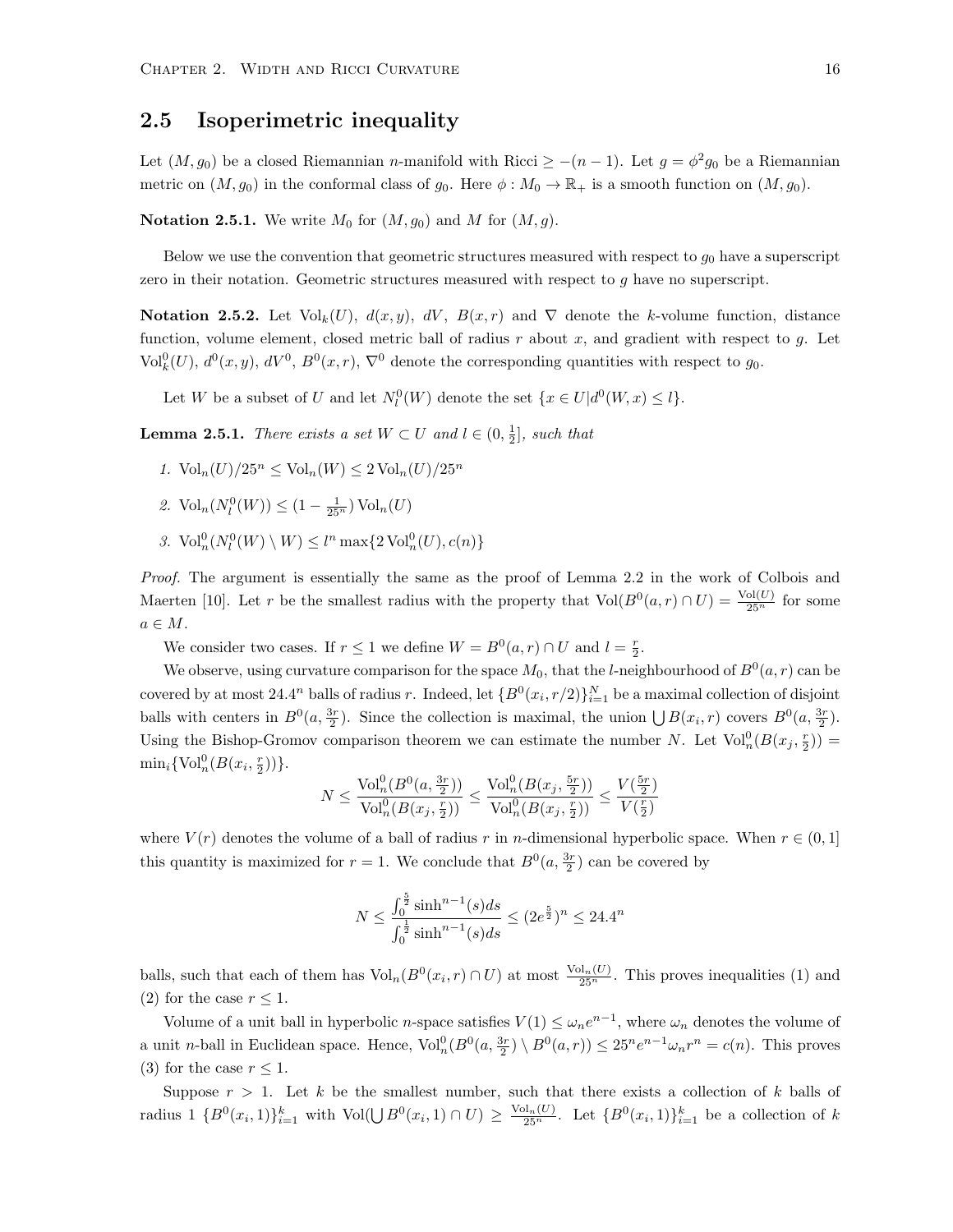balls with the property that if  $\{B^0(y_i,1)\}_{i=1}^k$  is any other collection of k balls then  $Vol(\bigcup B^0(x_i,1) \cap$  $U \geq Vol(\bigcup B^{0}(y_{i}, 1) \cap U)$ . We set  $W = \bigcup B^{0}(x_{i}, 1) \cap U$ . Note that by our definition of k we have  $\text{Vol}_n(W) < \frac{2 \text{ Vol}_n(U)}{25^n}.$ 

Consider 1/2-neighbourhood of W and note that it can be covered by at most  $(24.4)^n$  sets  $B_i$ , where each  $B_j$  is a union of k balls  $B^0(y_i, 1)$  of radius 1. By definition of W we have  $Vol(B_j) \leq Vol(W)$ , so  $\text{Vol}_n(N_l^0(W)) \leq \frac{24.4^n+1}{25^n} \text{Vol}(U)$ . Finally, we observe that  $\frac{\text{Vol}^0(N_l^0(W))}{1/2} \leq 2 \text{Vol}^0(U)$ .  $\Box$ 

<span id="page-21-1"></span>**Theorem 2.5.1.** There exists a constant c(n) such that the following holds: Let  $U \subseteq M$  be an open subset. There exists an  $(n-1)$ -submanifold  $\Sigma \subset U$  subdividing U into two open sets  $U_1$  and  $U_2$  such that  $\text{Vol}_n(U_i) \geq \left(\frac{1}{25^n}\right) \text{Vol}_n(U)$  and  $\text{Vol}_{n-1}(\Sigma) \leq c(n) \max\{1, \text{Vol}_n^0(U)^{\frac{1}{n}}\} \text{Vol}_n(U)^{\frac{n-1}{n}}$ .

*Proof.* We use the length-area method (see [\[25,](#page-40-8) p. 4]) to find a small volume hypersurface in  $N_l^0(W)\backslash W$ , where  $W$  and  $l$  are as in Lemma [2.5.1.](#page-20-1)

Let  $f(x) = d^0(W, x)|_U : U \to \mathbb{R}^+$  be the  $d^0$  distance form x to W restricted to the set U. By Rademacher's theorem,  $f$  is differentiable almost everywhere. By applying the co-area formula we have:

$$
\int_0^l \text{Vol}_{n-1}(f^{-1}(t))dt = \int_{f^{-1}(0,l)} ||\nabla f||dV
$$
\n(Hölder's inequality) 
$$
\leq \left(\int_{f^{-1}(0,l)} ||\nabla f||^n dV\right)^{\frac{1}{n}} (\text{Vol}_n(f^{-1}(0,l))^{\frac{n-1}{n}})
$$
\n
$$
= (\text{Vol}_n^0(f^{-1}(0,l)))^{\frac{1}{n}} (\text{Vol}_n(f^{-1}(0,l)))^{\frac{n-1}{n}}
$$

The last equality holds since  $||\nabla f||^n dV = ||\nabla^0 f||^n dV^0$  is a conformal invariant. By Lemma [2.5.1](#page-20-1) we  $\text{have Vol}_n^0(f^{-1}(0,l))^{\frac{1}{n}} \leq c(n)l \max\{\text{Vol}_n^0(U)^{\frac{1}{n}},1\}.$  For the second factor we apply the bound  $\text{Vol}_n(f^{-1}(0,l)) \leq$  $Vol_n(U)$ . It follows that

$$
\min_{r < t < 2r} \text{Vol}_{n-1}(f^{-1}(t)) \le c(n) \max\{\text{Vol}(U)^{\frac{1}{n}}, 1\} \text{Vol}_n(U)^{\frac{n-1}{n}}
$$

Thus for some regular value of t the level set  $f^{-1}(t)$  with area no larger than average, is the desired submanifold  $\Sigma$ . We take  $U_1 = f^{-1}([0, t))$  and  $U_2 = f^{-1}((t, \infty))$ .

Since  $W \subseteq U_1$  by Lemma [2.5.1](#page-20-1) we have  $Vol(U_1) \geq \frac{Vol_n(U)}{25^n}$ . On the other hand,  $U_1 \subseteq N_l^0(W)$  of volume at most  $1 - \frac{\text{Vol}_n(U)}{25^n}$  so  $\text{Vol}(U_2) \ge \frac{\text{Vol}_n(U)}{25^n}$ .  $\Box$ 

#### <span id="page-21-0"></span>2.6 The width of small submanifolds

In this section we will show that if a submanifold  $M'$  of a Riemannian manifold  $M$  has small enough volume then its  $\partial$ -width can be bounded from above in terms of Vol<sub>n−1</sub>( $\partial M'$ ). First we show this for a submanifold that is contained in a very small ball.

**Definition 2.6.1.** For a closed Riemannian manifold M and  $\epsilon_0 \in (0,1)$  define  $\epsilon(M,\epsilon_0)$  to be the largest radius r such that: for every  $x \in M$  we have that  $B(x, r)$  is  $(1 + \epsilon_0)$ -bilipschitz diffeomorphic to the Euclidean ball of radius r.

<span id="page-21-2"></span>**Lemma 2.6.1.** If  $M' \subset M$  is contained in a ball of radius  $\epsilon(M, \epsilon_0)$  then  $W^{\partial}(M') \leq (1+\epsilon_0) \text{Vol}_{n-1}(\partial M').$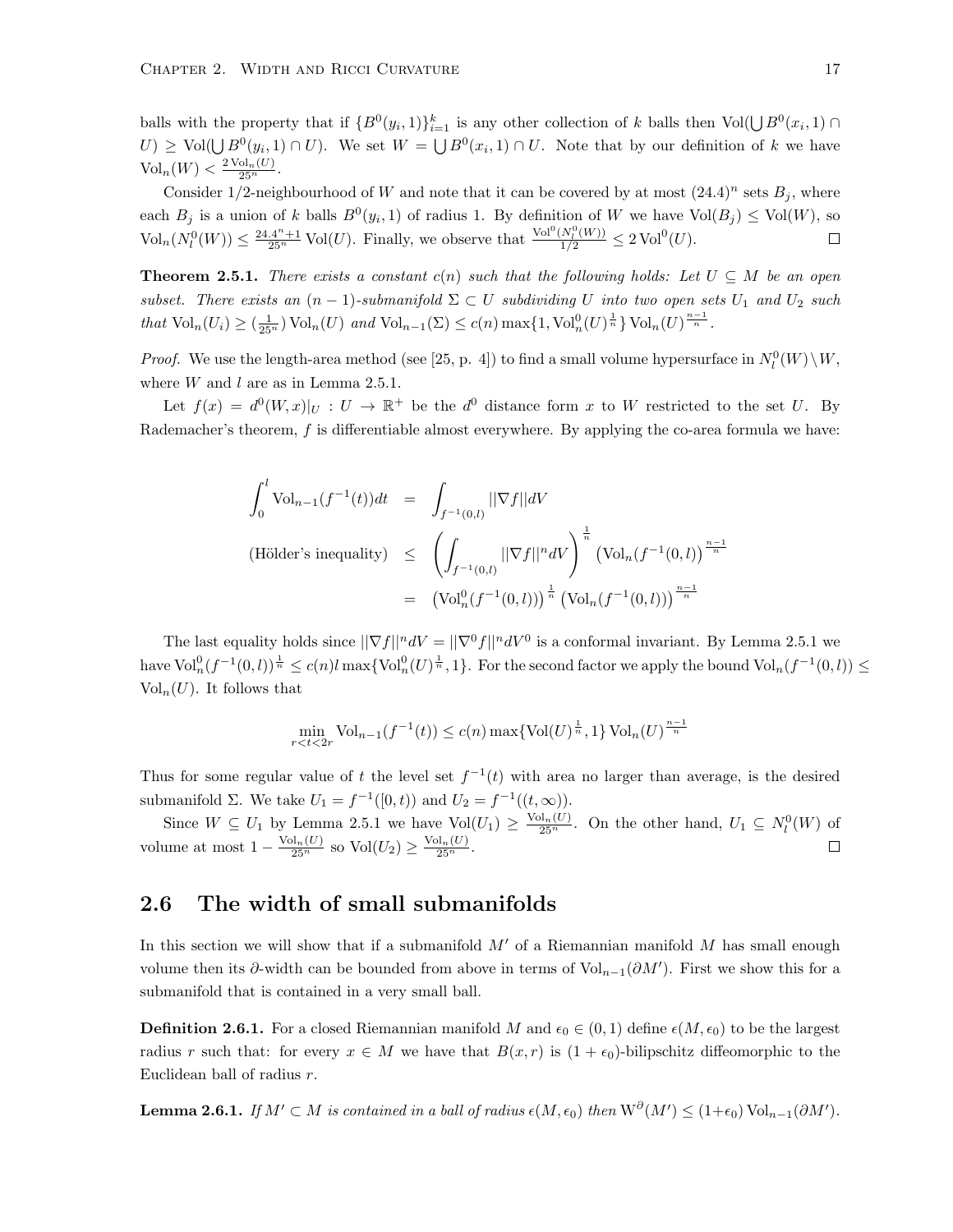*Proof.* A 2-dimensional version of the lemma appeared in [\[36\]](#page-41-13). Let  $U \subset \mathbb{R}^n$  be the image of M' under  $(1 + \epsilon_0)$ -bilipschitz diffeomorphism F. An argument similar to that in [\[41,](#page-41-14) §6] shows that for a generic line  $l \in \mathbb{R}^n$  the projection of  $\partial U$  onto l is a Morse function. Let p denote such a projection map and assume that  $p(U) = [0, c]$ .

Define  $f : [0, c] \to Z_{n-1}(U, \mathbb{Z})$  by setting

$$
f(t) = \partial(p^{-1}([0, t]) \cap U)
$$

Open subsets of hyperplanes in  $\mathbb{R}^n$  are volume minimizing regions. Therefore we have  $\text{Vol}_{n-1}(f(t)) \leq$ Vol(U) for all t. Composing f with  $F^{-1}$  we obtain the desired sweep-out.

 $\Box$ 

We extend the result of the lemma to submanifolds of small volume.

<span id="page-22-0"></span>**Proposition 2.** There exist a constant  $C_1(n) > 0$ , such that for every closed Riemannian n-manifold M,  $\epsilon_0 > 0$  and every embedded submanifold  $M' \subset M$  of dimension n and volume  $\text{Vol}_n(M') \leq \epsilon(M,\epsilon_0)^n / C_1$ the following bound holds:

$$
W^{\partial}(M') \le 3(1 + \epsilon_0) \operatorname{Vol}_{n-1}(\partial M')
$$

The proof of Proposition [2](#page-22-0) somewhat resembles a high dimensional analog of the Birkhoff curve shortening process. We cover M' by a finite collection of small balls  $B_i$  such that balls of 1/4 of the radius still cover M'. Since M' has very small volume it will not contain any of the balls  $B_i$ . Hence, we can cut away the part of  $\partial M'$  that is contained in  $B_i$  and replace it with a minimal surface that does not intersect  $(1/4)B_i$ . As a result we obtain a new submanifold  $M'' \subset M'$  that does not intersect  $(1/4)B_i$ . Moreover, we can do this in such a way that volume of the boundary does not increase. The difference  $M' \setminus M''$  is contained in a small ball, so we can sweep it out by Lemma [2.6.1.](#page-21-2) After finitely many iterations we obtain a submanifold that is entirely contained in one of the small balls. We then apply Proposition [1](#page-18-0) to assemble a sweep-out of  $M'$  from sweep-outs in small balls.

In the proof of Proposition [2](#page-22-0) we will need the following isoperimetric inequality:

**Theorem 2.6.1** (Federer–Fleming). There exists a constant  $C_2(n) > 1$ , such that every k-cycle A in a closed unit ball in  $B \subset \mathbb{R}^n$  can be filled by a  $(k + 1)$ -chain D in B, such that: (i) Vol(D)  $\leq$  $C_2(n) \text{Vol}(A)^{\frac{k+1}{k}}$ , and (ii) D is contained in the  $C_2(n) \text{Vol}(A)^{\frac{1}{k}}$ -neighbourhood of A.

To show Proposition [2](#page-22-0) we first need to prove the following lemma.

**Definition 2.6.2.** A k-chain A will be called  $\delta$ -minimizing if Vol $(A) - \delta \leq \inf \{A' \in C_k(M, \mathbb{Z}) : \partial A' =$  $\partial M$  }.

<span id="page-22-1"></span>**Lemma 2.6.2.** There is a constant  $C_3(n)$  such that the following holds: Let B be a ball of radius  $r_0 \leq \epsilon(\epsilon_0, M)$  and  $A \subset \partial B$  be an  $(n-1)$ -chain satisfying Vol(A)  $\leq C_3(n)$ Vol( $\partial B$ ). For every  $\delta > 0$ there exists  $\delta$ -minimal filling D of ∂A in  $B(x, r_0)$ , such that  $D \cap B(x, r_0/2) = \emptyset$ . We may take  $C_3(n) \leq$  $\omega_{n-1}^{-1} (10C_2(n))^{-n}$ 

The proof of Lemma [2.6.2](#page-22-1) is a variation of an argument in [\[25,](#page-40-8) §4.2-3]. See also [\[29,](#page-40-14) Lemma 6].

Proof. Fix  $\delta' < \delta r_0/100C_2(n)$ . Let  $D_1$  be some  $\delta'$ -minimal filling of  $\partial A$  in B. We claim that  $D_1$  is contained in a  $r_0/4$ -neighbourhood of  $\partial A$  except for a subset of volume at most  $\delta'$ .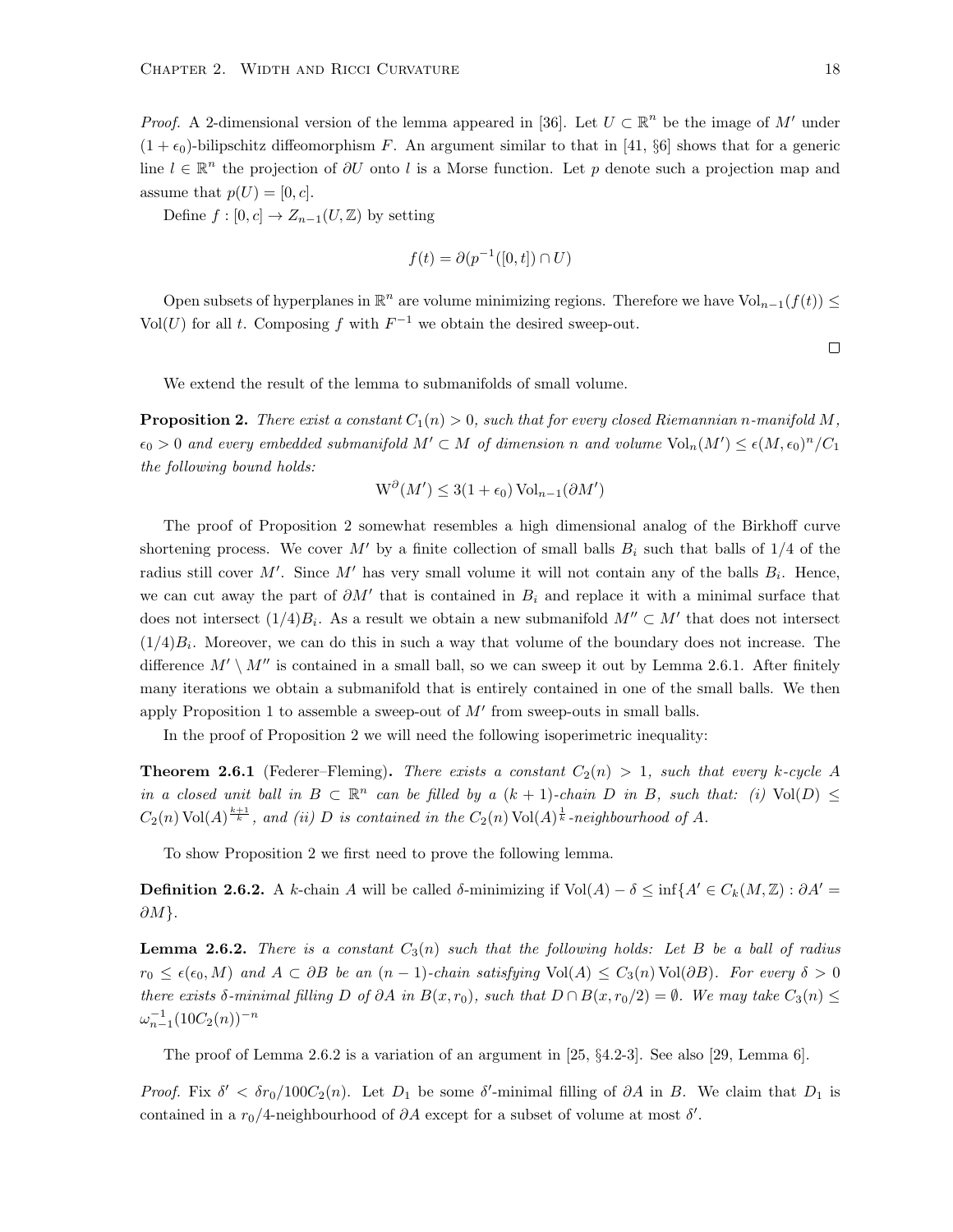Since B is 2-bilipschitz homeomorphic to a Euclidean ball, we may apply the Federer-Fleming isoperimetric inequality (with a worse constant) inside B. We obtain that every  $(n-2)$ -cycle S can be filled in B by an  $(n-1)$ -chain of mass at most  $2C_2(n) \text{Vol}(S)^{\frac{n-1}{n-2}}$ .

Let  $A(r) = \text{Vol}_{n-2}(\{x \in D_1 : d(x, \partial A) = r\})$  and  $V(r) = \text{Vol}_{n-1}(\{x \in D_1 : d(x, \partial A) > r\})$ . The co-area inequality implies that  $|V'(r)| \geq A(r)$ .

It follows by the  $\delta'$ -minimality of  $D_1$  that every open subset  $U \subset D_1$  not meeting  $\partial A$  must have volume at most:

$$
\text{Vol}_{n-1}(U) \le 2C_2(n) \text{ Vol}_{n-2}(\partial U)^{\frac{n-1}{n-2}} + \delta'
$$

In particular, we have:  $V(r) \leq 2C_2(n)A(r)^{\frac{n-1}{n-2}} + \delta'$ . Applying the co-area inequality again we obtain:

$$
\frac{d}{dr}\left([V(r)-\delta']^{\frac{1}{n-1}}\right) \le \frac{-1}{(n-1)(2C_2(n))^{\frac{n-1}{n-2}}}
$$

Hence,  $V(r) \leq \delta'$  for some

$$
r \le (n-1)(2C_2(n))^{\frac{n-1}{n-2}} \operatorname{Vol}(D_1)^{\frac{1}{n-1}}
$$
  
\n
$$
\le (n-1)(2C_2(n))^{\frac{n-1}{n-2}} \operatorname{Vol}(A)^{\frac{1}{n-1}}
$$
  
\n
$$
\le 2(n-1)(2C_2(n))^{\frac{n-1}{n-2}} (C_3(n)n\omega_n r_0^{n-1})^{\frac{1}{n-1}} \le r_0/4
$$

We will now cut off the piece of  $D_1$  that lies outside of  $(r_0/4)$ -neighbourhood of  $\partial D_1$ . Again, by the co-area inequality we have that:  $A(r') \leq \frac{8}{r_0} \delta'$  for some  $(1/4)r_0 \leq r' \leq (3/8)r_0$ . The Federer-Fleming isoperimetric inequality gives a filling of  $\{d(x, \partial D_1) = r'\}$  by an  $(n-1)$ -chain  $D_2$  satisfying:

$$
\text{Vol}(D_2) \le 2C_2(n) \left(\frac{8}{r_0}\delta'\right)^{\frac{n-1}{n-2}} \le \delta/2
$$

Moreover, the filling has the property that the distance from  $\{d(x, \partial D_1) = r'\}$  to every point of  $D_2$  is at most  $2C_2(n)\left(\frac{8}{r_0}\delta'\right)^{\frac{1}{n-1}} \leq r_0/8$ . This gives the desired filling.  $\Box$ 

Now we prove Proposition [2.](#page-22-0) We will construct a decomposition of  $M$  into open sets and then apply Proposition [1.](#page-18-0)

*Proof.* Set  $C_1(n) = 4^n \omega_{n-1}(10C_3(n))^n$ . Let  $\epsilon = \epsilon(M, \epsilon_0)$  and assume that  $M' \subset M$  has volume bounded by  $1/C_1(n)\epsilon^n$ . Let  $B_i = B(x_i, \epsilon)$  for  $i = 1, ..., N$ , be a collection of balls such that M' is contained in the interior of  $\bigcup B(x_i, \epsilon/4)$ . Fix  $\delta > 0$ . We will construct a collection of open subsets  $U_1 \subset ... \subset U_N$ , with the following properties:

- 1.  $U_N = M'.$
- 2. Vol $(\partial U_i) \le \text{Vol}(\partial U_{i+1}) + \delta/2^i$ .
- 3.  $U_i \cap \bigcup_{j=i+1}^N B(x_j, \epsilon/4)$  is empty.

Assume that  $U_{i+1},...,U_N$  have been defined. If  $U_{i+1} \cap B(x_i, \epsilon/4)$  is empty we set  $U_i = U_{i+1}$ . Otherwise, to construct  $U_i$  we proceed as follows.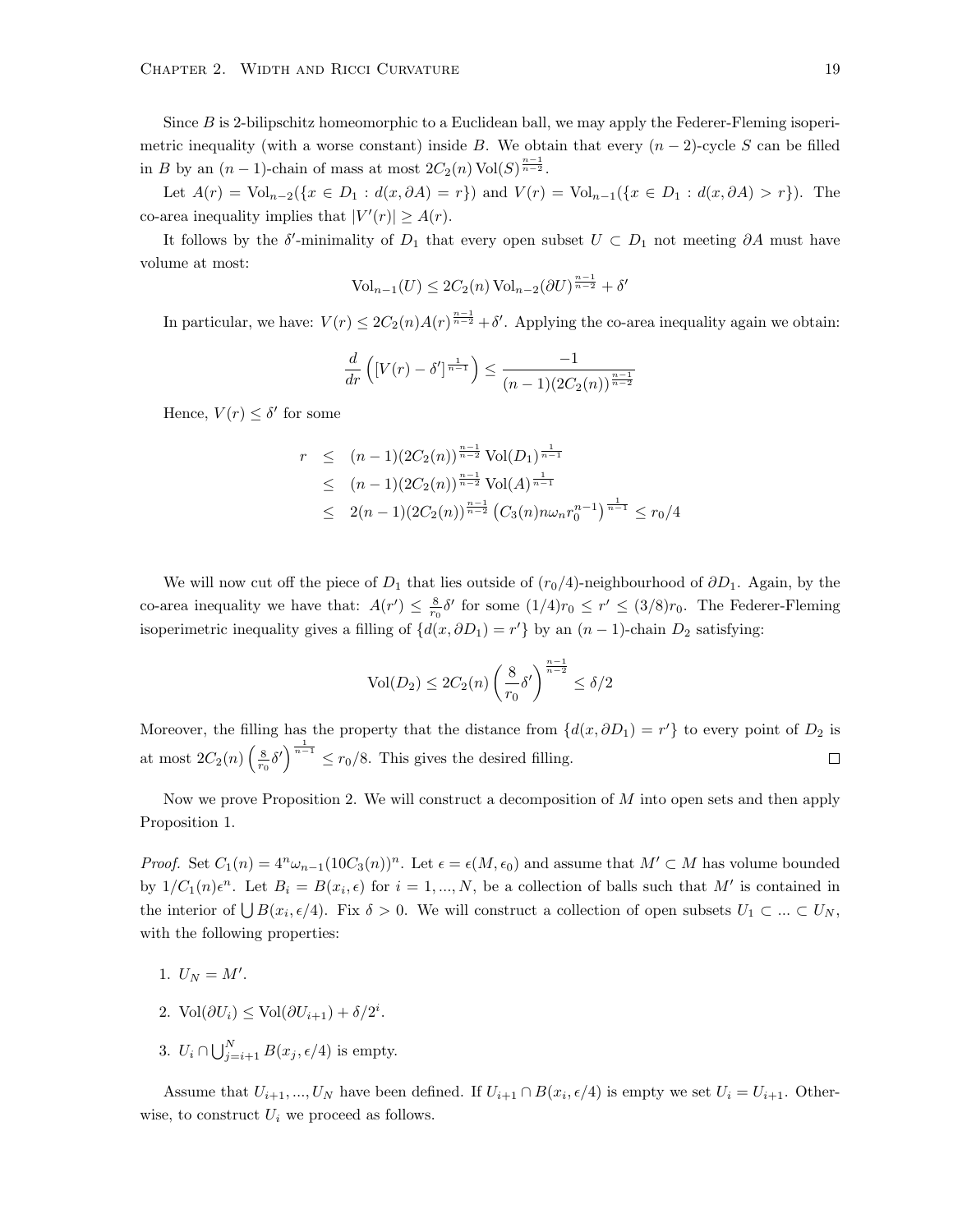

Figure 2.1: Proof of Proposition [2](#page-22-0)

By the co-area inequality we can find  $S(x_i, r') = \partial B(x_i, r')$ , with  $\frac{3}{4}\epsilon < r' < \epsilon$ , such that  $S =$  $U_{i+1} \cap S(r', x_i)$  satisfies  $\text{Vol}_{n-1}(S) \leq 4 \text{Vol}_n (U_{i+1} \cap B(x_i, \epsilon))^{1-1/n}$ . By Lemma [2.6.2](#page-22-1) there exists an  $(n-1)$ -chain  $A \subset B(x_i, r')$  with  $\partial A = \partial S$  which is  $(\delta/2^i)$ -minimizing and A does not intersect  $B(x_i, \epsilon/4)$ . Let X denote the union of the connected components of  $U_{i+1} \setminus A$  that intersect  $B(x_i, \epsilon/4)$ . We define  $U_i = U_{i+1} \setminus X$ . Note that the volume decreased and by  $\delta/2^i$ -minimality of A and the volume of the boundary could not have increased by more than  $\delta/2^i$ .

By Lemma [2.6.1](#page-21-2) we have  $W^{\partial}(X) \leq 2(1+\epsilon_0) \text{Vol}_{n-1}(\partial M') + \delta$ . By Proposition [1](#page-18-0) we have  $W^{\partial}(M) \leq$  $3(1+\epsilon_0) \text{Vol}_{n-1}(\partial M') + 2\delta$ . Since  $\delta$  can be chosen arbitrarily small this concludes the proof of Proposition [2.](#page-22-0)

 $\Box$ 

#### <span id="page-24-0"></span>2.7 Proof of the width inequality

In this section we prove Theorem [2.1.2.](#page-14-0)

<span id="page-24-1"></span>**Theorem 2.7.1.** Let  $M_0$  be a manifold with Ricci  $\geq -(n-1)$  and let M be in the conformal class of  $M_0$ . Let  $M' \subseteq M$  be an n-dimensional submanifold. There exists a constant  $C(n)$  that depends on the dimension, such that:

$$
\operatorname{W}^{\partial}(M') \le C(n) \max\{1, \operatorname{Vol}_n^0(M')^{\frac{1}{n}}\} \operatorname{Vol}_n(M')^{\frac{n-1}{n}} + 3\operatorname{Vol}_{n-1}(\partial M')
$$

Theorem [2.1.2](#page-14-0) follows as a special case.

*Proof.* Pick the constant  $C(n) = 4 \cdot 25^n c(n)$ , where  $c(n)$  is the constant in Theorem [2.5.1.](#page-21-1)

Let  $\epsilon > 0$  be small enough that every submanifold of volume at most  $25^{n} \epsilon$  satisfies conclusions of Theorem [2.](#page-22-0) Suppose that  $M' \subseteq M$ , and pick k so that:  $k \in \text{Vol}(M') \leq (k+1)\epsilon$  and  $k > 25^n$ . We proceed by induction on k.

Assume the desired sweep-out exists for every open subset of volume at most  $k\epsilon$ . By Lemma [2.5.1](#page-21-1) we can find an  $(n-1)$ -submanifold  $\Sigma$  subdividing M' into  $M_1$  and  $M_2$  of volume at most  $c(n) \max\{1, \text{Vol}_n^0(M')^{\frac{1}{n}}\}\text{Vol}_n(M')^{\frac{n-1}{n}}, \text{ such that } \text{Vol}_n(M_i) \le (1 - 1/25^n)\text{Vol}_n(M'). \text{ Since } k > 25^n$ the inductive hypothesis is applicable to both halves  $M_i$ .

By inductive hypothesis we have

$$
W^{\partial}(M_i) \le 3(\text{Vol}(\partial M' \cap M_i) + \text{Vol}(\Sigma)) + C(n) \max\{1, \text{Vol}_n(M)^{\frac{1}{n}}\} \text{Vol}_n(U_i)^{\frac{n-1}{n}}
$$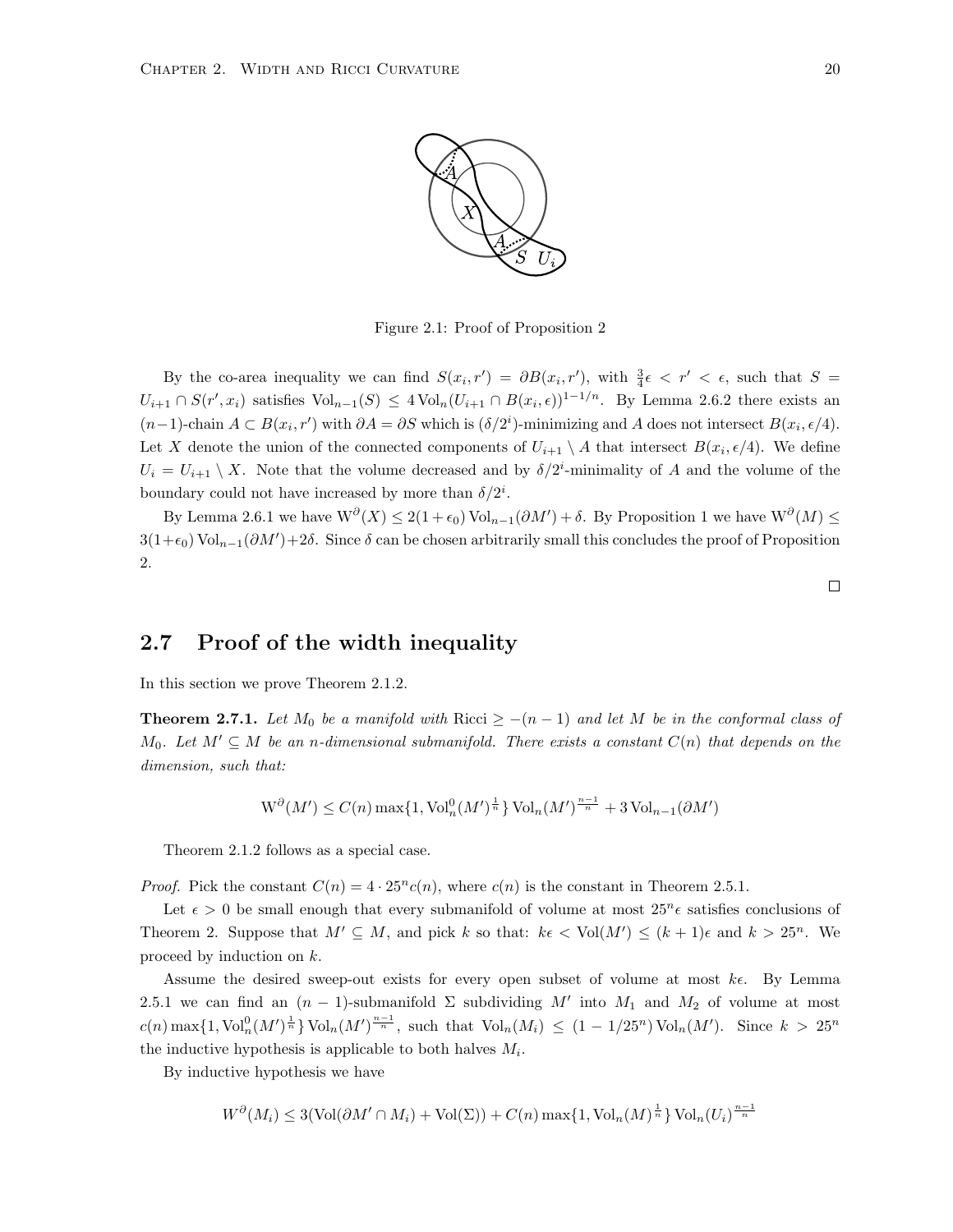We apply Proposition [1](#page-18-0) with  $U_0 = M' \setminus M_2$  and  $U_1 = M'$ . We obtain

$$
\operatorname{W}^{\partial}(M') \le 3\operatorname{Vol}(\partial M') + 4\operatorname{Vol}(\Sigma) + C(n) \max\{1, \operatorname{Vol}^0_n(M')^{\frac{1}{n}}\} \max_{i=1,2} \{\operatorname{Vol}^n(M_i)^{\frac{n-1}{n}}\}
$$

We use bounds  $\text{Vol}_n(M_i) \frac{n-1}{n} \leq \frac{25^n - 1}{25^n} \text{Vol}_n(M')$  and

$$
\text{Vol}_{n-1}(\Sigma) \le c(n) \max\{1, \text{Vol}_n^0(M')^{\frac{1}{n}}\} Vol_n(M')^{\frac{n-1}{n}}
$$

We compute that the resulting expression satisfies the desired bound.

Theorem [2.1.2](#page-14-0) follows from Theorem [2.7.1](#page-24-1) by taking the infimum of the total volume of  $M_0$  over all manifolds  $M_0$  that are conformally equivalent to M and have Ricci  $\geq -(n-1)$ .

#### <span id="page-25-0"></span>2.8 The width of surfaces

In this section we prove a theorem of Balacheff and Sabourau [\[3\]](#page-39-2) with an improved constant. Note that the result also follows as an immediate corollary of Theorem [2.1.2](#page-14-0) with a worse constant. However, we observed that one can use a slightly modified version of our proof and invoke the Riemann-Roch theorem to get a somewhat better constant.

Below we prove a version of Theorem [2.1.2](#page-14-0) which allows us to bound width of a manifold  $M$  if  $M$ admits a conformal map into some nice space  $M_0$  with a small number of pre-images. We will then estimate the width of surfaces by applying uniformization theorem and the Riemann-Roch theorem. Our argument is parallel to the analogous arguments of Yang and Yau [\[54\]](#page-42-3) and [\[34,](#page-41-7) §4] for eigenvalues of the Laplacian on Riemann surfaces.

**Definition 2.8.1.** Define  $\tau = \tau(M_0)$  and  $\nu = \nu(M_0)$  as follows:  $\tau$  is the least number such that any annulus  $B^0(x, 2r) \setminus B^0(x, r)$  in  $M_0$  can be covered by  $\tau$  balls of radius r. We let  $\nu(M_0)$  be the least constant such that  $Vol_n^0(B^0(x,r)) \le \nu r^n$  for all  $r > 0$  and all  $x \in M_0$ .

<span id="page-25-1"></span>**Theorem 2.8.1.** Let  $\Phi : (M, g) \to (M_0, g_0)$  be a conformal map. Suppose the following holds: (i) Any point  $x \in M_0$  has at most K pre-images, (ii) The set  $\{x \in M, d\Phi(x) = 0\}$  is of measure 0. It follows that:

$$
\mathcal{W}(M) \le \frac{8\nu^{\frac{1}{n}} K^{\frac{1}{n}}}{1 - (\frac{\tau + 1}{\tau + 2})^{\frac{n-1}{n}}} \mathop{\text{Vol}}\nolimits(M)^{\frac{n-1}{n}}
$$

*Proof.* First, we prove an analog of our isoperimetric inequality, Theorem [2.5.1.](#page-21-1)

Let U be an open set in M. We show that there is an  $(n-1)$ -submanifold  $\Sigma \subset U$  such that  $U \setminus \Sigma = U_1 \sqcup U_2$  with  $\text{Vol}_n(U_i) \geq \frac{1}{\tau+2} \text{Vol}_n(U)$  and  $\text{Vol}_{n-1}(\Sigma) \leq 2\nu^{\frac{1}{n}} K^{\frac{1}{n}} \text{Vol}_n(U)^{\frac{n-1}{n}}$ .

Let  $p \in M$  and u and v be vectors in the tangent space  $T_pM$ . Since  $\Phi$  is conformal we have

$$
\langle \Phi_* u, \Phi_* v \rangle_{g_0} = \phi(x) \langle u, v \rangle_g
$$

for some non-negative function  $\phi$ . In a neighbourhood of a point  $p \in M \setminus \{x \in M, d\Phi(x) = 0\}$  map  $\Phi$  is a local diffeomorpism and

$$
||\nabla (f \circ \Phi)|| = \phi^{1/2} ||\nabla f|| \quad dV_g = \phi^{-n/2} dV_{g_0}
$$

 $\Box$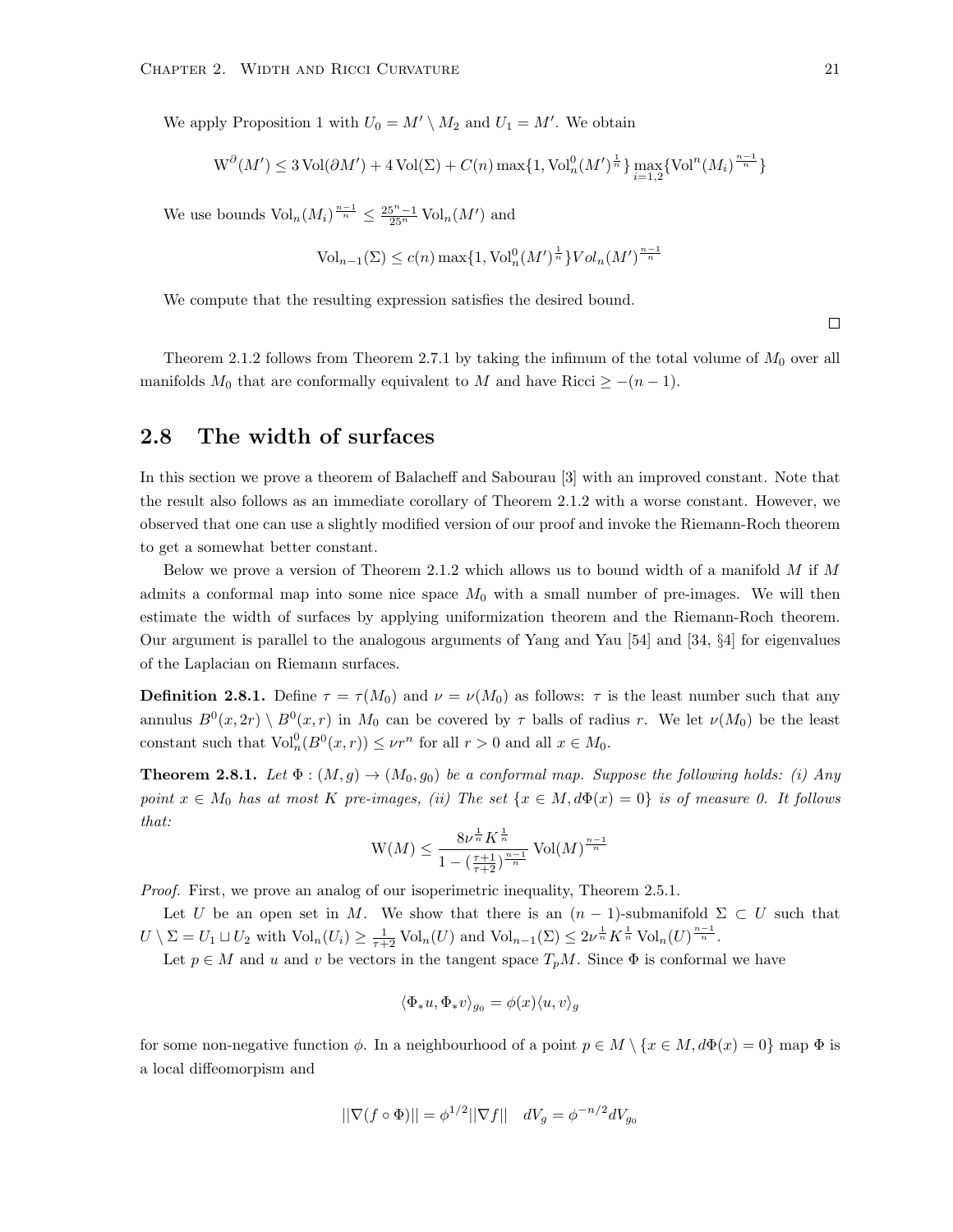where  $f : M_0 \to \mathbb{R}$  is a smooth function and  $dV_g$ ,  $dV_{g_0}$  are volume elements.

The fact that the measure of the set  $\{x \in M, d\Phi(x) = 0\}$  is zero guarantees that  $\lim_{x\to 0} \text{Vol}_n(\Phi^{-1}(B^0(a, r)))$ 0 for all  $a \in M_0$ . Let r be the smallest radius, such that there exists a ball  $B(r, a)$  with Vol $(\Phi^{-1}(B^0(a, r)) \cap$  $U) = \text{Vol}_n(U) / (\tau + 2).$ 

Let  $d^0$  be the distance function on  $M_0$  and define  $f(x) = d^0(a,x)|_{\Phi(U)} : \Phi(U) \to \mathbb{R}^+$  to be the distance from  $x \in \Phi(U) \subset M$  to a.

$$
\int_{r}^{2r} \text{Vol}_{n-1}((f \circ \Phi)^{-1}(t))dt = \int_{(f \circ \Phi)^{-1}(r, 2r)} ||\nabla(f \circ \Phi)||dV_{g}
$$
\n
$$
\leq \left(\int_{(f \circ \Phi)^{-1}(r, 2r)} ||\nabla(f \circ \Phi)||^{n}dV_{g}\right)^{\frac{1}{n}} \left(\text{Vol}_{n}((f \circ \Phi)^{-1}(r, 2r))\right)^{\frac{n-1}{n}}
$$
\n
$$
\leq K^{\frac{1}{n}} \left(\int_{f^{-1}(r, 2r)} ||\nabla^{0}f||^{n}dV_{g_{0}}\right)^{\frac{1}{n}} \left(\text{Vol}_{n}((f \circ \Phi)^{-1}(r, 2r))\right)^{\frac{n-1}{n}}
$$
\n
$$
\leq 2r\nu^{\frac{1}{n}} K^{\frac{1}{n}} \text{Vol}(U)^{\frac{n-1}{n}}
$$

It follows that the average of  $Vol_{n-1}((f \circ \Phi)^{-1}(t))$  is smaller than  $2\nu^{\frac{1}{n}} K^{\frac{1}{n}} Vol(U)^{\frac{n-1}{n}}$ . We then take  $\Sigma = (f \circ \Phi)^{-1}(t)$ , with area at most average. This finishes the proof of the analog of Theorem [2.5.1.](#page-21-1)

The rest of the proof of Theorem [2.8.1](#page-25-1) proceeds exactly as in Section [2.7](#page-24-0) with  $c(n) \max\{1, \text{Vol}_n^0(U)^{\frac{1}{n}}\}$ replaced by  $2r\nu^{\frac{1}{n}}K^{\frac{1}{n}}$ .  $\Box$ 

We now recover Theorem [2.1.3.](#page-14-1) Let  $S_q$  denote a genus g closed surface with a complete Riemannian metric. We write h for the metric on  $S_q$ .

The uniformization theorem for Riemannian surfaces guarantees that there is a metric  $\phi h$  of constant sectional curvature in the conformal class of h. If  $g = 0$  or  $g = 1$  then the result follows from Theorem [2.8.1](#page-25-1) by taking  $M_0$  to be  $S^2$ ,  $\mathbb{RP}^2$ ,  $T^2$  or the Klein botle K with the standard metric. In all of these cases we have  $\nu = \pi$  and  $\tau = 6$  (see Remark [2.8](#page-25-1) below).

Suppose now that the surface is orientable and the genuse  $q > 1$ . Take  $\phi h$  to have constant sectional curvature  $\kappa = -1$ . We now apply the Riemann-Roch theorem which gives a meromorphic function  $\Phi: S_g \to S^2$  of degree at most  $g+1$ . Since  $\Phi$  is a ramified conformal covering map, it has at most  $g + 1$  points in each fiber and there are finitely many points where  $d\Phi = 0$ . Applying Theorem [2.8.1](#page-25-1) to  $\Phi$  gives a width volume inequality for surfaces of genus  $q > 1$ , we obtain:

$$
W(S_g) \le \frac{8\sqrt{\nu(S^2)}}{1 - \sqrt{\frac{\tau(S^2) + 1}{\tau(S^2) + 2}}} \sqrt{(g+1) \text{ Area}(S_g)}
$$

Remark. Clearly  $\nu(S^2) = \nu(\mathbb{R}^2) = \pi$ . It is well known that the smallest number of discs of radius 1 required to cover an annulus  $B(2) \setminus B(1) \subset \mathbb{R}^2$  is 6. A similar covering also works on  $S^2$  so  $\tau(S^2)$  =  $\tau(\mathbb{R}^2) = 6$ . With these values of  $\tau$  and  $\nu$  we compute  $\frac{8}{\tau}$  $\sqrt{\nu(S^2)}$  $1-\sqrt{\frac{\tau(S^2)+1}{\tau(S^2)+2}}$  $\leq$  220 which improves the upper bound  $C \le 10^8$  from [\[3\]](#page-39-2).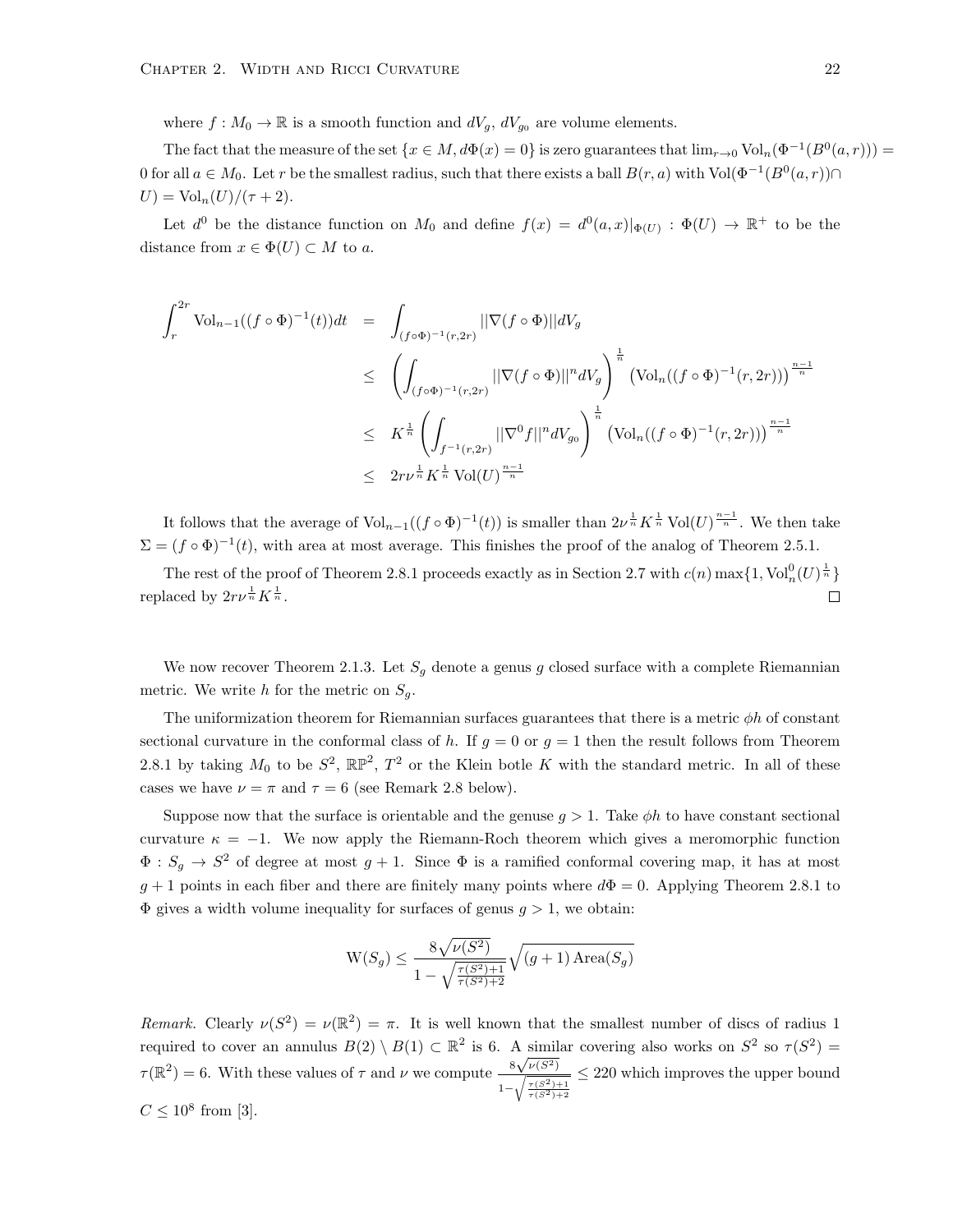#### <span id="page-27-0"></span>2.9 Volumes of hypersurfaces

In this section we prove Theorem [2.1.4.](#page-15-1)

<span id="page-27-1"></span>**Theorem 2.9.1.** If M is a manifold with non-negative Ricci curvature then  $W^{k}(M) \leq C(n)k^{\frac{1}{n}}$  Vol $(M)^{\frac{n-1}{n}}$ .

Note that Theorem [2.9.1](#page-27-1) is consistent with the conjecture that the sequence of numbers  $W^{k}(M)$ obeys a Weyl type asymptotic formula (see [\[21\]](#page-40-6) and the discussion in [\[39,](#page-41-2) §9]).

To prove Theorem [2.9.1](#page-27-1) we will need to decompose  $M$  into open subsets of small sizes. Similar arguments for bounding  $W^k$  have been used by Gromov [\[21\]](#page-40-6), [\[23\]](#page-40-15) and Guth [\[31\]](#page-40-9).

**Lemma 2.9.1.** Let M be a closed Riemannian manifold with  $Ricci(M) \geq 0$ . There exists a constant  $C_4(n)$ , such that for any p there exists  $p' \leq p$  and a collection of open balls  $\{U_i\}_{i=1}^{p'}$  with  $\bigcup U_i = M$ ,  $\mathrm{Vol}_n(U_i) \leq C_4(n) \frac{\mathrm{Vol}_n(M)}{p}$  and  $\mathrm{Vol}_{n-1}(\partial U_i) \leq C_4(n) \left(\frac{\mathrm{Vol}_n(M)}{p}\right)^{\frac{n-1}{n}}$ .

*Proof.* It is a standard fact in comparison geometry that for any ball  $B(x, r) \subset M$  we have  $Vol_n(B(x, 3r)) \leq$  $3^{n} \text{Vol}(B(x,r))$  and  $\text{Vol}_{n-1}(\partial B(x,3r)) \leq 3^{n-1} n \omega_n^{\frac{1}{n}} \text{Vol}_n(B(x,r))^{\frac{n-1}{n}}$ .

Both of these bounds can be deduced, for example, from the Bishop-Gromov inequality

$$
\frac{\text{Vol}_n(B(x, r - \epsilon))}{\omega_n (r - \epsilon)^n} \ge \frac{\text{Vol}_n(B(x, r))}{\omega_n r^n}
$$

where  $\omega_n$  denotes the volume of a unit ball in Euclidean *n*-space.

To prove the second bound observe that  $\text{Vol}_n(B(x,r) \setminus B(r - \epsilon)) \leq \frac{n\epsilon}{r} \text{Vol}_n(B(x,r)) + O(\epsilon^2)$ . Since  $\text{Vol}_n(B(x,r)) \leq \omega_n r^n$  we can bound the volume of the annulus by  $n\omega_n^{\frac{1}{n}} \epsilon (\text{Vol}_n(B(r)))^{\frac{n-1}{n}} + O(\epsilon^2)$ . Since  $\text{Vol}(3B_i) \leq 3^n \text{Vol}(B_i)$  we obtain that for every  $\epsilon > 0$  the volume of the annulus  $B(x_i, 3r_i) \setminus B(x_i, 3r_i - \epsilon)$ is bounded by  $3^{n-1}n\omega_n^{\frac{1}{n}}\epsilon \text{Vol}(B(x_i,r_i))^{\frac{n-1}{n}}+O(\epsilon^2)$ . Hence, there must exist a sphere  $S(x,r')$  in the annulus,  $3r - \epsilon \leq r' \leq 3r$ , with  $\text{Vol}_{n-1}(S(x,r')) \leq 3^{n-1} n \omega_n^{\frac{1}{n}} \text{Vol}_n(B(x,r))^{\frac{n-1}{n}} + O(\epsilon^2)$ . By curvature comparison again the volume of a sphere can not suddenly jump up. Since  $\epsilon$  was arbitrary we conclude  $\text{Vol}_{n-1}(\partial S(x, 3r)) \leq 3^{n-1} n \omega_n^{\frac{1}{n}} \text{Vol}_n(B(x, r))^{\frac{n-1}{n}}.$ 

Now we construct a covering of M by disjoint balls of volume  $\frac{\text{Vol}_n(M)}{p}$ , such that balls of three times the radius cover M. This is also standard (see [\[24\]](#page-40-16)). For each x choose  $r_x > 0$  to be the radius of a ball  $B(x, r_x)$ , such that  $\text{Vol}_n(B(x, r_x)) = \frac{\text{Vol}_n(M)}{p}$ . By compactness there exists a finite subcollection of balls  $B(x, r<sub>x</sub>)$  that cover M. By the Vitali covering lemma we can further choose a subcollection of disjoint balls  $B_1, \ldots, B_k$  with radii  $r_1, \ldots, r_{p'}$ , such that balls of three times the radius cover M. Note that we must have  $p' \leq p$ . Theorem now follows by taking  $U_i = 3B_i$ .

$$
\qquad \qquad \Box
$$

By Theorem [2.7.1](#page-24-1) we have the following: for each open subset  $U$  of  $M$  there exists a family of cycles  $X_t$ , for  $0 \le t \le 1$ , sweeping-out U. Moreover, we have that  $X_0$  is a trivial cycle,  $X_1 = \partial U$  and  $\text{Vol}(X_t) \leq \text{Vol}(\partial U) + C(n) \text{Vol}(U)^{\frac{n-1}{n}}$ . For each i we let  $X_t^i$  be the family of cycles with the above properties for the submanifold with boundary  $U_i \setminus (\bigcup_{j=1}^{i-1} U_j)$ . Let  $V_i = \bigcup_{j=1}^{i} U_j$  for  $1 \leq i \leq p'$  and  $V_i = \emptyset$  otherwise. Define a family of mod 2 cycles  $Z_t$  for  $0 \le t \le p'$  by setting  $Z_t = \partial V_{i-1} + X_{t-[t]}^i$  for  $i-1 \leq t \leq i$ , here [t] denotes the integer part of t. We identify the endpoints (which are trivial cycles) and rescale so that  $Z_t$  is parametrized by a unit circle.

Observe that for each t cycle  $Z_t$  can be decomposed into two  $(n-1)$ -cycles  $Z_t = Z_t^1 + Z_t^2$  with  $Z_t^1 \subset \bigcup \partial U_i$  and  $\text{Vol}(Z_t^2) \leq C_4(n) \left(\frac{\text{Vol}(M)}{p}\right)$  $\frac{(M)}{p}$  $\Big)^{\frac{n-1}{n}}$ .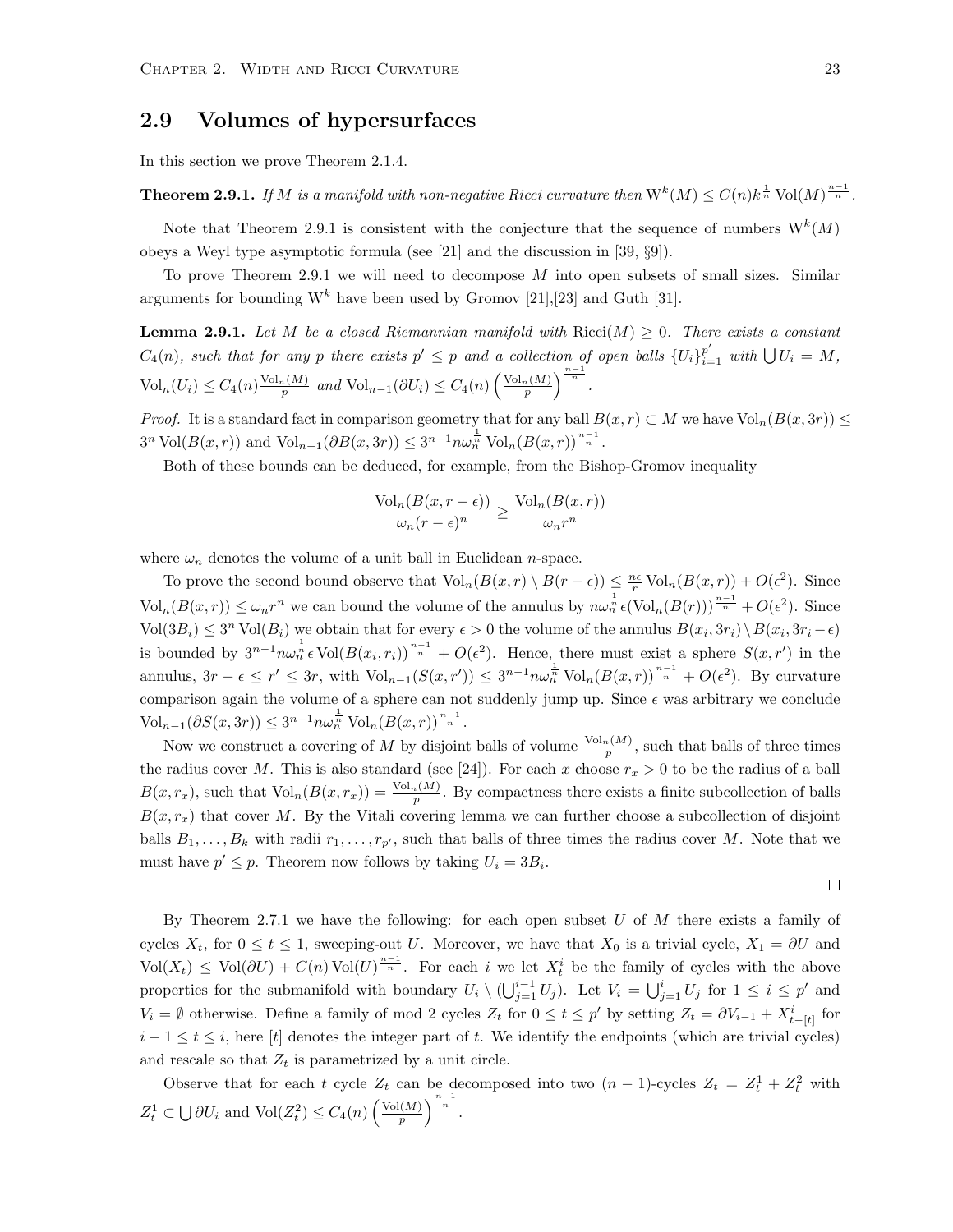Following Gromov [\[21\]](#page-40-6) and Guth [\[31\]](#page-40-9) we will now define a p-cycle  $F : \mathbb{RP}^p \to Z_{n-1}(M, \mathbb{Z}_2)$  which detects the cohomology element  $\lambda^p$ . Consider a truncated symmetric product  $TP^p(S^1)$ . Recall that the symmetric product is defined as a quotient of  $(\mathbb{Z}_2 \times S^1)^p$  by the symmetric group  $S_p$ . The truncated symmetric product is then defined as a quotient of the symmetric product by an equivalence relation  $1s_j + 1s_k = 0$  if  $s_j = s_k$  and  $j \neq k$ . In [\[43\]](#page-41-15) Mostovoy proved that  $TP^p(S^1)$  is homeomorphic to  $\mathbb{RP}^p$ (we learnt about this from [\[31\]](#page-40-9)). We define  $F(\sum_{i=1}^p a_i t_i) = \sum_{i=1}^p a_i Z_{t_i}$ . Alternatively, we could define a map from  $\mathbb{RP}^p$  to  $Z_{n-1}(M, \mathbb{Z}_2)$  with the desired property using zeros of real polynomials of one variable with degree at most  $p$  as in [\[21,](#page-40-6) 4.2B] and [\[31,](#page-40-9) Section 5].

We claim that  $Vol(F(x)) \leq C(n) p^{\frac{1}{n}}$  Vol $(M)^{\frac{n-1}{n}}$ . Indeed, we may decompose each of the p summands  $Z_{t_i} = Z_{t_i}^1 + Z_{t_i}^2$  with  $Z_{t_i}^1$  contained in the union of the boundaries of  $U_i$ 's and the volume of  $Z_{t_i}^2$ bounded from above by a constant times  $(\frac{\text{Vol}(M)}{p})^{\frac{n-1}{n}}$ . Since we are dealing with mod 2 cycles the sum of all  $Z_{t_i}^1$  can not be greater than  $\text{Vol}(\bigcup \partial U_i) \leq C(n)p^{\frac{1}{n}} \text{Vol}(M)^{\frac{n-1}{n}}$ . We also have that the sum  $\sum Z_{t_i}^2 \le C(n) p^{\frac{1}{n}} \text{Vol}(M)^{\frac{n-1}{n}}.$ 

Finally, we show that  $F^*(\lambda^p) = F^*(\lambda)^p \neq 0$ . Observe that  $S = \{1 \cdot t : t \in S^1\} \subset TP^p(S^1)$  represents a non-trivial homology class in  $H_1(TP^p(S^1), \mathbb{Z}_2)$  and  $F(S) = \{Z_t\}_{t \in S^1}$  is a sweep-out of M by Proposition [1.](#page-18-0) It follows that  $F^*(\lambda) = 1$ . This finishes the proof of Theorem [2.9.1.](#page-27-1)

We use this result to bound volumes of minimal hypersurfaces in a space with positive Ricci curvature. These minimal hypersurfaces arise from Almgren-Pitts min-max theory as supports of stationary almost minimizing integral varifolds. Pitts [\[48\]](#page-41-1) and Schoen and Simon [\[51\]](#page-42-1) proved that these hypersurfaces are smooth embedded subamanifolds when  $n \leq 7$ . In higher dimensions they may have singular sets of dimension at most  $n - 8$ .

Marques and Neves [\[39\]](#page-41-2) showed that every manifold M of dimension n, for  $3 \le n \le 7$ , with positive Ricci curvature possesses infinitely many embedded minimal hypersurfaces. Theorem [2.1.4](#page-15-1) is an effective version of their result. Note that for 2-dimensional surfaces an analogous result for periodic geodesics is false. Morse showed that for an ellipsoid of area 1 with distinct but very close semiaxes the length of the fourth shortest geodesic becomes uncontrollably large([\[42\]](#page-41-16)).

*Proof of Theorem [2.1.4.](#page-15-1)* Let  $V_k$  be the infimum of numbers such that there exists k distinct minimal hypersurfaces of volume less or equal to  $V_k$ . By [\[39,](#page-41-2) Prop. 4.8] and results in Section 2 of the same paper we may assume that each parametric width  $W^k$  can be written as a finite linear combination  $W^k = \sum a_j V_j$ , where  $a_j$  are integer coefficients. Moreover, when M has positive Ricci curvature (or, more generally whenever  $M$  has the property that any two embedded minimal hypersurfaces in  $M$ intersect) we have  $W^k = a_{j_k} V_{j_k}$  for some positive integer  $a_{j_k}$ .

Let  $C = C(n)$  be the constant from Theorem [2.9.1](#page-27-1) and define  $C' = 2^{\frac{1}{n-1}} C^{\frac{n}{n-1}}$ . We proceed by contradiction. Suppose

$$
V_k > C' \operatorname{Vol}(M) \left( \operatorname{sys}_{n-1}(M) \right)^{-\frac{1}{n-1}} k^{\frac{1}{n-1}}
$$

for some k. Let  $A(N) = \{W^i \leq N\}$ . It follows from the proof of Theorem 6.1 in [\[39\]](#page-41-2) that if  $W^i = W^{i+1}$ for some *i* then there exists infinitely many hypersurfaces of volume at most  $W<sup>i</sup>$ . Hence, we may assume that  $W^i \lt W^{i+1}$  for all  $i \lt k$ . By Theorem [2.9.1](#page-27-1) we have that the number of elements in the set  $A(N)$ satisfies  $#A(N) \ge \frac{N^n}{C^n \text{Vol}(M)^{n-1}} - 1$ . In particular, we compute  $#A(V_k) \ge 2\frac{kV_k}{V_1} - 1$ . On the other hand, the set  $\{a_i V_i : a_i \in \mathbb{N}, a_i V_i \leq V_k\}$  has at most  $\frac{k V_k}{V_1}$  elements, which is a contradiction.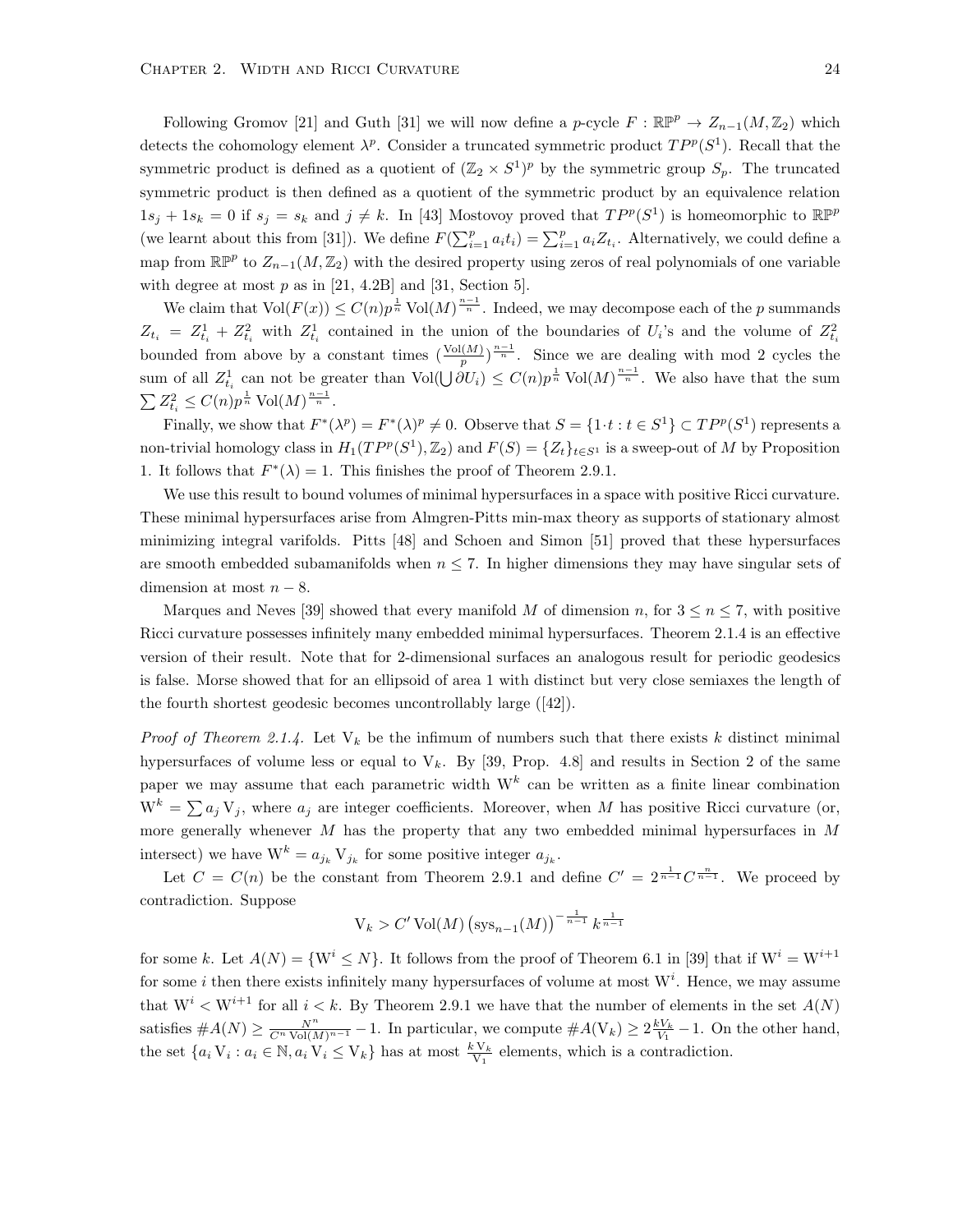## <span id="page-29-0"></span>Chapter 3

# Homological Filling and Bisection Area

Introduction In this chapter we show that every 3-sphere can be coarsely bisected by a surface of area at most  $3HF_1(2d)$ . This geometric bisection theorem holds without any curvature assumptions.

#### <span id="page-29-1"></span>3.1 Background on Homological Filling Function

The proof techinque we use to show Theorem [3.1.1](#page-30-0) is an adaptation of technique first developed by Gromov in [\[25,](#page-40-8) §1.2]. The version of the technique that we employ was used by A. Nabutovsky and R. Rotman in [\[45\]](#page-41-6) to obtain the first curvature-free bounds on areas of minimal surfaces in Riemannian manifolds.

<span id="page-29-2"></span>**Question 3.1.1.** Let M be a Riemannian manifold homeormophic to a 3-disk satisfying: (i) diam(M) = d, (ii) area $(\partial M) = A$ , (iii) and vol<sub>3</sub> $(M) = V$ . Is it true that there is a homotopy  $S_t : \partial M \times [0,1] \to M$ such that:  $S_0 = id_{\partial M}$  and  $S_1$  is a point and  $\text{vol}_2(S_t) \leq f_1(A, d, V)$  for some function  $f_1$ ?

<span id="page-29-3"></span>**Question 3.1.2.** Let M be as above. Is it true that there is a relative 2-disc D splitting M in to two regions of volume at least  $V/4$  such that  $area(D) \le f_2(A, d, V)$  for some function  $f_2$ ?

These questions were inspired by the work of Ye. Liokumovich, A. Nabutovsky, and R. Rotman in [\[38\]](#page-41-4). They proved that any Riemannian 2-sphere  $(M, g)$  can be swept-out by curves of length at most  $200 \operatorname{diam}(M) \max \bigg\{ 1, \log$  $\sqrt{\text{Area}(M)}$  $diam(M)$  and showed that this bound is optimal up to a constant factor. Liokumovich, Nabutovsky, and Rotman's work was related to the work of S. Frankel and M. Katz [\[16\]](#page-40-2). For further refinements of that work, see Liokumovich [\[36\]](#page-41-13) which constructs Riemannian 2-spheres which are hard to sweep out by 1-cycles.

In work with Zhu, we give negative answers to Question [3.1.1](#page-29-2) and Question [3.1.2.](#page-29-3) We do, however, prove a positive result which majorizes the size of the disk in Question [3.1.2](#page-29-3) by the homological filling function and diameter of  $M$  (Theorem [3.1.1\)](#page-30-0).

Papasoglu's Question [3.1.1](#page-29-2) is a natural extension of the following question asked by Gromov in 1992: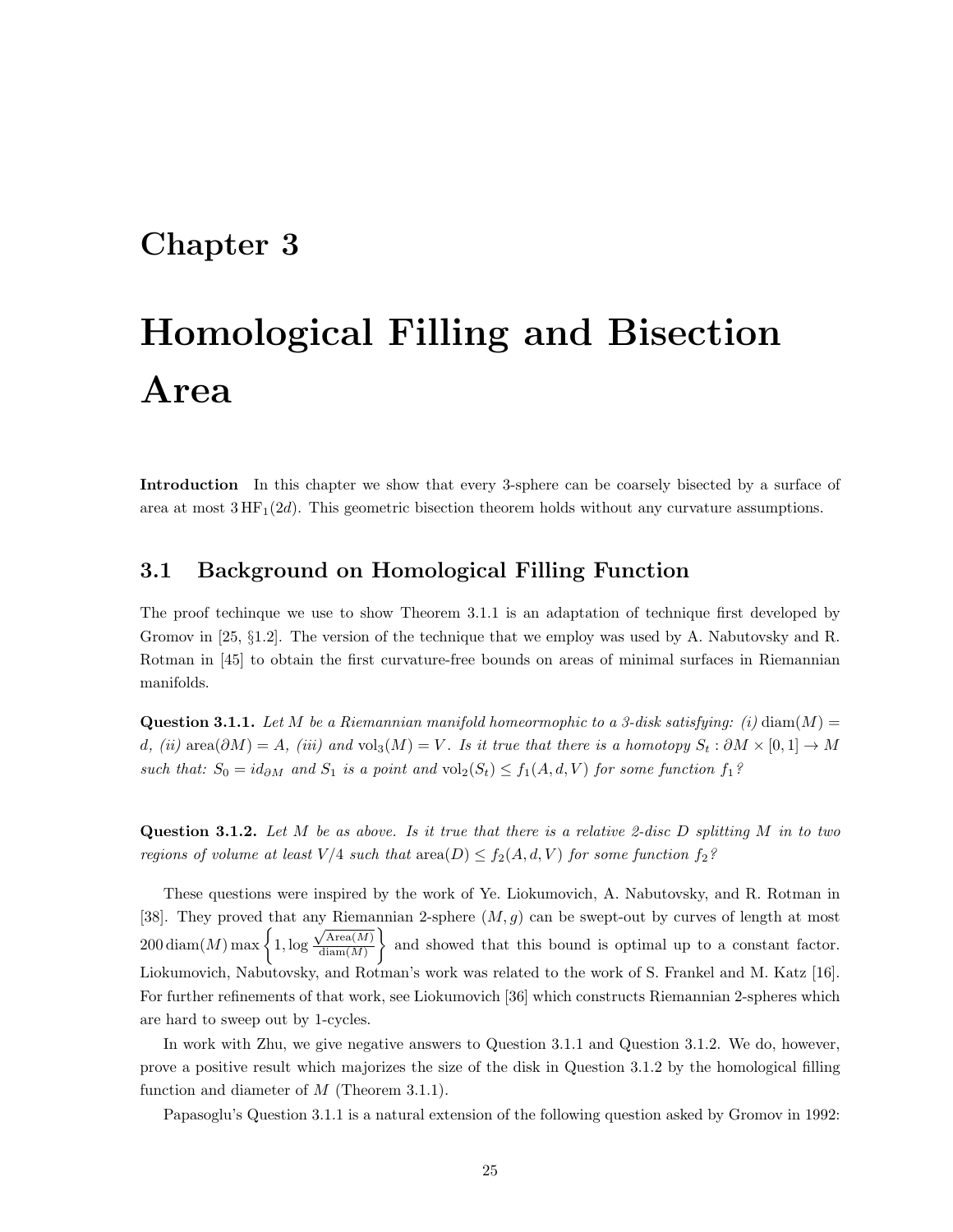**Question 3.1.3.** Consider all Riemannian metrics  $(D^2, g)$  on the 2-disk such that: (i) the length of the boundary is at most one and (ii) the diameter of the disk is at most one. Is there a universal constant C such that: For every such metric there is a free homotopy of curves which contracts the boundary to a point through curves of length at most  $C$ ?

Frankel and Katz answered Gromov's question negatively in [\[16\]](#page-40-2). They construct a metric on the disc with a "wall" whose base is shaped like a regular binary tree with many nodes. Combinatorial properties of the tree force any curve subdividing the nodes in to two equal parts to meet the edges of tree many times. This curve will have to "climb over the wall" many times. This combinatorial obstruction forces any contraction of the boundary of the disc to a point to contain a long curve. In our context we needed to produce a large surface in any contraction of the boundary of  $D^3$  to a point. We did so by constructig a metric which is concentrated around two solid tori embedded in  $D^3$  as a Hopf link. The fact that the tori are linked forces any sweep-out of the 3-disk to meet one component of link transversally and hence any sweep-out will contain a 2-cycle of large area.

In [\[18\]](#page-40-1) we showed that any sweep-out of a 3-disk containing a pair of linked solid tori must contain an essential loop on the boundary of one of the tori. This essential loop will bound some disk in the solid torus. Our choice of the Riemannian metric on the solid tori forces any such disk to have a large area.

Remark. Our construction of the metric above was inspired by D. Burago and S. Ivanov's construction of a metric on the 3-torus  $(T^3, g)$  such that any homologically non-trivial 2-cycle in  $T^3$  has large area [\[7\]](#page-39-11). L. Guth remarked that such a construction should provide an example of a sphere which is hard to bisect in [\[30\]](#page-40-4).

We now describe the main result of this chapter.

**Definition 3.1.1.** Given a Riemannian 3-sphere M with diameter d and volume V, let

$$
BA(M) = \inf_{\Sigma \subset M} \{ \text{vol}_2(\Sigma) : M \setminus \Sigma = R_1 \sqcup R_2, \text{vol}_3(R_i) > \frac{1}{6} V \text{ for } i = 1, 2 \}
$$

be the bisecting area of M. The infimum here is taken over all embedded surfaces  $\Sigma \subset M$ .

We define

$$
\operatorname{HF}_1(\ell) = \sup_{||z||_1 \le \ell} \left( \inf_{\partial c = z} \operatorname{vol}_2(c) \right)
$$

to be the first homological filling function. The supremum here is taken over all 1-cycles  $z$  satisfying vol<sub>1</sub>(z) ≤  $\ell$  and the infimum computes the size of the smallest 2-cycle c filling  $z = \partial c$ .

<span id="page-30-0"></span>**Theorem 3.1.1.** For any Riemannian 3-sphere  $(M, g)$  with M diffeomorphic to  $S<sup>3</sup>$  we have:

$$
\text{BA}(M) \leq 3 \text{ HF}_1(2d)
$$

where d is the diameter of  $(M, g)$ .

Given a Riemannian 3-sphere  $(M, g)$  with diameter d and volume V, consider the hypersurfaces  $\Sigma$ in M that subdivide M into two connected components,  $M \setminus \Sigma = R_1 \sqcup R_2$ , with both parts satisfying  $\text{vol}_3(R_i) > \frac{1}{6}V$ . We claim that for any small  $\delta > 0$ , there exists such a subdividing surface  $\Sigma$  with area

$$
\text{vol}_2(\Sigma) \le 3 \text{ HF}_1(2d + \delta) + o(\delta^2)
$$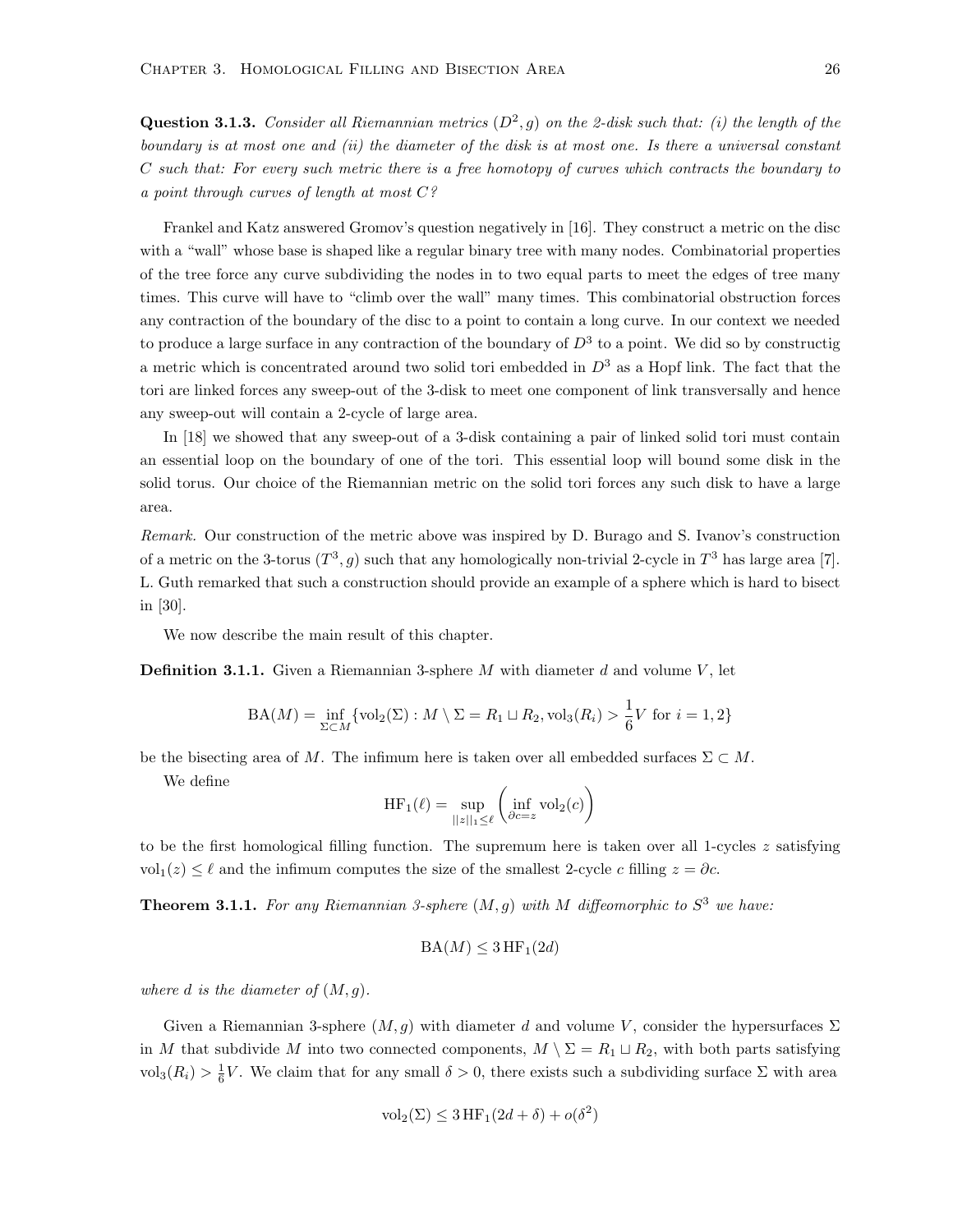By taking  $\delta \to 0$ , we obtain the result in Theorem [3.1.1.](#page-30-0) Our argument is derived from similar filling arguments found in Nabutovsky and Rotman's work on minimal hypersurfaces [\[45\]](#page-41-6). We prove the claim above by contradiction: we show that if there is no such surface then the fundamental class  $[M] \in H_3(M;\mathbb{Z})$  is zero. During the proof we will try to construct a 4-chain which has the fundamental class of  $M$  as its boundary; the proof is similar to a standard coning argument.

*Proof of Theorem [3.1.1.](#page-30-0)* Suppose there is no subdividing hypersurface  $\Sigma$  satisfying the bounds above.

Let us choose a triangulation  $X<sup>3</sup>$  of M such that the length of each edge of the triangulation is at most  $\delta > 0$ , a small constant that we will eventually send to zero. We consider  $X^3$  as a simplicial complex, though we have an identification of the vertices of  $X$  and points in  $M$ . For a simplicial complex  $\Delta$ , we will use the notation  $[v_0, v_1, \ldots, v_k]$  to denote the k-simplex in  $\Delta$  with vertex set  $\{v_0, v_1, \ldots, v_k\}$ . We will use notation  $\Delta^{(k)}$  for the k-skeleton of a complex. We now define the cone K to be the simplicial cone over X, our triangulation of M, with an additional distinguished cone point  $[v_*] \in \mathcal{K}^{(0)}$ .

Let  $C_*(\mathcal{K}) = C_*^{\text{simp}}(\mathcal{K}; \mathbb{Z}_2)$  be the chain complex of simplicial chains in  $\mathcal{K}$  with coefficients from  $\mathbb{Z}_2$ . Let  $C_*(M) = C_*^{\text{sing}}(M; \mathbb{Z}_2)$  be the chain complex of singular chains in M with coefficients from  $\mathbb{Z}_2$ . We use  $\mathbb{Z}_2$  coefficients in order to avoid orientation issues<sup>[1](#page-0-0)</sup>. We will define our chain map  $\Psi: C_*(\mathcal{K}) \to C_*(M)$ inductively skeleton by skeleton. Once we have defined  $\Psi$  on  $\mathcal{K}^{(k)}$ , the k-skeleton of  $\mathcal{K}$ , we extend it linearly to  $C_k(\mathcal{K})$ , the group of k-chains in  $\mathcal{K}$ . As we work with  $\mathbb{Z}_2$  coefficients, we will disregard the order of the vertices.

We define  $\Psi$  as follows: For any vertex  $[v] \neq [v_*]$  we define  $\Psi([v_{\mathcal{K}}^{\text{simp}}) = [v_{\mathcal{M}}^{\text{sing}}]$ , using our identification of vertices of K with points in M. We send any simplex in K not meeting the coin point to the corresponding singular simplex in X induced from our triangulation. That is, for a simplex  $[v_1, \ldots, v_k] \in$ K such that  $\{v_1, \ldots, v_k\} \cap \{v_*\} = ∅$ , we define  $\Psi([v_1, \ldots, v_k]) = [v_1, \ldots, v_k]$ .

It remains to define  $\Psi$  on those simplices in K which meet the cone point. For edges meeting the cone point we define  $\Psi([v_*, v_i])$  to be a minimal geodesic from  $\Psi(v_*)$  to  $\Psi(v_i)$ . We note that  $\Psi(\partial[v_\star, v_i]) = \partial \Psi([v_\star, v_i]) = \Psi([v_\star]) + \Psi([v_i])$  by construction; the sign is irrelevant since we work in  $\mathbb{Z}_2$ . Observe that  $\Psi([v_\star, v_i])$  has length at most d.

To define  $\Psi$  on the 2-faces that meet the cone point we proceed as follows: We have that  $\partial[v_\star, v_i, v_j] =$  $[v_\star, v_i] + [v_i, v_j] + [v_j, v_\star]$ . This boundary has length at most  $2d + \delta$ . Thus there is a 2-chain c such that  $\partial c = \partial [v_*, v_i, v_j]$  and  $\text{vol}_2(c) \le \text{HF}_1(2d + \delta)$ . We define  $\Psi([v_*, v_i, v_j]) = c$ . The relation  $\Psi(\partial [v_*, v_i, v_j]) = c$  $\partial \Psi([v_*, v_i, v_j])$  follows from the construction. We have now defined  $\Psi$  on the entire 2-skeleton of K.

We note that the singular 2-cycles  $\Psi(\partial[v_*, v_i, v_j, v_k])$  play a distinguished role in our construction; they are our candidate bisecting surfaces. We name them  $z^2_{\alpha,\beta,\gamma,\star} = \Psi(\partial[\alpha,\beta,\gamma,v_\star])$  for  $\alpha,\beta,\gamma \in$  $\mathcal{K}^{(0)} \setminus \{[v_{\star}]\}\.$  In Lemma [3.1.1](#page-32-0) we will show that, under our assumption about subdividing surfaces, each of the 2-cycles  $z_{\alpha\beta\gamma\star}^2$  can be replaced by a 2-cycle  $\hat{z}_{\alpha\beta\gamma\star}^2$  with the same support which, in addition, bounds a small volume 3-chain  $\hat{\phi}^3_{\alpha\beta\gamma\star}$ . Essentially  $\hat{z}^2$  removes any intersections of the chain  $z^2$  with itself so that we can meaningfully talk about the two halves of  $M$  bounded by the chain. In Lemma [3.1.1](#page-32-0) we will also show that  $\max(\hat{\phi}^3_{\alpha\beta\gamma\star}) \leq \frac{1}{6}V$ . Let us assume, for now, that Lemma [3.1.1](#page-32-0) holds.

We define  $\Psi$  on those 3-simplices in K which meet the cone point. We will define  $\Psi$  to be the 3-chain  $\hat{\phi}^3 \in C_3(M)$  from Lemma [3.1.1](#page-32-0) filling  $z^2 = z^2_{[v_i],[v_j],[v_k],\star}$ .

We now define  $\Psi$  on the four skeleton of K as follows: For a simplex  $[v_\star, v_i, v_j, v_k, v_l]$  consider the 3-chain formed by taking all the small volume fillings and an original 3-simplex  $\sigma_{ijkl}^3 = [v_i, v_j, v_k, v_l]_M^{\text{sing}}$ 

<sup>&</sup>lt;sup>1</sup>We thank Stefan Bilaniuk for this suggestion, see Footnote [1](#page-12-0) on Page [8.](#page-12-0)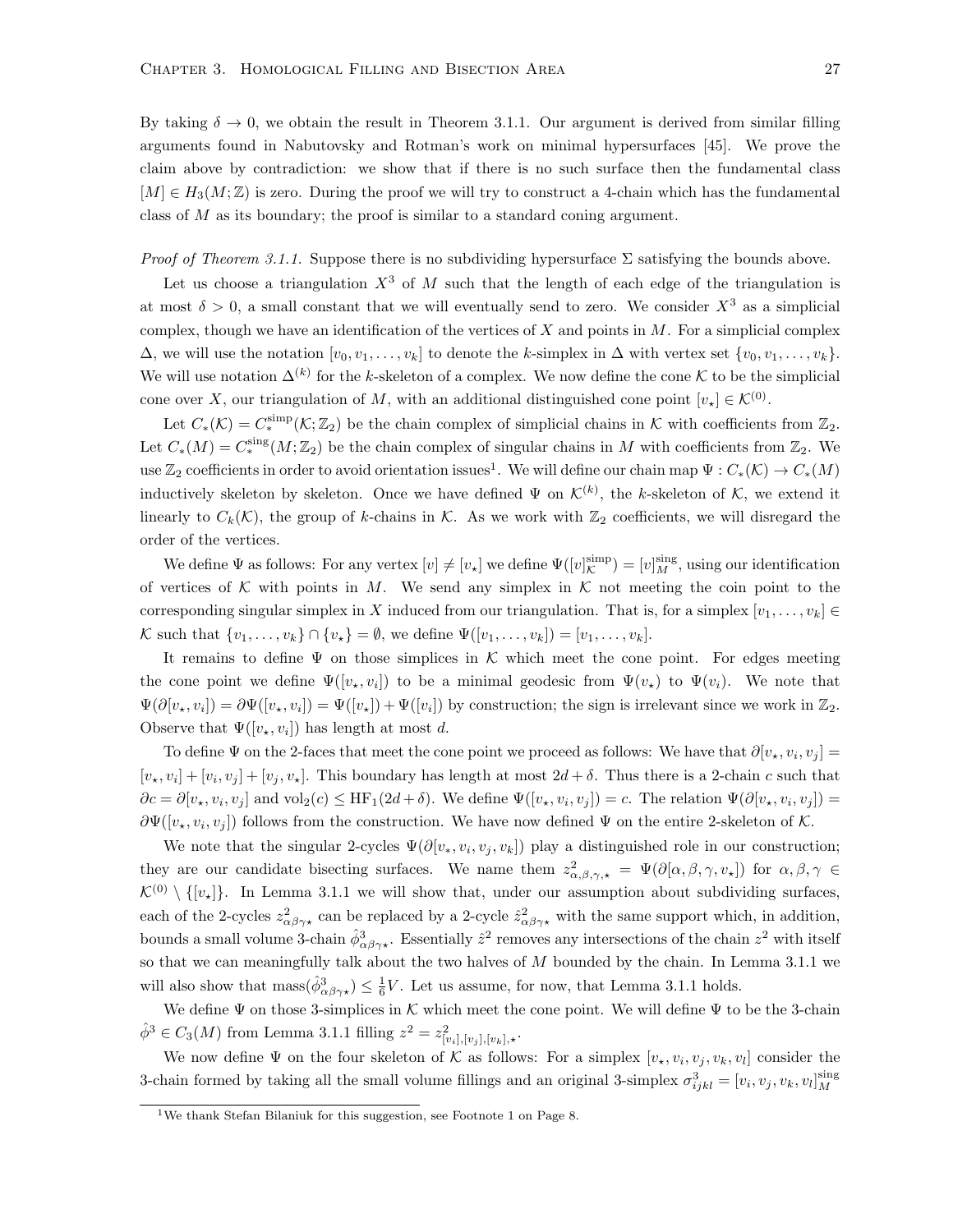from the triangulation of  $M$ . That is, consider:

$$
\hat{z}_{ijkl\star}^3 = \hat{\phi}_{ijk\star}^3 + \hat{\phi}_{jkl\star}^3 + \hat{\phi}_{kli\star}^3 + \hat{\phi}_{ijl\star}^3 + \sigma^3
$$

One can check that  $\partial \hat{z}_{ikjl\star}^3 = 0 \in C_2(M)$ , since everything cancels in pairs. By construction we have  $\mathrm{vol}_3(\hat{z}_{ijkl\star}^3) \leq \frac{4}{6}V + o(\delta^3)$ . Thus, there is a point not in the support of  $\hat{z}_{ijkl\star}^3$  and we obtain that  $\hat{z}_{ijkl\star}^3 = \partial \hat{\phi}_{ijkl\star}^4$  for some  $\hat{\phi}_{ijkl\star}^4 \in C_4(M; \mathbb{Z}_2)$  We define  $\Psi$  so that:  $\Psi([v_\star, v_i, v_j, v_k, v_l]) = \hat{\phi}_{ijkl\star}^4$ .

We have defined a chain map  $\Psi$  from  $C_*(\mathcal{K})$  to  $C_*(M)$ . The image under  $\Psi$  of the sum of the 4-simplices of the K is a chain whose boundary is the fundamental class of M. To be precise, we have:

$$
[M] = \left[\sum \sigma_{ijkl}\right] = \left[\sum \hat{z}_{ijkl\star}^3\right] = \left[\partial \left(\sum \hat{\phi}_{ijkl\star}^4\right)\right]
$$

The second equality holds since  $\sum \hat{\phi}_{ijkl\star}^3 = 0$ . We have now exhibited the fundamental class of M as a boundary, and so  $[M] = 0 \in H_3(M; \mathbb{Z}_2)$ . We obtain a contradiction since  $H_3(M; \mathbb{Z}_2) = \mathbb{Z}_2 = \langle [M] \rangle$ .

<span id="page-32-0"></span>**Lemma 3.1.1.** Suppose that  $(M, q)$  is a Riemmanian 3-sphere such that for all embedded surfaces  $\Sigma \subset$ M we have the following: If  $\text{mass}_2(\Sigma) \leq 3 \text{HF}_1(2d)$  and  $M \setminus \Sigma = R_1 \sqcup R_2$  then  $\text{mass}_3(R_i) \leq \frac{1}{6}V$  for  $i = 1$ or  $i = 2$ . Given such an  $(M, g)$  we have that for any  $z^2 = z^2_{\alpha\beta\gamma\star}$  as above there is  $\hat{z}^2 \in Z_2(M, \mathbb{Z}_2)$  such that: (i)  $\text{supp}(z^2) = \text{supp}(\hat{z}^2)$  and (ii) there is  $\hat{\phi}^3 \in C_3(M; \mathbb{Z}_2)$  satisfying  $\partial \hat{\phi}^3 = \hat{z}^2$  and  $\text{mass}_3(\hat{\phi}^3) \leq \frac{1}{6}V$ .

*Proof.* Let  $z^2$  be as above. First note that  $z^2$  is piecewise smooth by the Fleming Regularity Lemma [\[15,](#page-40-17) [13\]](#page-39-8), since it is realized as a finite union of mass-minimizing surfaces in dimension three. We choose a sufficiently fine triangulation of the image of  $z^2$  so that each simplex of the triangulation is a smoothly embedded surface  $f_i$ . We note that  $z^2 = \sum \epsilon_i f_i$  where  $f_i : \Delta^2 \to M$  is smooth and  $\epsilon_i \in \mathbb{Z}$ . By the mass<sub>2</sub>-minimality of  $z^2$  we have that  $\epsilon_i = \pm 1$ . Now we work with  $\mathbb{Z}_2$ -coefficients.

Consider  $\hat{z}^2 = \sum f_i \in C_2(M; \mathbb{Z}_2)$ . We may perturb the image of  $\hat{z}^2$  so that it is in general position in M. That is, the image of  $\hat{z}^2$  consists of: regular points, double arcs, triple points, and branch points [\[8,](#page-39-12) Chapter 4].) We have  $\text{mass}_2(\hat{z}^2) = \text{mass}_2(z^2)$  because  $|\epsilon_i| = 1$  and the cycles have the same support. By construction,  $\partial \hat{z}^2 = 0$ . Thus there is  $\hat{\phi}^3$  such that  $\hat{z}^2 = \partial \hat{\phi}^3$  since  $H_2(M; \mathbb{Z}_2) = 0$ .

We show that there must be a small volume filling of  $\hat{z}^2$ . Suppose that  $\text{mass}_3(\hat{\phi}^3) \geq \frac{1}{6}V$ . Let  $\hat{\psi}^3$ be a chain supported in  $M \setminus \text{supp }\hat{\phi}^3$  satisfying  $\partial \hat{\psi}^3 = \hat{z}^2$ . We will prove that  $\text{mass}_3(\hat{\psi}^3) < \frac{1}{6}V$  by contradiction. We will use  $\hat{z}^2$ ,  $\hat{\phi}^3$  and  $\hat{\psi}^3$  to construct a subdividing surface whose area is at most  $3 \text{HF}_1(2d + \delta) + o(\delta^2)$ . That is, we will show there is a surface  $\Sigma$  such that:  $M \setminus \Sigma = R_1 \sqcup R_2$  with  $\text{vol}_3(R_i) \geq \frac{1}{6}V \text{ and } \text{vol}_2(\Sigma) \leq 3 \text{ HF}_1(2d + \delta) + o(\delta^2).$ 

We now construct the surface  $\Sigma$ . We will first describe how to replace  $\hat{z}^2$  with a union of closed embedded surfaces. Since  $\hat{z}^2$  is a piecewise smooth 2-cycle in  $S^3$  we may pick an open metric ball  $B(p,\eta) \subset S^3 \setminus \text{supp}(\hat{z}^2)$  such that  $S^3 \setminus B(p,\eta)$  is homeomorphic to the closed unit ball in  $\mathbb{R}^3$ . Let  $\rho$  be this homeomorphism. Then  $\rho$  is  $C = C(p, \eta, g)$ -bilipschitz since its domain and target are both compact.

Consider image  $\rho(\hat{z}^2)$  in  $\mathbb{R}^3$ . We want to replace this cycle with a union of closed surfaces. Let  $U_{\epsilon} = \partial \{x \in \mathbb{R}^3 : d(x, \rho(\hat{z}^2) \leq \epsilon\}$  be the boundary of the  $\epsilon$ -neighbourhood of  $\rho(\hat{z}^2)$ . By Ferry [\[14\]](#page-39-13) we know that this is an embedded 2-manifold for an open dense set of  $\epsilon \in \mathbb{R}^+$ . We choose  $\epsilon$  to be sufficiently small and we pick  $V_{\epsilon}$  to be a connected component of  $U_{\epsilon}$  which deformation retracts onto the image of the cycle  $\rho(\hat{z}^2)$ . Then  $\hat{z}^2_{\epsilon} = \rho^{-1}(V_{\epsilon})$  is a union of closed embedded surfaces. Since  $\rho$  is C-bilipschitz we can pick  $\epsilon$  small enough so that  $|\text{mass}_2(\hat{z}^2) - \text{mass}_2(\hat{z}_{\epsilon}^2)| \leq \epsilon$ .

 $\Box$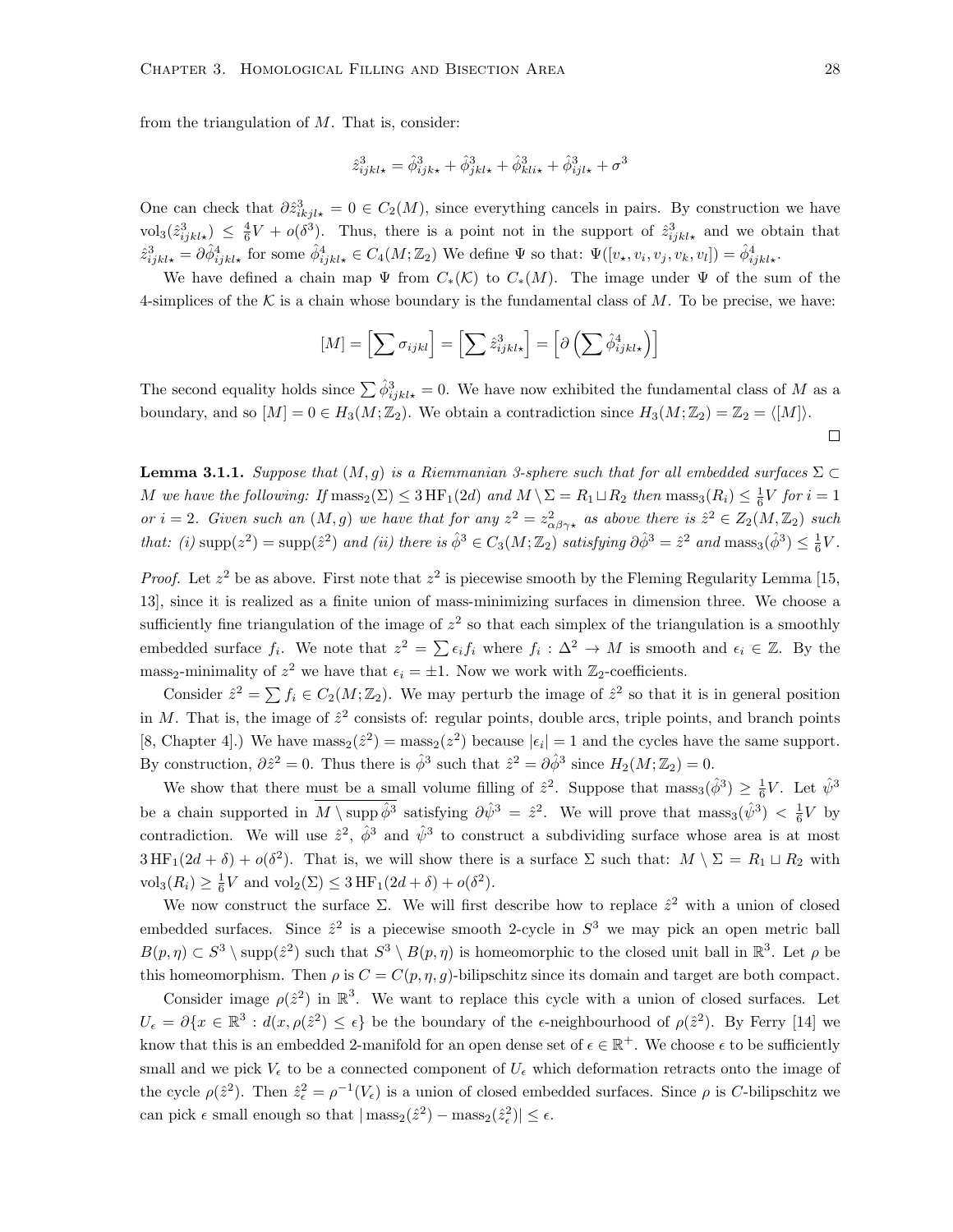

<span id="page-33-0"></span>Figure 3.1: Construction of  $\Sigma$ : Take surfaces which are the boundary of a neighbourhood of  $\hat{z}^2$ . Connect the components by small tubes.

We now consider the surface  $\Sigma$  which is obtained in the following way: Add thin tubes to  $\hat{z}_{\epsilon}^2$  so as to form one connected component. See Figure [3.1.](#page-33-0) We may do this while adding at most  $\epsilon$  to both the surface area of  $\hat{z}_{\epsilon}^2$ , and volume of supp $(\hat{\phi}^3)$ . We let  $\Sigma$  be the boundary of supp $(\hat{\phi}^3_{\epsilon})$  union the thin tubes.

We have  $\text{vol}_2(\Sigma) \leq 3 \text{HF}_1(2d+\delta) + o(\delta^2) + 2\epsilon$ , and  $M \setminus \Sigma = R_1 \sqcup R_2$ . Note that  $\text{vol}_3(R_i) > \frac{1}{6}V - o(\epsilon^{\frac{3}{2}})$ . Taking  $\epsilon \to 0$  gives us a subdividing surface contradicting hypothesis about the subdivision area.  $\Box$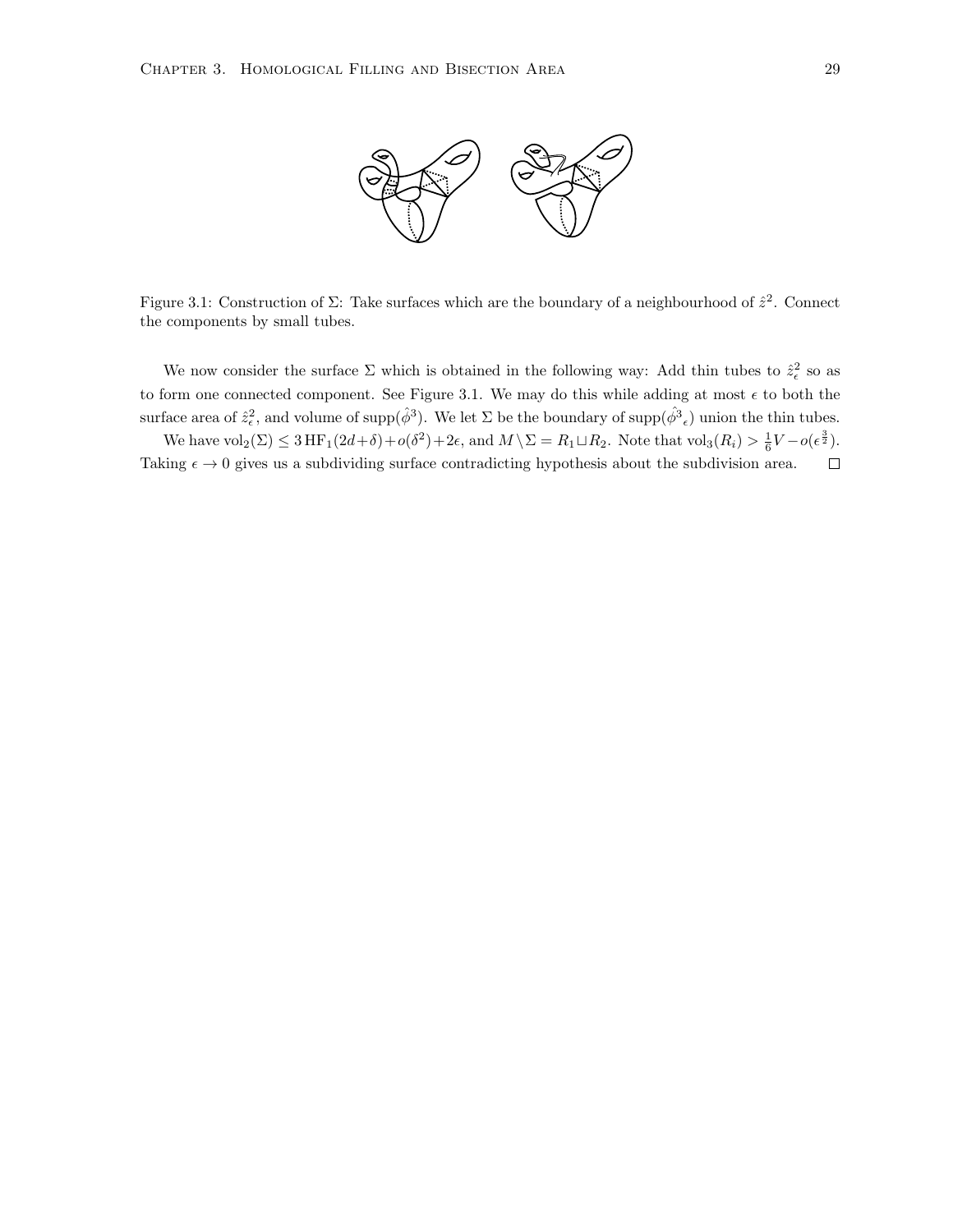## <span id="page-34-0"></span>Chapter 4

# Sponges

Introduction In this chapter, we establish two results concerning Larry Guth's sponge problem. We show that a generalized planar case of the problem is "computationally difficult". We also show that every small area open bounded set with nice boundary in the plane can be folded to fit in a strip.

While working on the euclidean width-volume inequality Larry Guth asked the following question:

Question 4.0.4 (Sponge Problem). Are there constants  $\epsilon(n)$  such that: If  $U \subset \mathbb{R}^n$  is a bounded open set with  $\mu(U) < \epsilon(n)$  then there is an expanding embedding  $U \to B^n(1) \subset \mathbb{R}^n$ .

**Definition 4.0.2.** A map  $f: U \to \mathbb{R}^n$  is expanding if  $||(df)_xv|| \ge ||v||$  for all  $v \in T_xU$ .

A positive answer to the Sponge Problem would provide a short and satisfying proof of the widthvolume inquality: use an expanding embedding to map the domain  $U$  in to a ball of appropriate radius then sweep out the ball and pull back the sweep-out along the expanding embedding. Any expanding embedding could only increase the size of cycles in the sweep-out so one obtains an upper bound on the size of a sweep-out.

We impose

The sponge problem has a certain physically motivated reasonableness. A physical sponge has very small volume but is diffuse in space. A sponge with volume ∼ 1/1000 L might hold or surround 1L of water. The sponge problem asks if we can squeeze out the 1L of water through an expanding embedding. That is, can such a general sponge be folded to fit in a sphere of radius 1cm? What about a sphere of radius 1km? These questions remain unanswered.

In Section [4.1](#page-34-1) we address the complexity of the problem in general. We show that the decision problem: "Is there an expanding embedding  $U \to V$ ?" for bounded planar sets U and V is NP-complete. In Section [4.2](#page-36-0) we solve a version of the sponge problem by constructing an expanding embeddings  $U \to \mathbb{R} \times [0, 5]$  for nice sets U. Our proof establishes a width-volume inequality for Jordan measurable planar domains.

#### <span id="page-34-1"></span>4.1 Computability and Sponges

In this section we address the question: "How hard is the sponge problem generally?" We do so by showing that computationally difficult problems in combinatorics reduce to the problem of finding an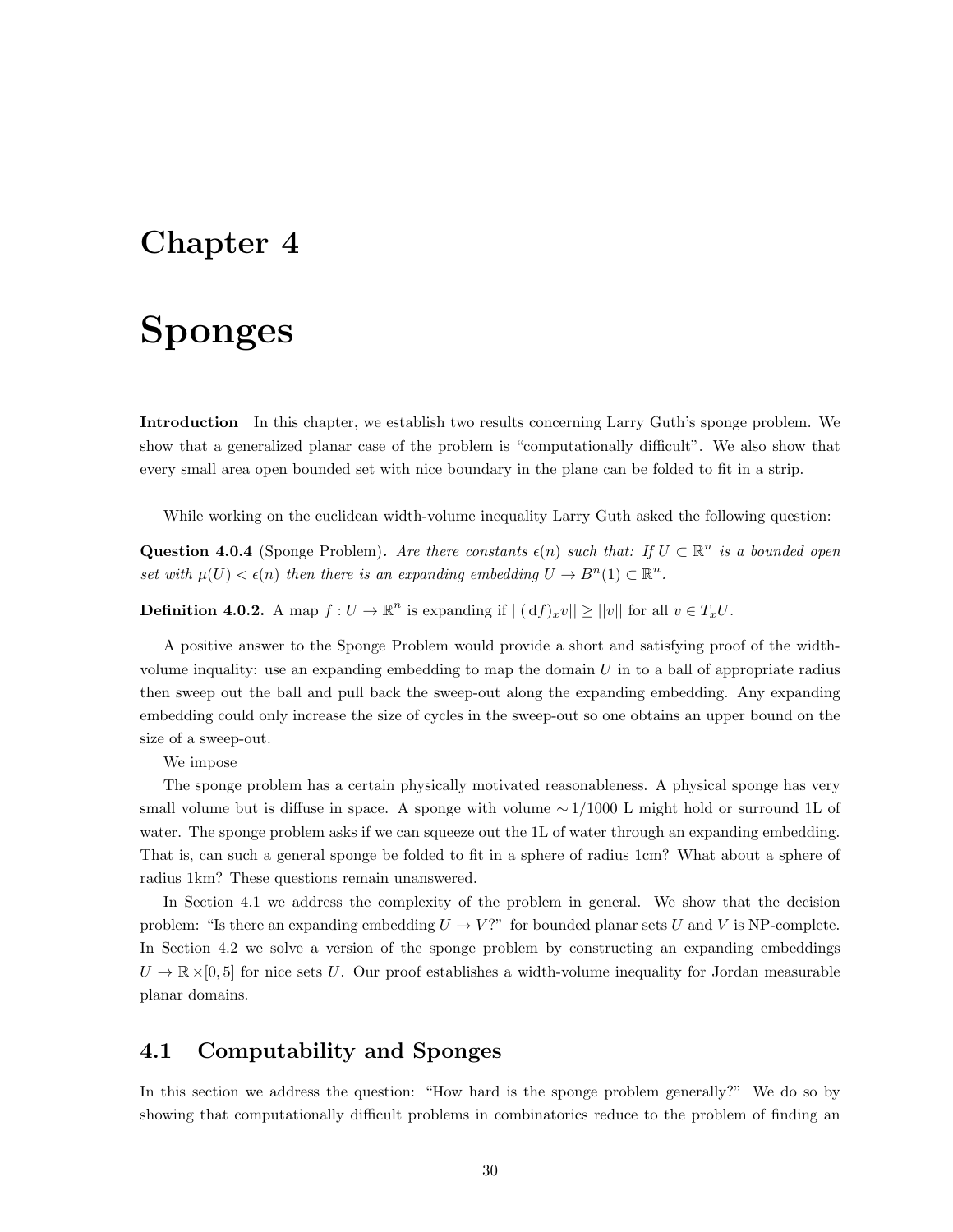expanding embedding between two planar regions. In order to be self-contained this section also contains a very brief introduction to computational complexity theory.

**Problem 4.1.1** (Expanding embedding existence). Given U and V, two nice subsets of  $\mathbb{R}^2$ , determine whether there exists an expanding embedding  $f: U \to V$ . See Definition [4.1.5](#page-35-0) for the definition of nice.

We will show that determining whether there is an expanding embedding between two domains is at least as difficult as showing checking whether a planar trivalent graph possesses a Hamiltonian cycle.

Definition 4.1.1. A graph Γ has a Hamiltonian cycle if there is a cycle of edges which visits each vertex exactly once.

<span id="page-35-1"></span>**Problem 4.1.2** (Hamiltonian cycle). Given a planar trivalent graph Γ, determine whether Γ has a Hamiltonian cycle.

It is well-known that Problem [4.1.2](#page-35-1) is "algorithmically difficult" (NP-complete). To show that determining the existence of an expanding embedding is difficult, we give a polynomial time reduction from finding a Hamiltonian cycle in a graph to finding an expanding embedding. Thus, we show that finding an expanding embedding between two planar sets is at least as hard as finding a Hamiltonian cycle. Firstly, we introduce the relevant concepts for readers unfamiliar with computational complexity theory.

**Definition 4.1.2.** Fix a finite alphabet Σ. A word w from Σ is a finite ordered list of elements of Σ. We write  $w = \sigma_1 \sigma_2 \dots \sigma_n$  for a word. We write  $\Sigma^*$  for the set of all finite words from  $\Sigma$ . A decision problem is a map  $D : \Sigma^* \to \{\text{Yes, No}\}\$ . We write  $L(D) = \{w \in \Sigma^* : D(w) = \text{Yes}\}\$  for the language determined by D.

**Definition 4.1.3.** A decision problem D is in P if: There is a deterministic turing machine  $M(D)$  and constants C and  $k \in \mathbb{N}$  such that:  $M(D)$  halts on all  $w \in \Sigma^*$  of length n in time at most  $C \cdot n^k$  and M accepts  $L(D)$ . If the above holds we say that D is accepted by a deterministic turing machine in polynomial time. A decision problem  $D$  is in NP if:  $D$  is accepted by a non-deterministic turing machine in polynomial time.

**Definition 4.1.4.** A decision problem  $D$  is NP-complete if:  $D$  is in NP and every problem  $D'$  in NP admits a polynomial time reduction to D.

Remark. Decision problems which are NP-complete are generally considered "difficult to solve algorithmically". The exact sense of this difficulty is caught up in deep problems such as P vs NP.

<span id="page-35-0"></span>**Definition 4.1.5.** A set  $U \subset \mathbb{R}^2$  is nice if it is a union of finitely many open balls of rational radius centered at points with rational coordinates.

Remark. Any nice set is open, bounded, and can be specified with finitely much data.

<span id="page-35-2"></span>**Theorem 4.1.1.** Given  $U, V \subset \mathbb{R}^2$  two bounded open subsets of  $\mathbb{R}^2$ , it is NP-complete to determine whether there exists an expanding embedding  $f: U \to V$ .

*Proof of Theorem [4.1.1.](#page-35-2)* We construct U and V so that the problem of detecting a Hamiltonian cyle in a planar trivalent graph (Problem [4.1.2\)](#page-35-1) reduces to the problem of determining whether there is an expanding embedding  $U \rightarrow V$ .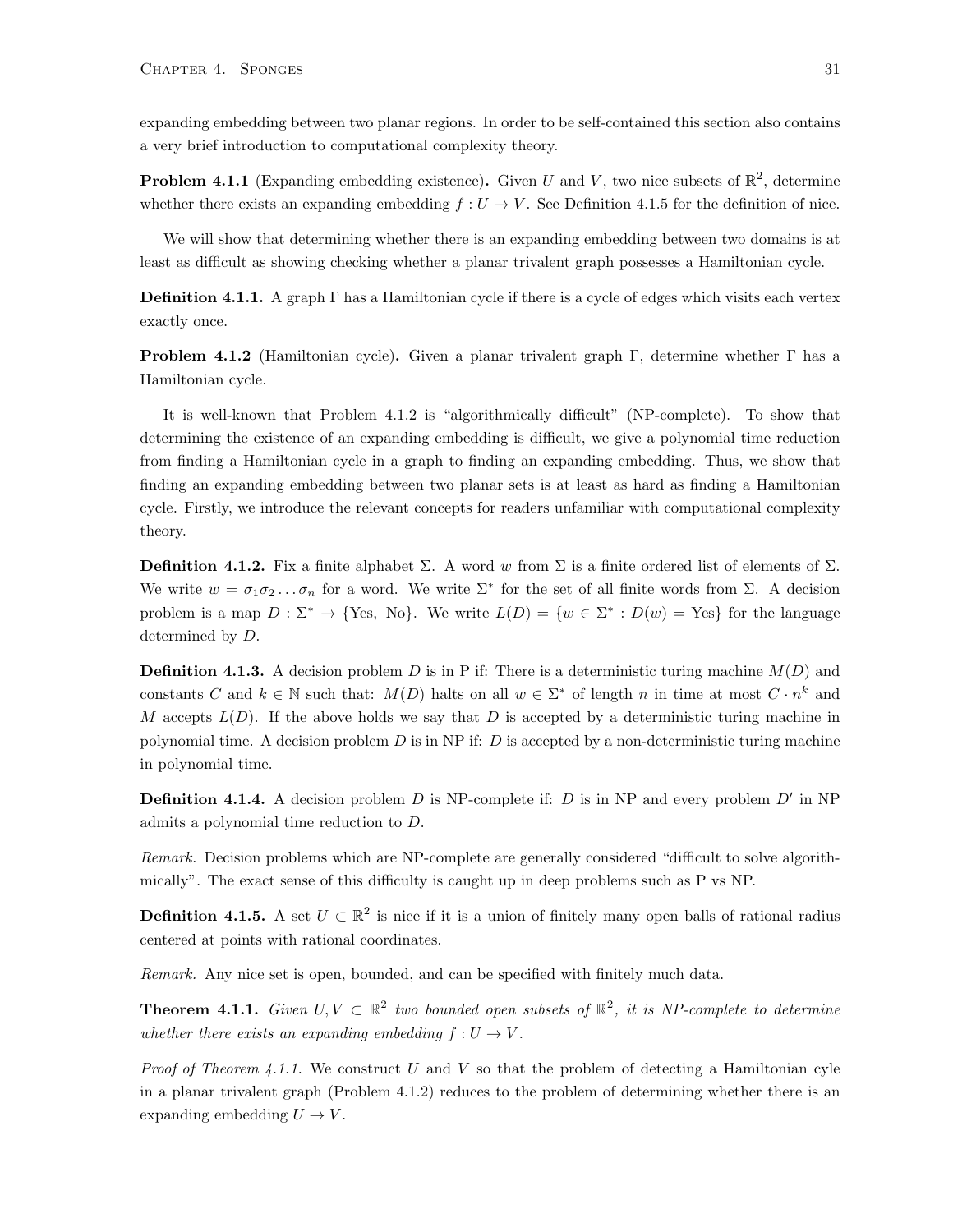Fix a planar trivalent graph Γ. We construct V as follows: embed Γ in the plane. For each vertex of  $Γ$  place a disk of radius 10 in the plane. Connect the disks by tubes of unit width according to Γ. Thus, V is a vertex thickened copy of Γ in the plane. We construct U as an annulus of unit width with  $|V(\Gamma)|$ balls of radius five along its circumference. Alternatively, U is a vertex thickened  $|V(\Gamma)|$ -cycle.

If there is an expanding embedding  $U \to V$  then we can obtain a Hamiltonion cycle on Γ. We follow the meridian path in the annulus  $U$ , and obtain a path which visits each thick vertex of  $V$  exactly one. This completes the reduction.  $\Box$ 



Figure 4.1: The construction used to prove Theorem [4.1.1.](#page-35-2)

#### <span id="page-36-0"></span>4.2 The Sponge Problem for the Strip

In this section we show that any small area Jordan measurable set in the plane admits an expanding embedding to  $\mathbb{R} \times [0, 5]$ . This solves a problem analogous to the sponge problem. The result is sufficient to establish a width-volume inequality for Jordan measurable open bounded sets in the plane. We recall the notion of Jordan measurability.

**Definition 4.2.1.** An axis parallel rectangle in  $\mathbb{R}^n$  is  $R = [R_1^-, R_1^+] \times [R_2^-, R_2^+] \times \cdots \times [R_n^-, R_n^+]$  satisfying  $R_i^- < R_i^+$  for  $i = 1, 2, ..., n$ . A rectangle in  $\mathbb{R}^n$  is any subset of  $\mathbb{R}^n$  congruent to an axis parallel rectangle.

<span id="page-36-1"></span>**Definition 4.2.2.** We say that  $E \subset \mathbb{R}^n$  is Jordan measurable if:

$$
\sup_{R\subset E}\mu(R)=\inf_{E\subset S}\mu(S)=\mu(U)
$$

where the supremum (resp. infimum) is taken over all *finite* unions of axes parallel rectangles contained in (resp. containing)  $U$ .

Remark. Definition [4.2.2](#page-36-1) is strictly weaker than the now standard notion of Lebesgue measurability. Many Lebesgue measurable sets are not Jordan measurable, e.g.  $\mathbb{Q} \subset \mathbb{R}$ .

We may now state our result:

<span id="page-36-2"></span>**Theorem 4.2.1.** If U is an open bounded Jordan measurable subset of the plane satisfying  $\mu(U) < 1$ then U admits an expanding embedding  $U \to \mathbb{R} \times [0, 5]$ .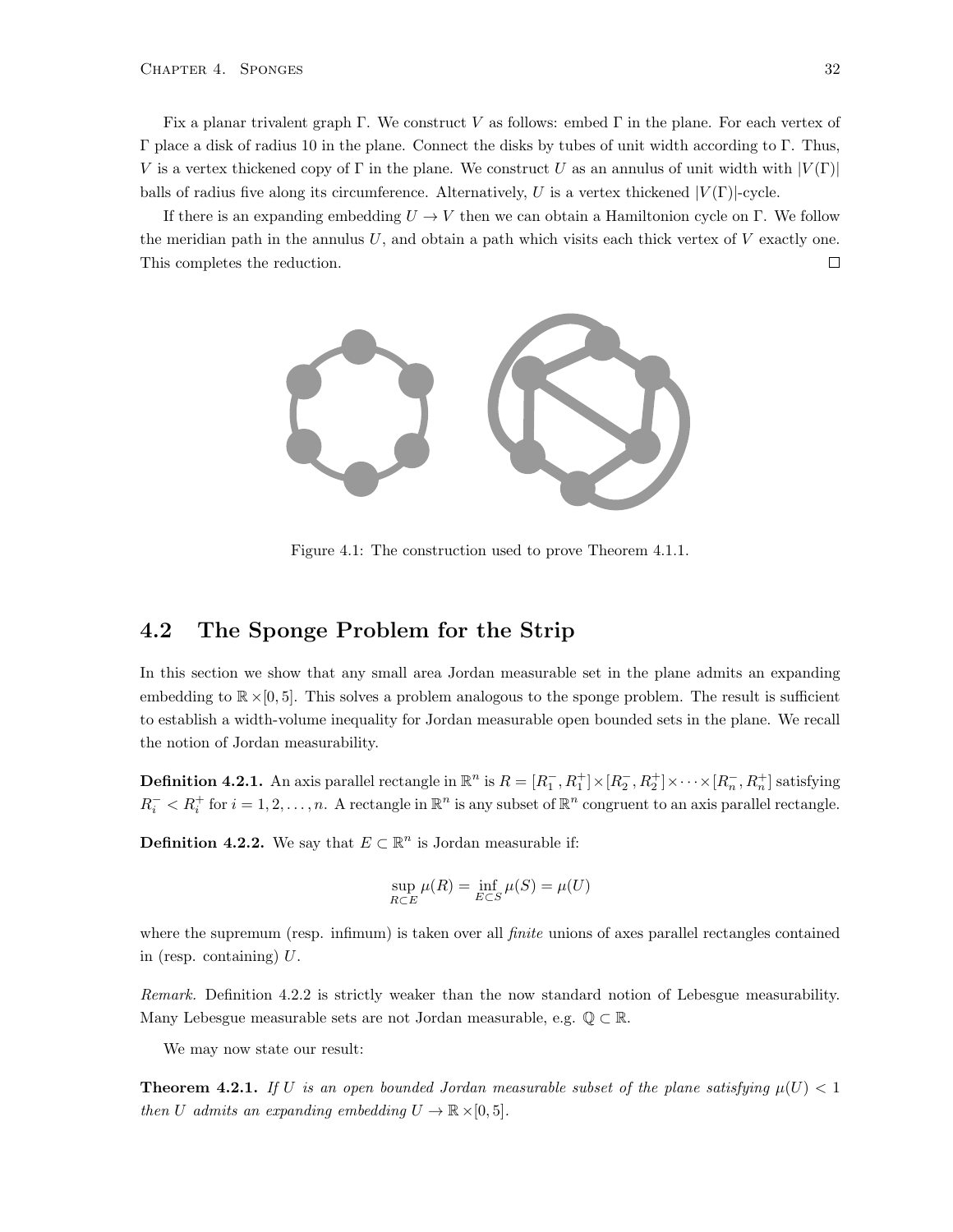Remark. We note that the hypothesis "U is Jordan measurable" is probably not necessary, but serves as a geometric finiteness condition that we use to rule out pathelogical sets. Recall the classical characterization of Jordan measurability:

#### Theorem 4.2.2 (Lebesgue). An open bounded subset U in  $\mathbb{R}^n$  is Jordan measurable iff  $\mu(\partial U) = 0$ .

Consider for a moment, an open dense subset U of  $B^2(1000)$  with total measure  $\mu(U) = 1/100$ . We see U from afar as a disk of radius 1000 due to its density but the sponge problem would tell us that U should can be expanded to fit in to a ball of radius  $1/10$ . To deal the issue of this type of example, we imposed the condition  $\mu(\partial U) = 0$ . If U is Jordan measurable then it (and its boundary) cannot be dense and we see it at any scale as a thin network of filaments in the disk. This concludes our remarks about Jordan measurability.

Our proof of Theorem [4.2.1](#page-36-2) will rely on the following "plumbing" lemmas which describes how to fold a number of thin rectangles in to the strip.

<span id="page-37-0"></span>**Lemma 4.2.1.** For any  $\ell, L_1, L_2 > 0$  there is an expanding embedding:

$$
\pi = \pi_{\ell, L_1, L_2} : [0, \ell] \times [0, 1] \to [0, L_2 + 2\ell + 2] \times [0, L_1 + \ell + 1]
$$

such that: (i)  $\pi(x, 0) = (x, 0)$ , (ii)  $\pi(x, 1) = (L_2 + 2\ell + 2 - x, 0)$ , and (iii) the image of  $\pi$  does not intersect the rectangle  $[\ell + 1, \ell + L_2 + 1] \times [0, L_1].$ 

Remark. We note that the map  $\pi = \pi_{\ell,L_1,L_2}$  folds the rectangle  $[0,\ell] \times [0,1]$  in to a horseshoe with thickness  $\ell$ , height  $L_1 + \ell + 1$ , and width  $L_2 + 2\ell + 2$ . One can see that the parameter  $L_1$  controls the height of the horseshoe and  $L_2$  controls its width. The important point is that we can choose a rectangle of arbitrary dimensions such that the image of  $\pi$  avoids this rectangle.

*Proof of Lemma [4.2.1.](#page-37-0)* We construct  $\pi$  out of two maps: a vertical stretch s, and a right angled bend b, both of which are defined below. First we stretch the rectangle to have height  $2L_1 + L_2 + 2$ . The final additive constant is to give us two strips of unit height on which to perform two right hand turns. We apply a right hand turn to the rectangles  $[0, \ell] \times [L_1, L_1 + 1]$  and  $[0, \ell] \times [L_1 + L_2 + 1, L_1 + L_2 + 2]$ , both of which have unit height. We note the following facts about the maps we use to construct  $\pi$ :

- The vertical stretch  $s = s_{L_1,L_2}(x,y) = (x,(2L_1 + L_2 + 2)y)$  is an expanding embedding for all  $L_1, L_2 > 0.$
- The right angle bend  $b = b_{\ell}(x, y) = ((1 + \ell) (1 + \ell x) \cos(\frac{\pi}{2}y), (1 + \ell x) \sin(\frac{\pi}{2}y))$  is an expanding embedding from  $[0, \ell] \times [0, 1]$  to  $[0, \ell + 1]^2$  which maps:  $b(x, 0) = (x, 0)$  and  $b(x, 1) =$  $(1 + \ell, 1 + \ell - x).$

$$
\Box
$$

<span id="page-37-1"></span>**Lemma 4.2.2.** Let  $S = \bigsqcup_{i=0}^{N} [x_{2i}, x_{2i+1}]$  be a finite union of disjoint closed intervals of total length  $\ell$ . Label the intervals so that  $x_0 < x_1 < \cdots < x_n < x_{2N+1}$ . Let  $\ell_i = x_{2i+1} - x_{2i}$  denote the length of the interval  $[x_{2i-1}, x_{2i}]$ . Let  $L_i = x_{2i} - x_{2i-1}$  denote the space between adjacent intervals.

For any  $\Lambda > 0$  and  $0 < \epsilon < \min\{L_i\}$  there is an expanding embedding  $P : S \times [0, \epsilon] \to \mathbb{R} \times [0, \ell + \epsilon N]$ such that:  $P(x, 0) = (x, 0)$  and if  $x \in [x_{2i}, x_{2i+1}]$  then

$$
P(x,1) = \left( \left[ 2\sum \ell_k + 2\sum L_k + \Lambda + 2N\epsilon \right] - \sum_{k=1}^{i-1} \ell_k - \sum_{k=1}^{i-1} L_k - i\epsilon - x, 0 \right)
$$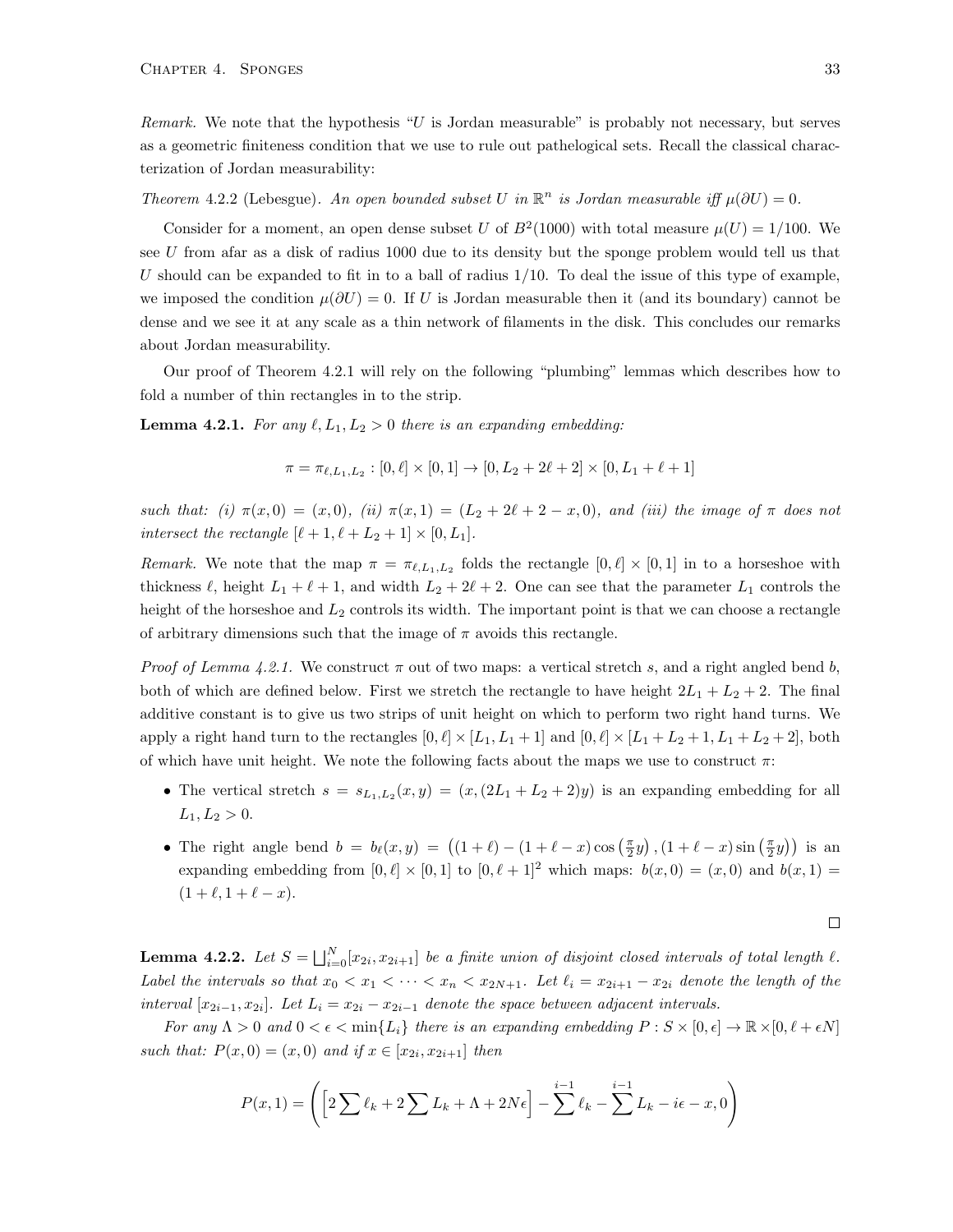Remark. The claim above is significant because the strip has height independent of  $L_i$ , the spacing between the intervals. The height of the strip only depends on the original length of the intervals and a term which we can control by varying  $\epsilon$ . The construction, in effect, "squeezes out the space between the intervals".

*Proof of Lemma [4.2.2.](#page-37-1)* One applies a scaling argument to change the height of the domain from  $\epsilon$  to one, and then applies Lemma [4.2.1](#page-37-0) to the image of each rectangle  $[x_{2i}, x_{2i+1}] \times [0, \epsilon]$ . By nesting the horsehoes we obtain a map. The proof is inductive, and uses Lemma [4.2.1](#page-37-0) as a base case. Scaling back to height  $\epsilon$  we obtain another map. We may stretch horizontally in order to introduce a  $\Lambda$  to vary the length of the image. This completes the construction.  $\Box$ 

*Proof of Theorem [4.2.1.](#page-36-2)* We construct an expanding embedding from U to  $\mathbb{R} \times [0,5]$  using the plumbing construction. Since  $U$  is Jordan measurable we may assume that  $U$  in a finite union of axis parallel rectangles. If not, we may pass to superset of  $U$  which has these properties. We can find  $U'$ , a finite union of rectangles, such that  $U \subset U'$  and  $\mu(U') < 1$ . We may freely replace U with U' if needed. We now apply a slight rotational perturbation to U in order to ensure that  $f(t) = H^1(U \cap \{y = t\})$  is piecewise linear and continuous. The co-area formula applied to  $U$  gives us:

$$
\int_0^1 \left(\sum_{k\in\mathbb{Z}} f(k+t)\right) dt = \mu(U) < 1
$$

By Chebyshev's inequality, we may pick a  $t \in [0,1]$  such that  $\sum_{k \in \mathbb{Z}} f(k+t) < 1$ . We now use these small cuts to construct and expanding embedding in to the strip. To apply Lemma [4.2.2](#page-37-1) we proceed as follows: For each k we may cover the set  $U \cap \{y = k + t\}$  by a thin rectangles of height  $\epsilon$  and total length  $\ell < 1$ . We apply Lemma [4.2.2](#page-37-1) to these thin rectangles. To do so: we pick  $\Lambda = 2 \text{diam}(U)$  and  $\epsilon$  small enough so that  $\epsilon N < \ell$  where N is the number of disjoint intervals in the cut. This "unfolds" U along the cut. For each integer k we unfold along the cut  $y = k + t$  as in Figure<sup>[1](#page-0-0)</sup> [4.2.](#page-37-1) We unfold on the bottom of the cut, and then on the top of the cut, altering the orientation for each cut. Since  $U$ is bounded we only need to apply finitely many unfolding operations. The total height of the strip we map in to is at most  $1 + 2\ell + 2\ell = 1 + 4\ell < 5$ . This completes the construction.



<span id="page-38-0"></span>Figure 4.2: The proof of Theorem [4.2.1.](#page-36-2)

 $\Box$ 

 $1$  "To a Mathematician, a 'proof by picture' is not a proof at all. For while it is true that 'a picture is worth a thousand words', often many of those words will be outright lies – or, at best, misrepresentations of the truth" — Tom Storer [\[53\]](#page-42-4)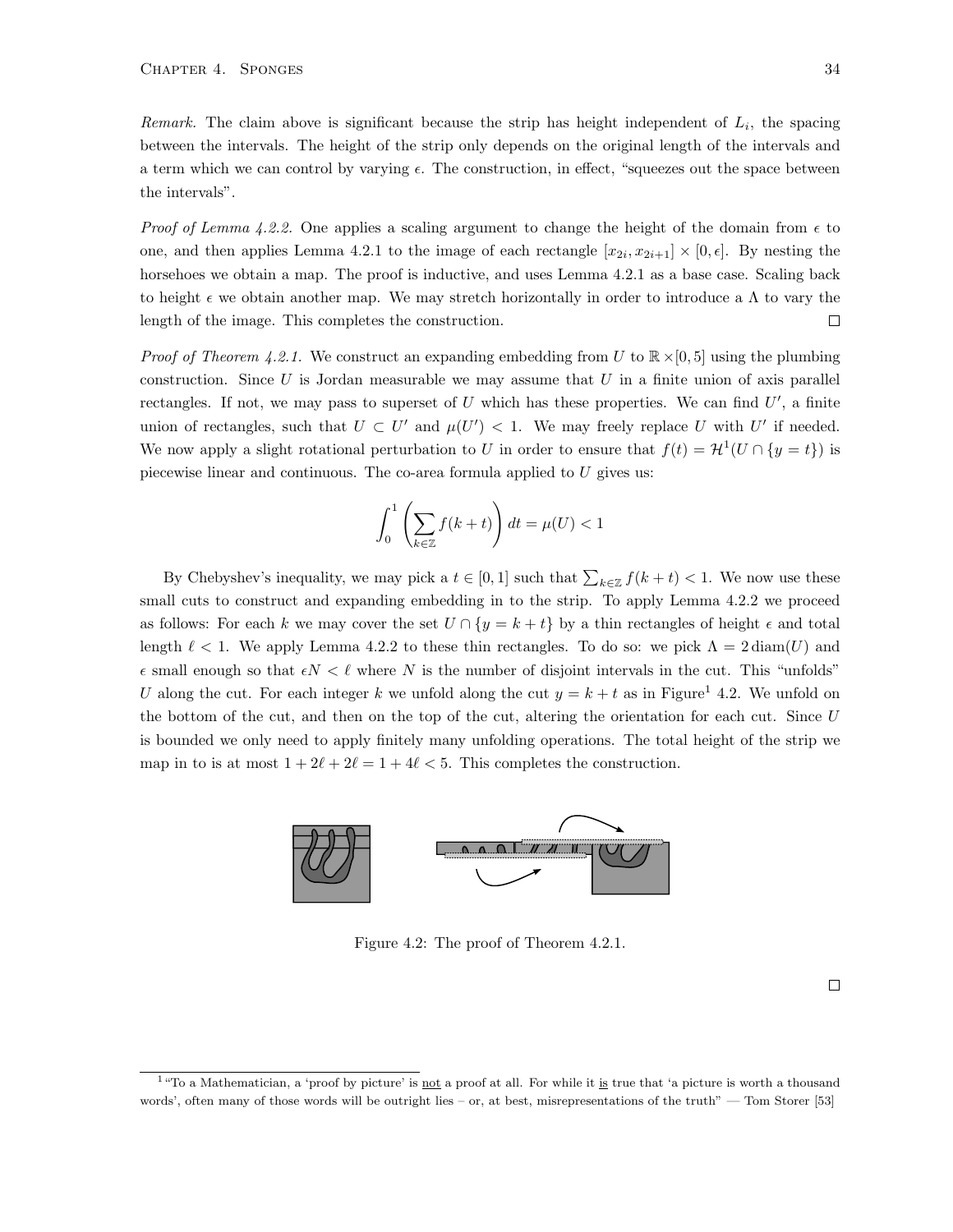# Bibliography

- <span id="page-39-10"></span>[1] Frederick Justin Almgren, Jr. The homotopy groups of the integral cycle groups. Topology, 1:257– 299, 1962.
- <span id="page-39-5"></span>[2] Frederick Justin Almgren, Jr. The theory of varifolds. Mimeographed notes. Princeton, 1965.
- <span id="page-39-2"></span>[3] Florent Balacheff and Stéphane Sabourau. Diastolic and isoperimetric inequalities on surfaces. Ann. Sci. Éc. Norm. Supér.  $(4)$ , 43 $(4)$ :579–605, 2010.
- <span id="page-39-0"></span>[4] Ya. Barzdin and A. Kolmogorov. On realization of nets in 3-dimensional space. Problems of Cybernetics, 19:261–268, 1967.
- <span id="page-39-3"></span>[5] Robert Brooks. The spectral geometry of a tower of coverings. J. Differential Geom., 23(1):97–107, 1986.
- <span id="page-39-1"></span>[6] D. Burago and S. Ivanov. On asymptotic isoperimetric constant of tori. Geom. and Funct. Anal., 8(5):783–787, 1998.
- <span id="page-39-11"></span>[7] D. Burago and S. Ivanov. On asymptotic isoperimetric constant of tori. Geom. Funct. Anal., 8(5):783–787, 1998.
- <span id="page-39-12"></span>[8] J Scott Carter. How surfaces intersect in space: an introduction to topology, volume 2. World Scientific, 1995.
- <span id="page-39-4"></span>[9] Jeff Cheeger. A lower bound for the smallest eigenvalue of the Laplacian. In Problems in analysis (Papers dedicated to Salomon Bochner, 1969), pages 195–199. Princeton Univ. Press, Princeton, N. J., 1970.
- <span id="page-39-6"></span>[10] Bruno Colbois and Daniel Maerten. Eigenvalues estimate for the Neumann problem of a bounded domain. J. Geom. Anal., 18(4):1022–1032, 2008.
- <span id="page-39-7"></span>[11] K. J. Falconer. Continuity properties of k-plane integrals and besicovitch sets. Mathematical Proceedings of the Cambridge Philosophical Society, 87:221–226, 3 1980.
- <span id="page-39-9"></span>[12] Herbert Federer. Geometric measure theory. Die Grundlehren der mathematischen Wissenschaften, Band 153. Springer-Verlag New York Inc., New York, 1969.
- <span id="page-39-8"></span>[13] Herbert Federer and Wendell H. Fleming. Normal and integral currents. Ann. of Math. (2), 72:458– 520, 1960.
- <span id="page-39-13"></span>[14] Steve Ferry. When ε-boundaries are manifolds. Fundamenta Mathematicae, 90(3):199–210, 1976.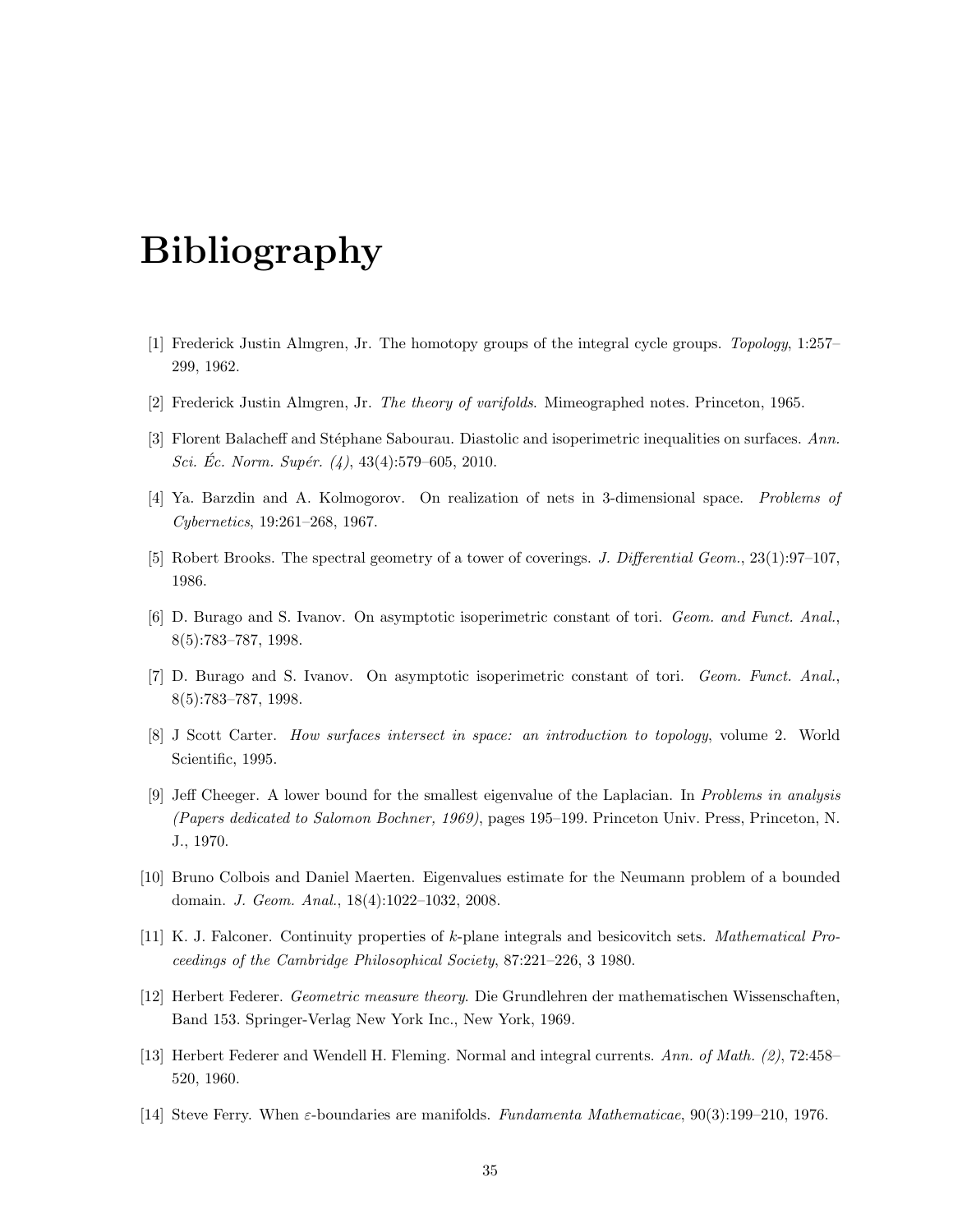- <span id="page-40-17"></span>[15] Wendell H Fleming. On the oriented plateau problem. Rendiconti del Circolo Matematico di Palermo, 11(1):69–90, 1962.
- <span id="page-40-2"></span>[16] S. Frankel and M. Katz. The Morse landscape of a Riemannian disk. Ann. Inst. Fourier (Grenoble), 43(2):503–507, 1993.
- <span id="page-40-0"></span>[17] P. Glynn-Adey and Y. Liokumovich. Width, Ricci curvature and minimal hypersurfaces. Journal Differential Geometry, to Appear., August 2014.
- <span id="page-40-1"></span>[18] P. Glynn-Adey and Z. Zhu. Subdividing Three Dimensional Riemnannian Disks. ArXiv e-prints, August 2015.
- <span id="page-40-11"></span>[19] A. Grigor'yan, Yu. Netrusov, and S.-T. Yau. Eigenvalues of elliptic operators and geometric applications. In Surveys in differential geometry. Vol. IX, Surv. Differ. Geom., IX, pages 147–217. Int. Press, Somerville, MA, 2004.
- <span id="page-40-10"></span>[20] A. Grigor'yan and S.-T. Yau. Decomposition of a metric space by capacitors. In Differential equations: La Pietra 1996 (Florence), volume 65 of Proc. Sympos. Pure Math., pages 39–75. Amer. Math. Soc., Providence, RI, 1999.
- <span id="page-40-6"></span>[21] M Gromov. Dimension, non-linear spectra and width. In Geometric aspects of functional analysis, pages 132–184. 1988.
- <span id="page-40-12"></span>[22] M. Gromov. Metric invariants of Kähler manifolds. In *Differential geometry and topology (Alghero,* 1992), pages 90–116. World Sci. Publ., River Edge, NJ, 1993.
- <span id="page-40-15"></span>[23] M Gromov. Isoperimetry of waists and concentration of maps. Geom. Funct. Anal., 13(1):178–215, 2003.
- <span id="page-40-16"></span>[24] M. Gromov, J. LaFontaine, P. Pansu, and S.M. Bates. Metric Structures for Riemannian and Non-Riemannian Spaces. Modern Birkhäuser Classics. Birkhäuser Boston, 2006.
- <span id="page-40-8"></span>[25] Mikhael Gromov. Filling Riemannian manifolds. J. Differential Geom., 18(1):1–147, 1983.
- <span id="page-40-7"></span>[26] Mikhaıl Gromov. Geometric group theory, vol. 2: Asymptotic invariants of infinite groups. Bull. Amer. Math. Soc, 33:0273–0979, 1996.
- <span id="page-40-13"></span>[27] Mikhail Gromov. Singularities, expanders and topology of maps. I. Homology versus volume in the spaces of cycles. Geom. Funct. Anal., 19(3):743–841, 2009.
- <span id="page-40-3"></span>[28] Misha Gromov, Larry Guth, et al. Generalizations of the Kolmogorov–Barzdin embedding estimates. Duke Mathematical Journal, 161(13):2549–2603, 2012.
- <span id="page-40-14"></span>[29] Larry Guth. Notes on gromovs systolic estimate. Geometriae Dedicata, 123(1):113–129, 2006.
- <span id="page-40-4"></span>[30] Larry Guth. The width-volume inequality. Geom. Funct. Anal., 17(4):1139–1179, 2007.
- <span id="page-40-9"></span>[31] Larry Guth. Minimax problems related to cup powers and Steenrod squares. Geom. Funct. Anal., 18(6):1917–1987, 2009.
- <span id="page-40-5"></span>[32] Lawrence Guth. Area-contracting maps between rectangles. PhD thesis, Massachusetts Institute of Technology, 2005.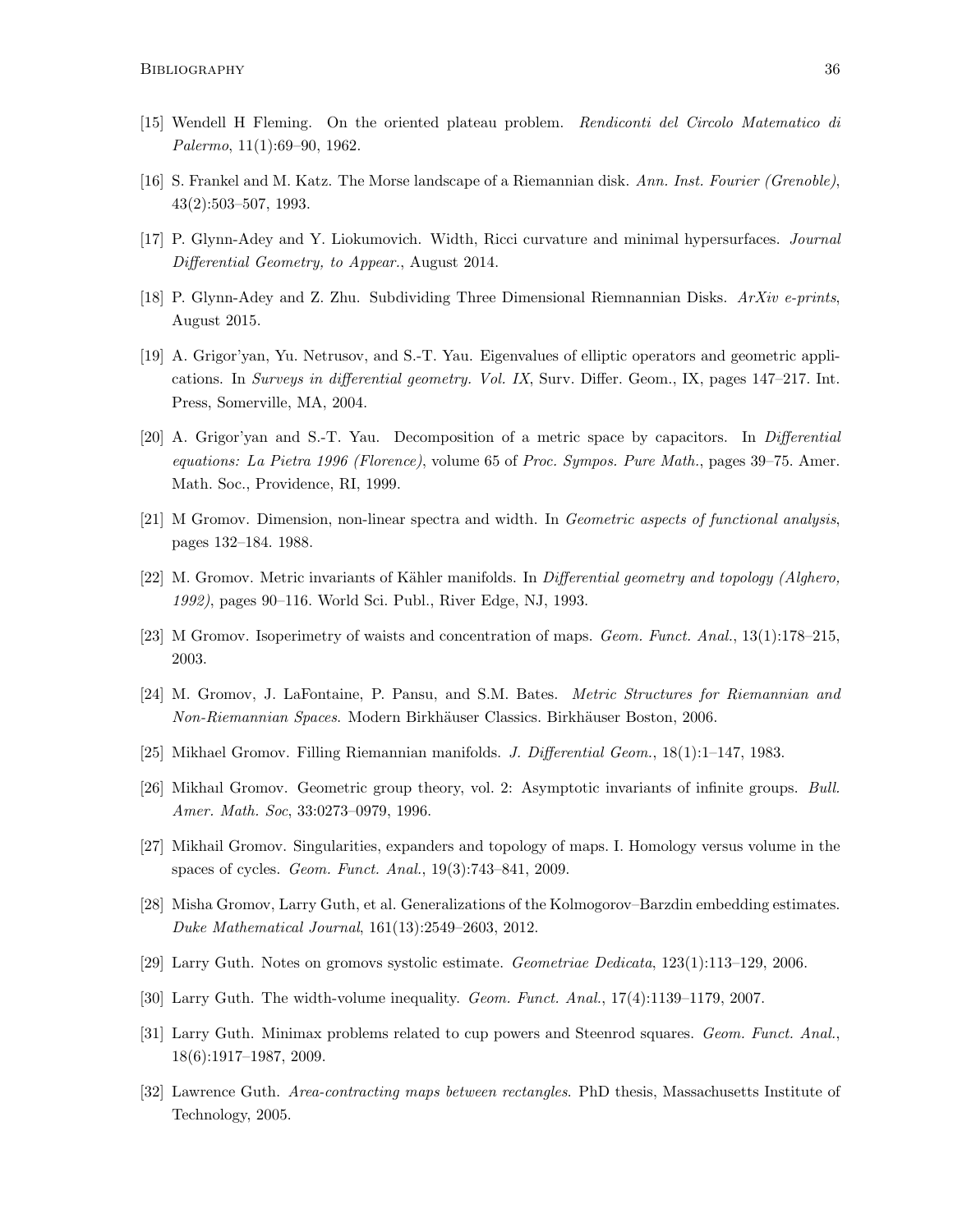- <span id="page-41-8"></span>[33] Asma Hassannezhad. Conformal upper bounds for the eigenvalues of the Laplacian and Steklov problem. J. Funct. Anal., 261(12):3419–3436, 2011.
- <span id="page-41-7"></span>[34] Nicholas Korevaar. Upper bounds for eigenvalues of conformal metrics. J. Differ. Geom., 37(1):73– 93, 1993.
- <span id="page-41-9"></span>[35] Peter Li and Shing-Tung Yau. A new conformal invariant and its applications to the willmore conjecture and the first eigenvalue of compact surfaces. Inventiones mathematicae, 69:269–292, 1982.
- <span id="page-41-13"></span>[36] Yevgeny Liokumovich. Slicing a 2-sphere. Journal of Topology and Analysis, 06(04):573–590, 2014.
- <span id="page-41-3"></span>[37] Yevgeny Liokumovich. Surfaces of small diameter with large width. Journal of Topology and Analysis, 06(03):383–396, 2014.
- <span id="page-41-4"></span>[38] Yevgeny Liokumovich, Alexander Nabutovsky, and Regina Rotman. Contracting the boundary of a riemannian 2-disc. Geometric and Functional Analysis, pages 1–32, 2015.
- <span id="page-41-2"></span>[39] F. C. Marques and A. Neves. Existence of infinitely many minimal hypersurfaces in positive Ricci curvature. ArXiv e-prints, Nov 2013.
- <span id="page-41-12"></span>[40] Fernando C. Marques and Andr Neves. Rigidity of min-max minimal spheres in three-manifolds. Duke Mathematical Journal, 161(14):2725–2752, 11 2012.
- <span id="page-41-14"></span>[41] J. Milnor. Morse theory. Based on lecture notes by M. Spivak and R. Wells. Annals of Mathematics Studies, No. 51. Princeton University Press, Princeton, N.J., 1963.
- <span id="page-41-16"></span>[42] Marston Morse. The calculus of variations in the large, volume 18 of American Mathematical Society Colloquium Publications. American Mathematical Society, Providence, RI, 1996. Reprint of the 1932 original.
- <span id="page-41-15"></span>[43] J Mostovoy. Geometry of truncated symmetric products and real roots of real polynomial. Bull. London Math. Soc., 30(2):159–165, 1998.
- <span id="page-41-11"></span>[44] A. Nabutovksy and R. Rotman. Volume, diameter, and the minimal mass of a stationary 1-cycle. Geom. and Funct. Anal., 14(4):748–790, 2004.
- <span id="page-41-6"></span>[45] A. Nabutovsky and R. Rotman. Curvature-free upper bounds for the smallest area of a minimal surface. Geom. Funct. Anal., 16(2):453–475, 2006.
- <span id="page-41-5"></span>[46] P. Papasoglu and E. Swenson. A sphere hard to cut.  $ArXiv$  e-prints, September 2015.
- <span id="page-41-0"></span>[47] Panos Papasoglu. Contracting thin disks. arXiv preprint arXiv:1309.2967, 2013.
- <span id="page-41-1"></span>[48] Jon T. Pitts. Existence and regularity of minimal surfaces on Riemannian manifolds, volume 27 of Mathematical Notes. Princeton University Press, Princeton, N.J.; University of Tokyo Press, Tokyo, 1981.
- <span id="page-41-10"></span>[49] P Ray´on and M Gromov. Isoperimetry of waists and concentration of maps. Geometric and functional analysis, 13(1):178–215, 2003.